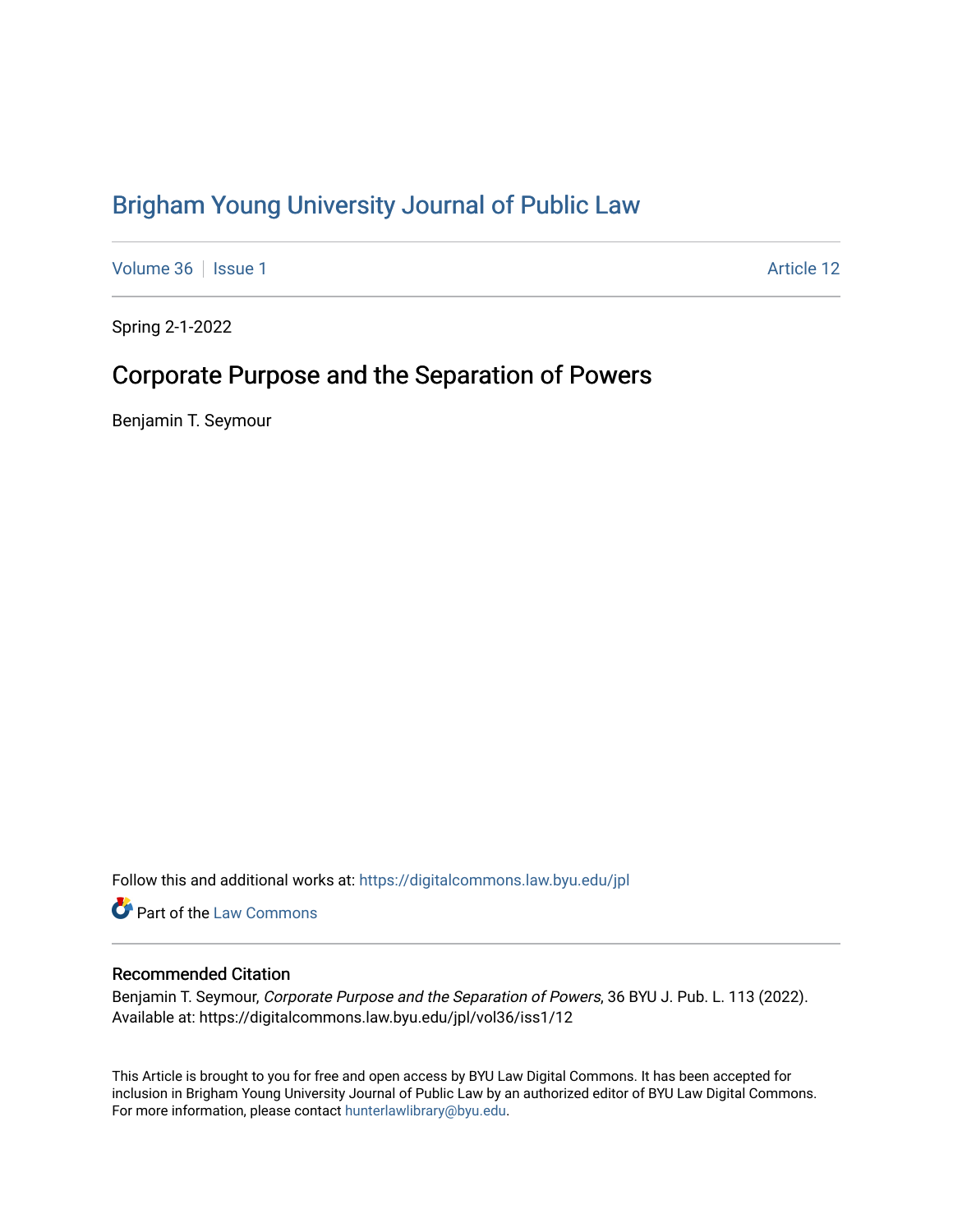# Corporate Purpose and the Separation of Powers

## *Benjamin T. Seymour*

## ABSTRACT

*Despite its intense focus on inter-jurisdictional competition, corporate law scholarship has thus far overlooked the influence of inter-branch competition on business organizations. This Article shows how interbranch struggles for control over corporations catalyzed the advent of modern corporate law and helped propel Delaware to its dominant position in the market for corporate charters.*

*For centuries, the legislature, judiciary, and executive vied for the decisive role in dictating the means and ends of corporations. Through the nineteenth century, competition among the branches produced a dysfunctional and volatile relationship between government and private enterprise, with each branch successively assuming a leading role in corporate oversight, only to falter under the weight of its unique structural limitations. The resulting instability ultimately proved so intolerable as to prompt the creation of an entirely new paradigm of liberalized corporate codes at the dawn of the twentieth century. Delaware's innovation of and rigorous adherence to corporate law's newfound separation of powers gave it a crucial, yet previously unappreciated, edge in the competition for corporate charters. Moreover, modern corporate law's system of checks and balances curbed longstanding abuses and ushered in an equilibrium among the branches that has served as a foundation for economic growth in the United States since.*

*Beyond illuminating a novel factor in Delaware's ascendency, corporate law's separation of powers poses unappreciated problems and provides preliminary solutions for the ongoing debate over corporate purpose. A growing chorus of progressive academics and policymakers has called on the government to impose and enforce corporations' social obligations. This Article offers new grounds for skepticism towards these proposed reforms because they would jeopardize corporate law's hardfought equilibrium among the branches by reviving the unilateralism and dysfunction that once plagued the United States' corporate law regime. Accordingly, this Article contends that vesting the government with a proactive role in imposing and enforcing corporate purpose, whether at*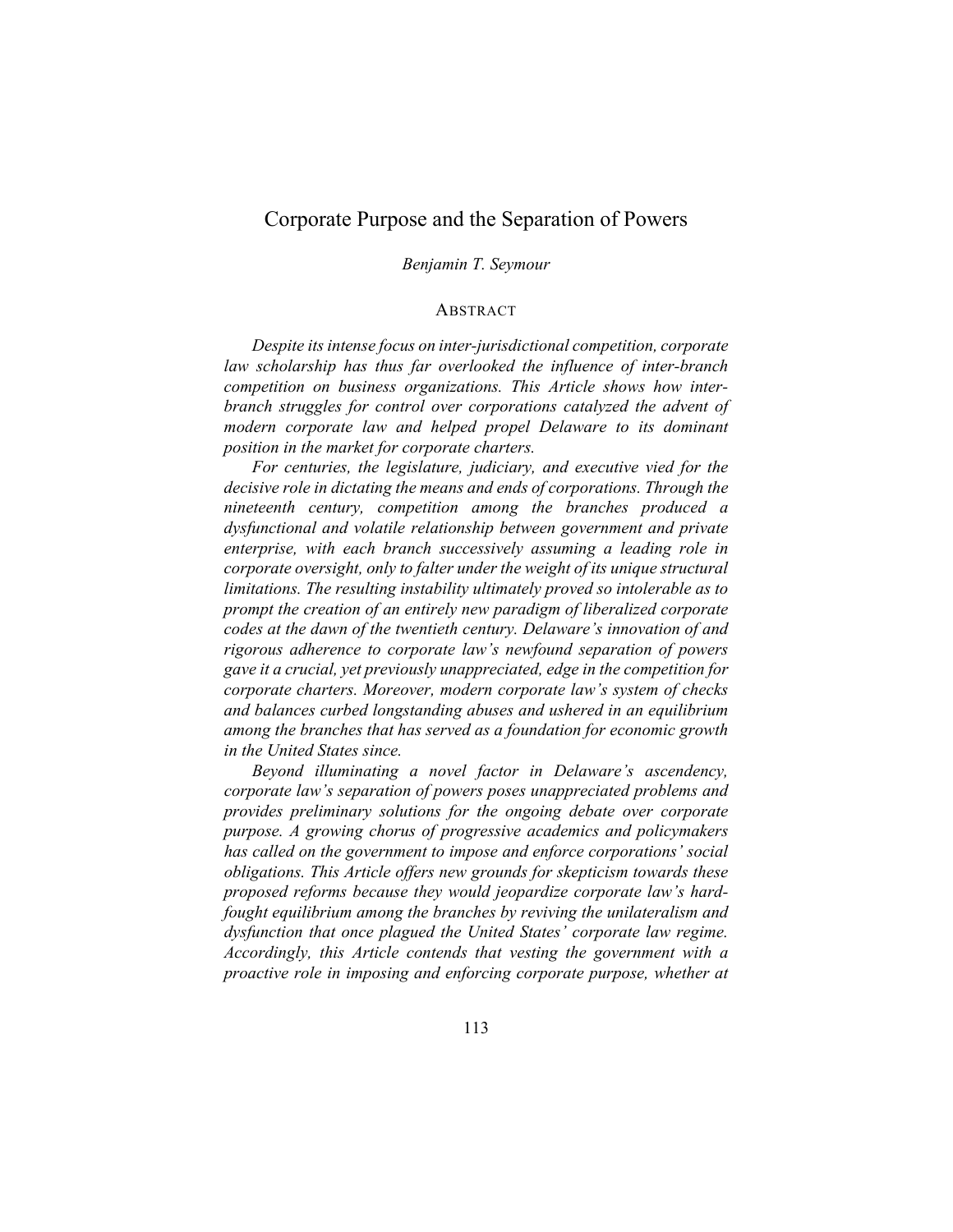*the state or federal level, is ill advised. Yet this Article also provides reform-minded progressives with a concrete framework for structuring an expanded power to enforce corporate purpose with minimal risk to corporate law's separation of powers.* 

# **CONTENTS**

| II. INTER-BRANCH STRUGGLES FOR CORPORATE OVERSIGHT 118    |  |
|-----------------------------------------------------------|--|
| A. An Inheritance of Inter-Branch Competition  119        |  |
| B. Legislative Overbearance in the Early Republic  122    |  |
| C. Judicial Usurpations in the Mid-Nineteenth Century 128 |  |
| D. Executive Domination at the Turn of the Century 133    |  |
| III. MODERN CORPORATE LAW'S EQUILIBRIUM  137              |  |
| A. Legislative Checks: Modern Corporate Codes  137        |  |
| B. Judicial Checks: Defusing the Dissolution Power  141   |  |
| IV. THE PERILS OF ENFORCING CORPORATE PURPOSE  145        |  |
|                                                           |  |
|                                                           |  |
|                                                           |  |
|                                                           |  |
|                                                           |  |

# I. INTRODUCTION

Corporate law is often characterized as a branch of private law,<sup>1</sup> yet this description belies the fact that much of the most significant corporate law scholarship from the past fifty years has interrogated how political dynamics shape business organizations.<sup>2</sup> The most prominent of these debates concerns inter-jurisdictional competition for corporate charters.<sup>3</sup> While many commentators have examined relationships among the

<sup>1</sup>*. See* KENT GREENFIELD, THE FAILURE OF CORPORATE LAW: FUNDAMENTAL FLAWS AND PROGRESSIVE POSSIBILITIES 33 (2006) (describing the private law conception of corporate law).

<sup>2</sup>*. See, e.g.*, Roberta Romano, *Metapolitics and Corporate Law Reform*, 36 STAN. L. REV. 923, 924 (1984) (examining "the important link between corporate law and political theory, that political ideals constrain or influence the form of business organizations").

<sup>3.</sup> For two seminal and opposing perspectives on inter-jurisdictional competition for corporate charters, see William L. Cary, *Federalism and Corporate Law: Reflections upon Delaware*, 83 YALE L.J. 663 (1974); Ralph K. Winter, Jr., *State Law, Shareholder Protection, and the Theory of the Corporation*, 6 J. LEGAL STUD. 251 (1977).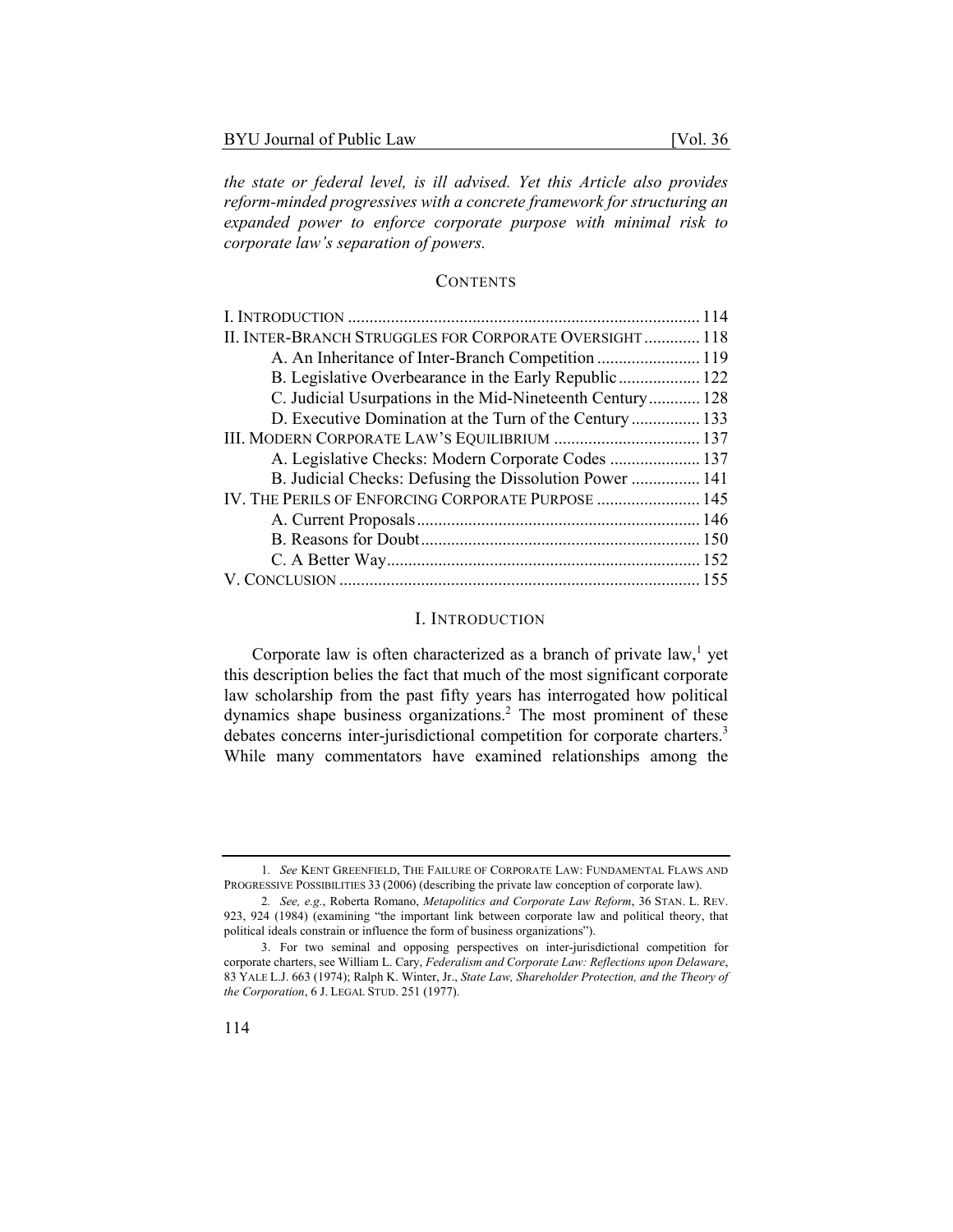states<sup>4</sup>—especially Delaware's dominance in attracting charters<sup>5</sup>—another strand of scholarship has explored the federal government's influence on state corporate law.<sup>6</sup>

Despite its intense focus on inter-*jurisdictional* competition, corporate law scholarship has thus far overlooked the influence of inter-*branch* competition on business organizations. A firsthand account from a prominent member of Delaware's corporate bar suggests that the state's practitioners and judges recognize the importance of the separation of powers when shaping corporate law.<sup>7</sup> But previous scholarly discussion of the separation of powers in corporate law has amounted to little more than a handful of analogies.<sup>8</sup>

This Article shows how inter-branch struggles for control over corporations catalyzed the advent of modern corporate law and helped propel Delaware to its dominant position in the market for corporate charters. For centuries the legislature, judiciary, and executive branches

<sup>4</sup>*. See, e.g.*, Lucian Arye Bebchuk, *Federalism and the Corporation: The Desirable Limits on State Competition in Corporate Law*, 105 HARV. L.REV. 1437 (1992); Daniel R. Fischel, *The "Race to the Bottom" Revisited: Reflections on Recent Developments in Delaware's Corporation Law*, 76 NW. U. L. REV. 913 (1982); Marcel Kahan & Ehud Kamar, *The Myth of State Competition in Corporate Law*, 55 STAN. L. REV. 679 (2002); Jonathan R. Macey, Smith v. Van Gorkom*: Insights About C.E.O.s, Corporate Law Rules, and the Jurisdictional Competition for Corporate Charters*, 96 NW. U. L. REV. 607 (2002); Roberta Romano, *Law as a Product: Some Pieces of the Incorporation Puzzle*, 1 J.L., ECON. & ORG. 225 (1985).

<sup>5</sup>*. See* Stephen M. Bainbridge, *Can Delaware Be Dethroned? Evaluating Delaware's Dominance of Corporate Law*, *in* CAN DELAWARE BE DETHRONED? 1, 1 (Stephen M. Bainbridge et al. eds., 2018) ("Delaware's dominance of corporate law arises in the first instance from its dominant position in the market for corporate charters. According to the Delaware Division of Corporations, as of April 2016, more than half of all public corporations were incorporated in Delaware, including 64 percent of Fortune 500 companies."); Lucian Arye Bebchuk & Assaf Hamdani, *Vigorous Race or Leisurely Walk: Reconsidering the Competition over Corporate Charters*, 112 YALE L.J. 553, 555 (2002) ("Delaware's dominant position is far stronger . . . than has been previously recognized.").

<sup>6</sup>*. See, e.g.*, Marcel Kahan & Edward Rock, *Symbiotic Federalism and the Structure of Corporate Law*, 58 VAND. L. REV. 1573 (2005); Mark J. Roe, *Delaware's Competition*, 117 HARV. L. REV. 588 (2003).

<sup>7.</sup> Lawrence A. Hamermesh, *The Policy Foundations of Delaware Corporate Law*, 106 COLUM. L. REV. 1749, 1757 (2006) (recounting how Delaware judges and the drafters of its corporate code rarely communicate because they "[r]ecogniz[e] the importance of the separation of coequal branches of government").

<sup>8</sup>*. See* Cary Coglianese, *Legitimacy and Corporate Governance*, 32 DEL.J.CORP. L. 159, 162 (2007) (analogizing the relationship among CEOs, boards of directors, and shareholders to a "separation of powers"); *see also* Christopher M. Bruner, *The Enduring Ambivalence of Corporate Law*, 59 ALA. L. REV. 1385, 1431 n.238 (2008) (same, but remarking "such comparisons ought not be pushed too far—principally due to the radically differing postures and legitimacy of these institutions in articulating the social good and orienting their conduct toward it"); Timothy K. Kuhner, *The Separation of Business and State*, 95 CALIF. L. REV. 2353, 2370–73 (2007) (discussing the separation of powers as a model for curbing corporate political expenditures).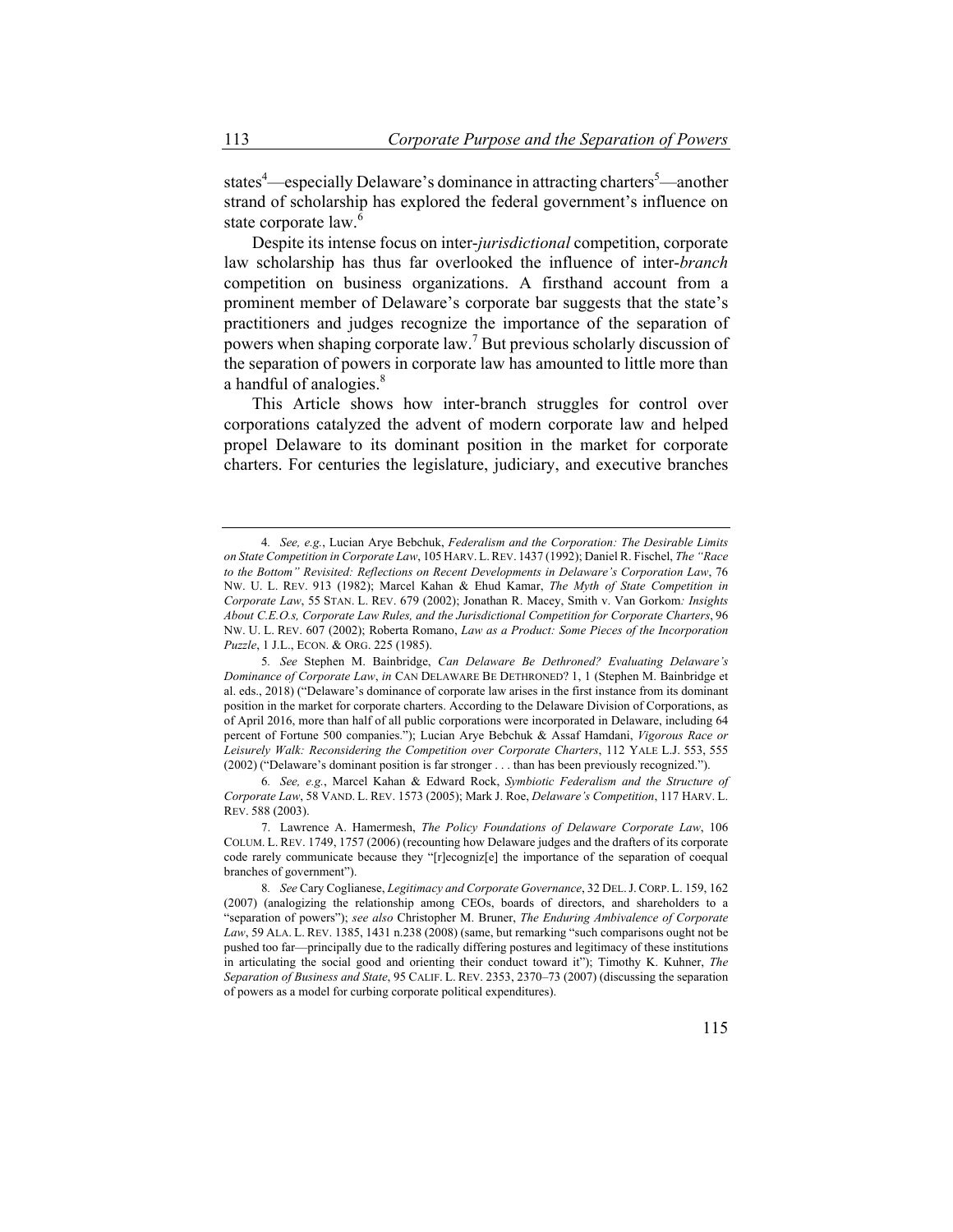vied for the decisive role in dictating the means and ends of corporations.<sup>9</sup> Through the nineteenth century, competition among the branches produced a dysfunctional and volatile relationship between government and private enterprise, with each branch successively assuming a leading role in corporate oversight, only to falter under the weight of its unique structural limitations.<sup>10</sup> The resulting instability ultimately proved so intolerable as to prompt the creation of an entirely new paradigm of liberalized corporate codes by the dawn of the twentieth century.<sup>11</sup> Delaware's innovation of and rigorous adherence to corporate law's newfound separation of powers gave it a crucial, yet previously unappreciated, edge in the competition for corporate charters.<sup>12</sup> Moreover, modern corporate law's system of checks and balances curbed longstanding abuses and ushered in an equilibrium among the branches<sup>13</sup> that has served as a foundation for economic growth in the United States ever since.<sup>14</sup>

Beyond illuminating a novel factor in Delaware's ascendency, corporate law's separation of powers poses unappreciated problems and provides preliminary solutions for the ongoing debate over corporate purpose. The proper ends of corporations, whether purely to promote shareholder value or instead enhance stakeholder welfare, transformed from a perennial subject of academic theory<sup>15</sup> into a major policy issue in

<sup>9</sup>*. See infra* Section II.A.

<sup>10</sup>*. See infra* Sections II.B–II.D.

<sup>11</sup>*. See infra* Section III.A.

<sup>12</sup>*. See infra* notes 234–238, 247–266 and accompanying text.

<sup>13</sup>*. See infra* Part III.

<sup>14</sup>*. Cf.* William W. Bratton & Joseph A. McCahery, *The Equilibrium Content of Corporate Federalism*, 41 WAKE FOREST L. REV. 619, 620 (2006) ("[E]quilibrium prevails in the charter market, following from Delaware's successful pursuit of an evolutionarily stable strategy to maximize rents from the sale of charters. The strategy, first followed by New Jersey, caused a radical change in corporate law in the late nineteenth century. Since then, stability has ruled.").

<sup>15.</sup> For an influential exchange on corporate purpose, see E. Merrick Dodd, Jr., *For Whom Are Corporate Managers Trustees?*, 45 HARV. L. REV. 1145 (1932); A.A. Berle, Jr., *For Whom Corporate Managers Are Trustees: A Note*, 45 HARV. L. REV. 1365 (1932).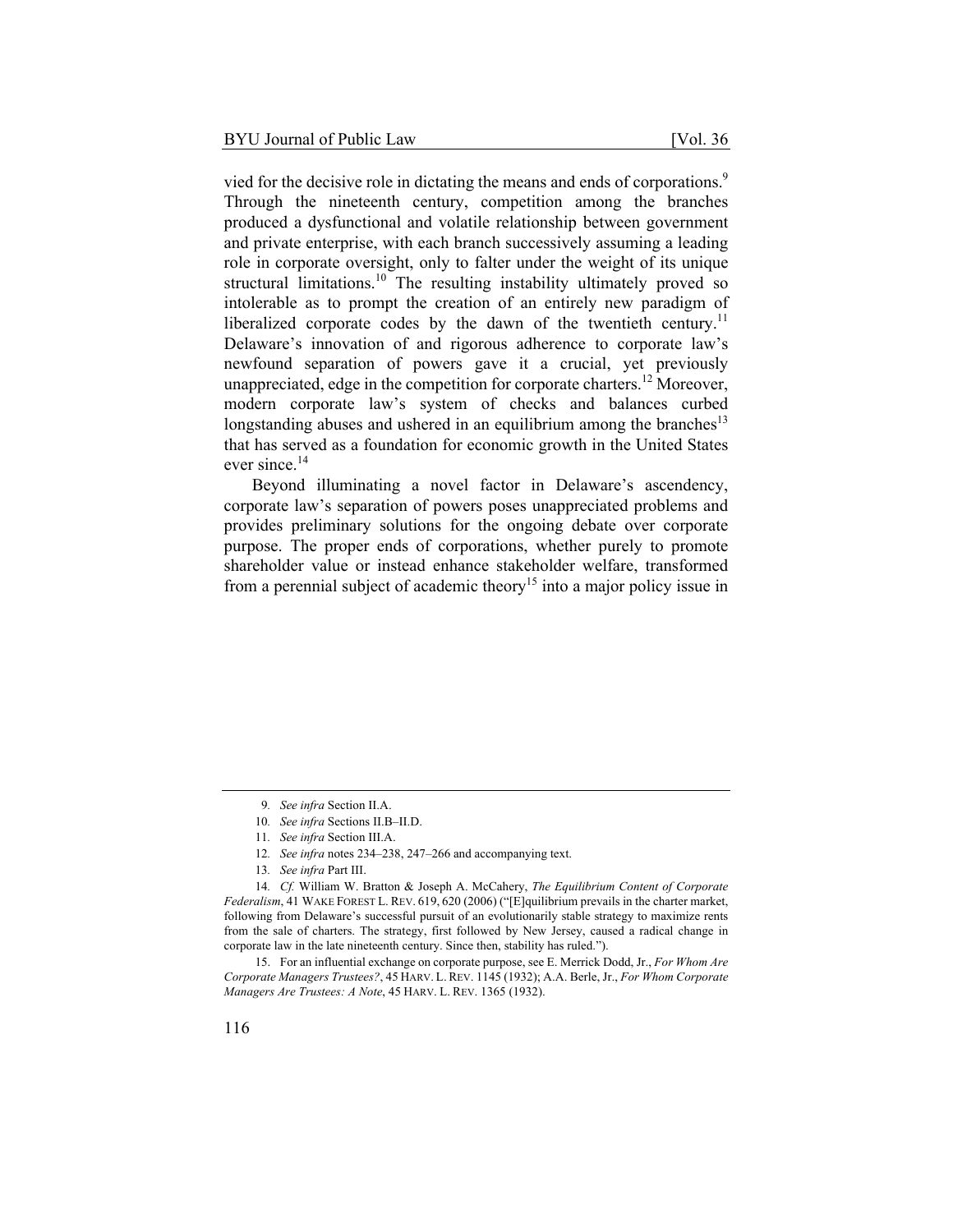recent years.<sup>16</sup> Business executives<sup>17</sup> and politicians<sup>18</sup> alike have seized on corporate purpose as a rallying cry for reform. Yet the first-order matter of what ends corporations should serve is inevitably accompanied by the second-order question of how to actualize that purpose in practice.<sup>19</sup> A growing chorus of progressive academics and policymakers has called on the government to actively impose and enforce corporations' broader social purposes.<sup>20</sup>

This Article's separation of powers framework offers new grounds for skepticism towards these proposed reforms, because they would jeopardize corporate law's hard-fought equilibrium among the branches by reviving the unilateralism and dysfunction that once plagued the United States' corporate law regime.<sup>21</sup> Accordingly, this Article contends that vesting the government with a proactive role in imposing and enforcing corporate purpose, whether at the state or federal level, is a risk not worth taking.22 Yet reform-minded progressives are not bound by the separation of powers flaws of prior proposals. Thus, for those committed to greater public intervention in corporate affairs, this Article articulates a concrete statutory structure that revives the government's corporate enforcement powers with minimal risk to corporate law's interbranch equilibrium.<sup>23</sup>

The remainder of this Article proceeds as follows: Part II surveys how the legislative, judicial, and executive branches of the United States

18*. See, e.g.*, Elizabeth Warren, Opinion, *Companies Shouldn't Be Accountable Only to Shareholders*, WALL ST. J. (Aug. 14, 2018, 7:01 PM), https://www.wsj.com/articles/companiesshouldnt-be-accountable-only-to-shareholders-1534287687; Michael Peregrine & Charles Elson, *Biden in the Boardroom*, HARV. L. SCH. F. ON CORP. GOVERNANCE (Dec. 6, 2020), https://corpgov.law.harvard.edu/2020/12/06/biden-in-the-boardroom/.

<sup>16</sup>*. See* Jill E. Fisch & Steven Davidoff Solomon, *Should Corporations Have a Purpose?*, 99 TEX. L. REV. 1309 (2021).

<sup>17</sup>*. See, e.g.*, *Business Roundtable Redefines the Purpose of a Corporation to Promote "An Economy That Serves All Americans*,*"* BUS. ROUNDTABLE (Aug. 19, 2019) [hereinafter, *Business Roundtable Redefines Purpose*], https://www.businessroundtable.org/business-roundtable-redefinesthe-purpose-of-a-corporation-to-promote-an-economy-that-serves-all-americans (rescinding the Business Roundtable's prior commitment to shareholder primacy and replacing it with a commitment to also serve stakeholder and societal interests); *see also* Omar Rodríguez-Vilá & Sundar Bharadwaj, *Competing on Social Purpose*, HARV. BUS. REV., Sept.–Oct. 2017, https://hbr.org/2017/09/competing-on-social-purpose (discussing firms' successful social purpose strategies).

<sup>19.</sup> The enforcement of corporate purpose has become a focus in recent scholarship. *See*  Lucian A. Bebchuk, Kobi Kastiel & Roberto Tallarita, *For Whom Corporate Leaders Bargain*, 93 S. CAL. L. REV. (forthcoming 2021) (challenging the extent to which managers pursue the interests of stakeholder constituencies, even when empowered to do so).

<sup>20</sup>*. See infra* Section IV.A.

<sup>21</sup>*. See infra* Section IV.B.

<sup>22</sup>*. See infra* notes 328–329 and accompanying text.

<sup>23</sup>*. See infra* notes 331–342 and accompanying text.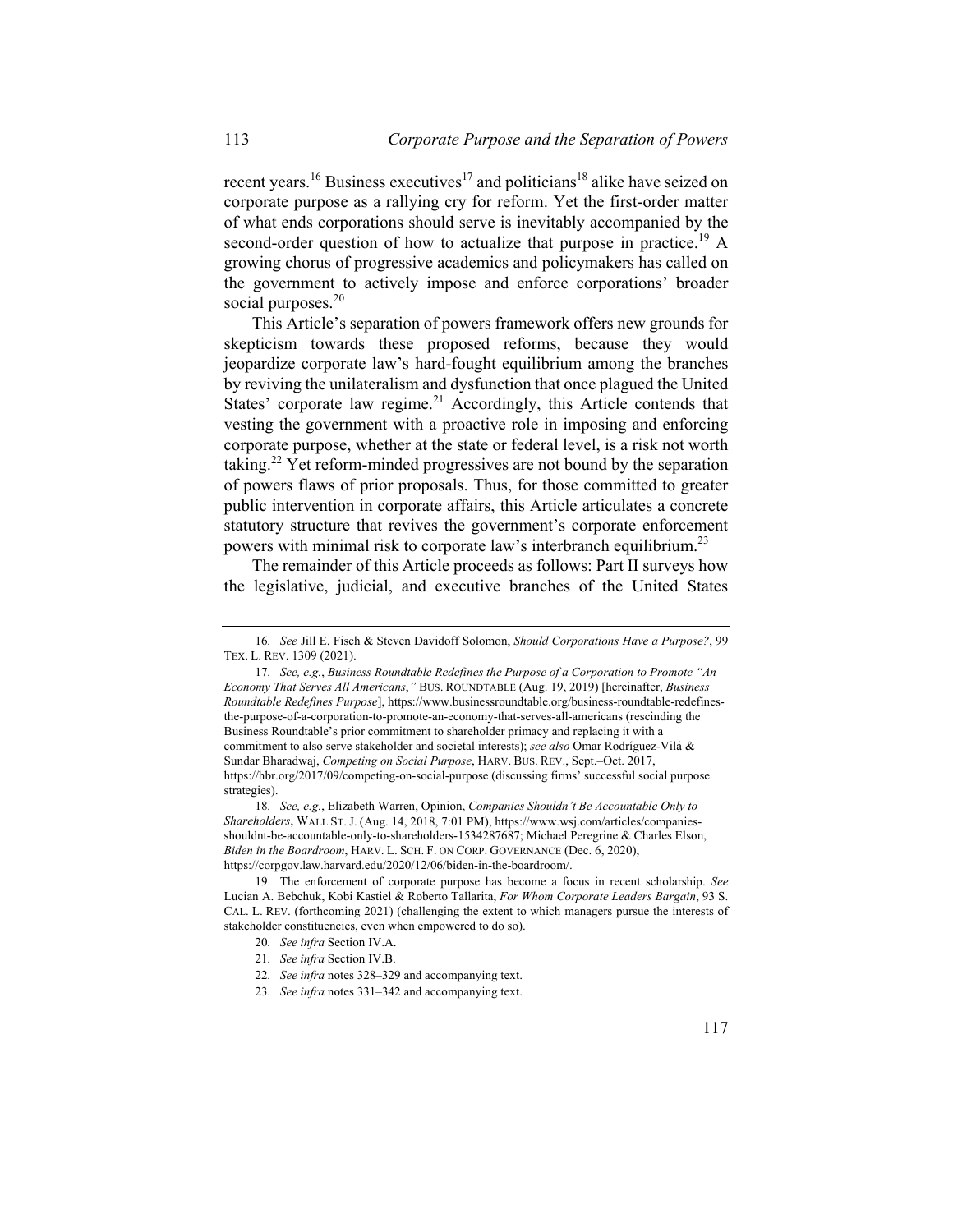successively arrogated primary control over corporate oversight during the nineteenth century, resulting in dysfunction and instability. Part III explains the revolution in corporate law that followed, as the advent of modern corporate codes in New Jersey and Delaware led to a new equilibrium of checks among the branches. Part IV explores the separation of powers implications of the ongoing debate over corporate purpose, arguing that current proposals for government enforcement of corporate purpose would reproduce the pathologies of the pre-modern approach to corporate law. To avoid repeating these failures, Part IV cautions against reviving the government's role in enforcing corporate purpose, but provides reformers committed to government intervention with a concrete proposal for how to enhance public oversight of corporations yet safeguard checks and balances. A brief conclusion contextualizes the contemporary debate over corporate purpose in the longer arc of history and celebrates the tradition of questioning the proper role of private enterprise in democratic society.

# II. INTER-BRANCH STRUGGLES FOR CORPORATE OVERSIGHT

Until the dawn of the twentieth century, corporations occupied a precarious position in U.S. law, reflecting a deep-seated suspicion toward their power. $^{24}$  Government interventions, designed to curb the perceived threat of corporate excess, imposed stringent restrictions on the corporate form prior to the advent of modern corporate codes.<sup>25</sup> While distrust of corporations was widespread,  $2^6$  the proper role of each branch in restraining the United States' burgeoning business organizations remained an open question throughout the nineteenth century. This uncertainty resulted in a protracted struggle, with each branch successively arrogating a dominant role in defining the terms upon which corporations could exist and operate, only to reveal how that branch's unique structural limitations prevented effective oversight.<sup>27</sup>

<sup>24</sup>*. See* Bruner, *supra* note 8, at 1385–86.

<sup>25</sup>*. See infra* notes 99–102 and accompanying text.

<sup>26</sup>*. See* JAMES WILLARD HURST, THE LEGITIMACY OF THE BUSINESS CORPORATION IN THE LAW OF THE UNITED STATES, 1780–1970, at 5 (1970) (discussing the "diffuse distrust of the corporate form").

<sup>27</sup>*. See infra* Sections II.B–II.D.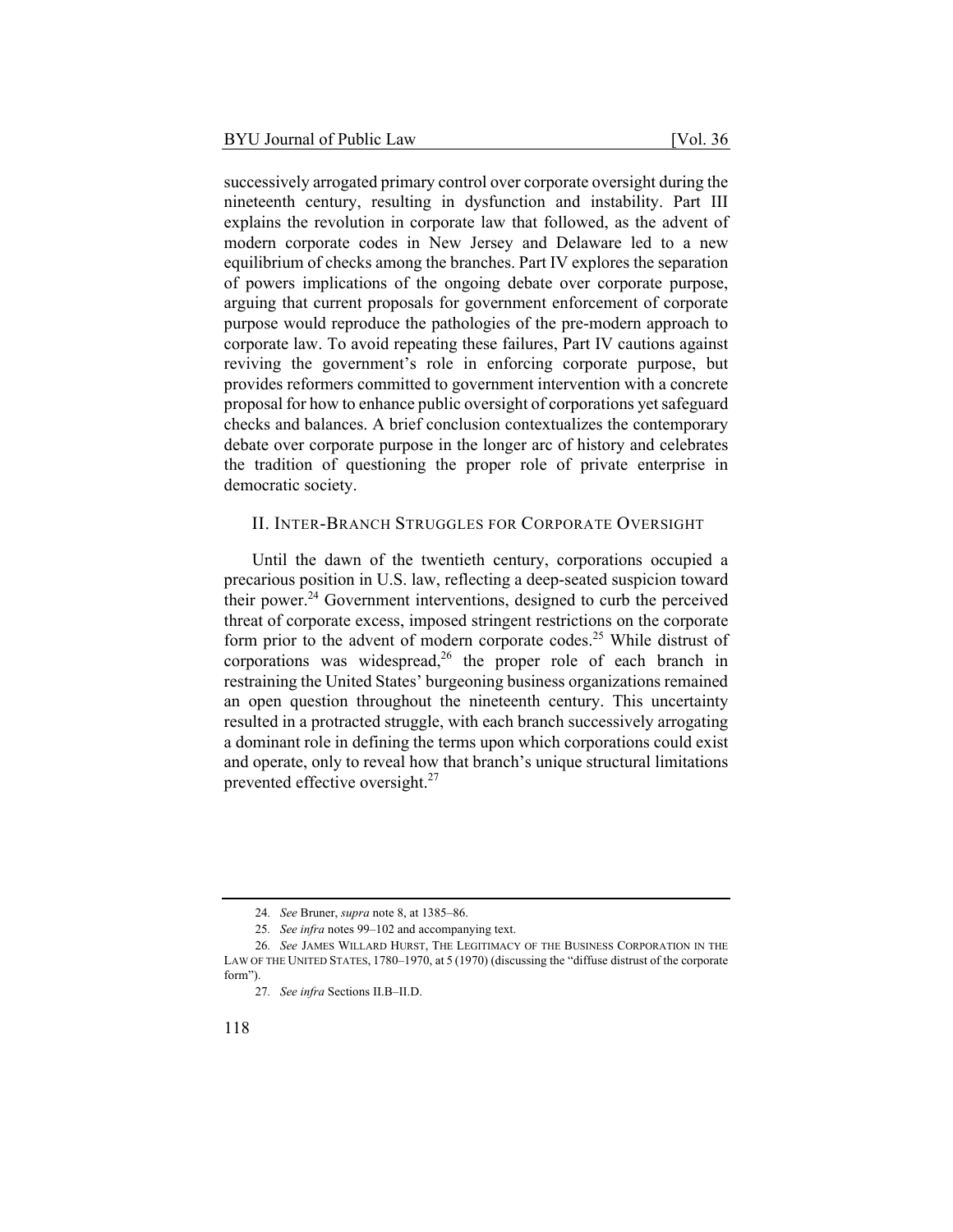## *A. An Inheritance of Inter-Branch Competition*

The instability that defined the United States' early relationship with corporations reflected the conflicting precedents of English law. Since the development of the first corporate bodies in England—the overwhelming majority of which were municipal, ecclesiastical, and charitable<sup>28</sup>—the various arms of the state vied to assert power over the corporate form.<sup>29</sup>

By far the foremost force in early corporate law,  $30$  the Crown wielded its authority over charters as an instrument of inter-branch control. The King claimed ultimate authority to create corporations by granting charters.31 Those who operated corporations without valid charters were vulnerable to royal enforcement actions through the writ of *quo*  warranto.<sup>32</sup> The writ, whose name means "by what authority?",<sup>33</sup> punished defendants unable to prove they acted within the bounds of a royal charter by dissolving their entity and assessing fines.<sup>34</sup> Although kings harnessed the writ of *quo warranto* to consolidate power as early as the twelfth century,35 the most famous *quo warranto* suit of English history occurred between 1671 and 1673, when King Charles II revoked the City of London's charter<sup>36</sup> and governed the city by royal commission for the following five years.<sup>37</sup> The Attorney General justified the Crown's revocation power by arguing that otherwise corporate bodies would amount to "independent commonwealths," undermining royal

<sup>28</sup>*. See* W.S. Holdsworth, *English Corporation Law in the 16th and 17th Centuries*, 31 YALE L.J. 382, 382 (1922) ("The largest part of the law still centered round the boroughs and various ecclesiastical corporations sole or aggregate. But hospitals and colleges had begun to increase . . . .").

<sup>29</sup>*. See id.*

<sup>30</sup>*. See* JOSEPH STANCLIFFE DAVIS, *Corporations in the American Colonies*, *in* ESSAYS IN THE EARLIER HISTORY OF AMERICAN CORPORATIONS 1, 6 (1917).

<sup>31</sup>*. See* David B. Guenther, *Of Bodies Politic and Pecuniary: A Brief History of Corporate Purpose*, 9 MICH. BUS. & ENTREPRENEURIAL L. REV. 1, 9 (2019).

<sup>32</sup>*. See* Comment, *Quo Warranto and Private Corporations*, 37 YALE L.J. 237, 237–38 (1927).

<sup>33</sup>*. See* Richard B. Allen, *Mandamus, Quo Warranto, Prohibition, and Ne Exeat*, 1960 U. ILL. L.F. 102, 106 (1960).

<sup>34</sup>*. See* Comment, *supra* note 32, at 239 ("[T]he defendant if guilty was ousted and fined . . . .").

<sup>35</sup>*. See* Helen M. Cam, Book Note, 77 HARV. L. REV. 985, 985 (1964) (reviewing DONALD W. SUTHERLAND, QUO WARRANTO PROCEEDINGS IN THE REIGN OF KING EDWARD I, 1278–94 (1963)); *see also* Edward Jenks, *The Prerogative Writs in English Law*, 32 YALE L.J. 523, 527–28 (1923) (discussing the use of *quo warranto* as a "royal weapon" in the thirteenth century).

<sup>36</sup>*. See* Holdsworth, *supra* note 28, at 403; Catherine Patterson, *Quo Warranto and Borough Corporations in Early Stuart England: Royal Prerogative and Local Privileges in the Central Courts*, 120 ENG. HIST. REV. 879, 879–80 (2005).

<sup>37</sup>*. See* Howard A. Nenner, Book Review, 15 AM. J. LEGAL HIST. 352, 353 (1971) (reviewing JENNIFER LEVIN, THE CHARTER CONTROVERSY IN THE CITY OF LONDON, 1660–1688, AND ITS CONSEQUENCES (1969)).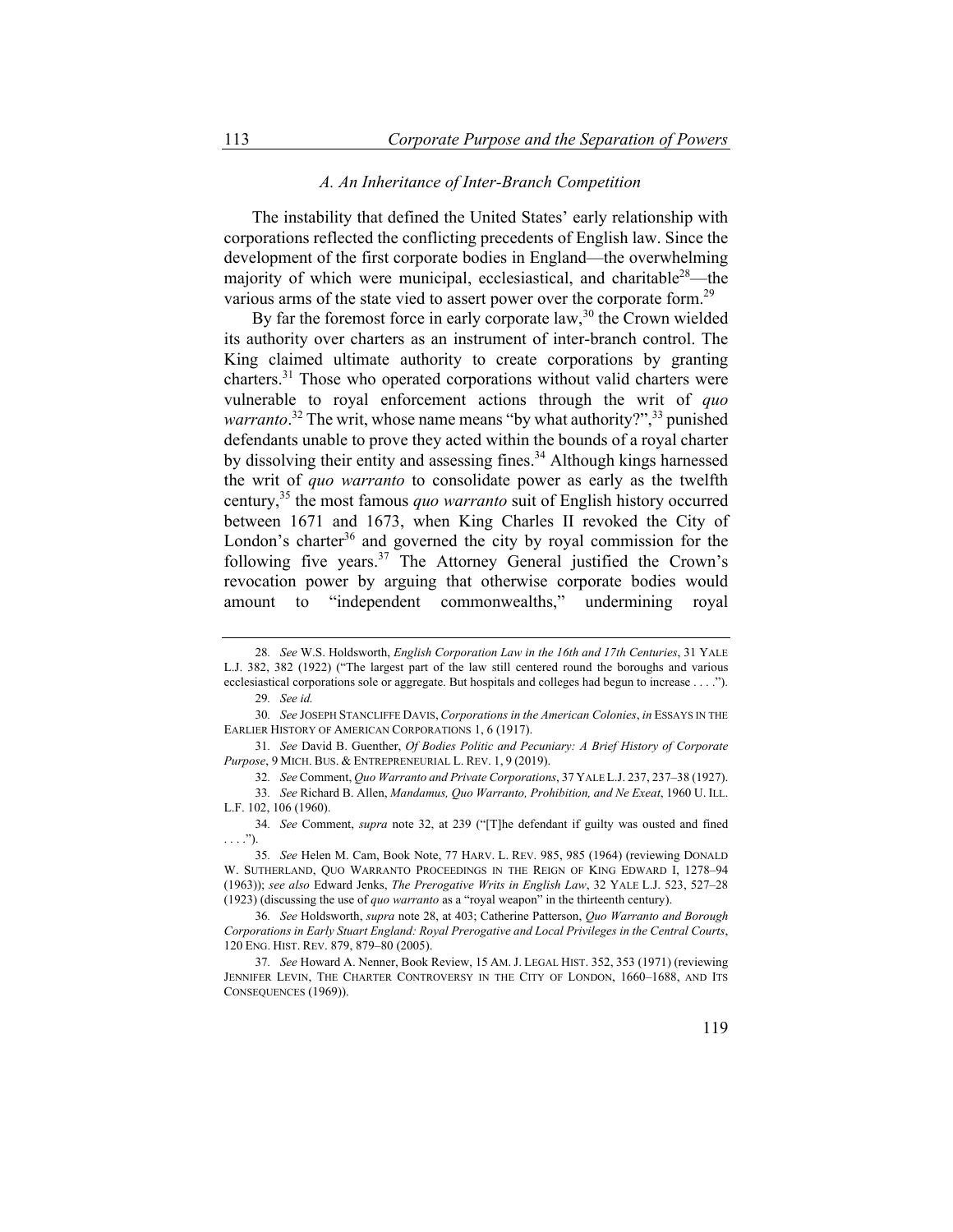sovereignty.<sup>38</sup> But scholars have uncovered less principled motivations behind the London case, observing that it was part of the King's broader strategy to pressure municipalities and thereby control the House of Commons.<sup>39</sup>

Courts also inserted themselves in corporate affairs, imposing significant limits on royal control. The judiciary insisted that the King could neither alter the terms of a royal charter once granted, as this would amount to changing the law,  $40$  nor dissolve a corporation without a judicial decree.<sup>41</sup> Additionally, judges challenged the exclusivity of the Crown's chartering power by recognizing the validity of corporations created by operation of the common law.<sup>42</sup>

Yet Parliament provided the more powerful check on royal authority over corporations. Parliament intermittently chartered corporations of its own,<sup>43</sup> though courts defended this practice as so longstanding as to carry the implied assent of the Crown.<sup>44</sup> But rather than granting individual charters, Parliament more often regulated corporations through general acts, prescribing certain features for all future charters and setting limits on privileges the King could confer.45

Parliamentary control over corporations reached its apogee in 1720 with the passage of the Bubble  $Act<sup>46</sup>$  Enacted during the South Sea Bubble, a stock market crash precipitated by the failure of a colonial corporation, $47$  the Bubble Act imposed harsh penalties on any corporation that operated without a royal or parliamentary charter.<sup>48</sup> With the Bubble

<sup>38.</sup> Holdsworth, *supra* note 28, at 383 (quoting (1682, K.B.) 8 S.T. 1039); *see* Nenner, *supra* note 37, at 354.

<sup>39</sup>*. See* Nenner, *supra* note 37, at 354 ("The numerous dissolutions which followed in the wake of the London case were part of a royal policy to control the composition of parliament. The borough corporations returned a majority of the members of the House of Commons, and only if these boroughs could be regulated did the Stuarts think that they might be assured of the composition they desired.").

<sup>40</sup>*. See* Holdsworth, *supra* note 28, at 385.

<sup>41</sup>*. See id.*; *see also* Nenner, *supra* note 37, at 353 (discussing the role of the King's Bench in the London *quo warranto* case).

<sup>42</sup>*. See* Guenther, *supra* note 31, at 9.

<sup>43.</sup> Holdsworth, *supra* note 28, at 384; *see* WILLIAM A. KLEIN & JOHN C. COFFEE, JR., BUSINESS ORGANIZATIONS AND FINANCE: LEGAL AND ECONOMIC PRINCIPLES 113 (3d ed., 1988).

<sup>44</sup>*. See* DAVIS, *supra* note 30, at 6.

<sup>45</sup>*. See id.*; *see also* Holdsworth, *supra* note 28, at 385–86 (noting most corporate charters were pursuant to royal authority).

<sup>46</sup>*. See* Henry N. Butler, *General Incorporation in Nineteenth Century England: Interaction of Common Law and Legislative Processes*, 6 INT'L REV. L. & ECON. 169, 172–73 (1986).

<sup>47.</sup> KLEIN & COFFEE, *supra* note 43, at 113.

<sup>48</sup>*. Id.*; Guenther, *supra* note 31, at 11; *see also* Paul G. Mahoney, *Contract or Concession? An Essay on the History of Corporate Law*, 34 GA. L. REV. 873, 887 (2000) ("Thus, for the first time, English law formally embraced the proposition that a business organization with separate legal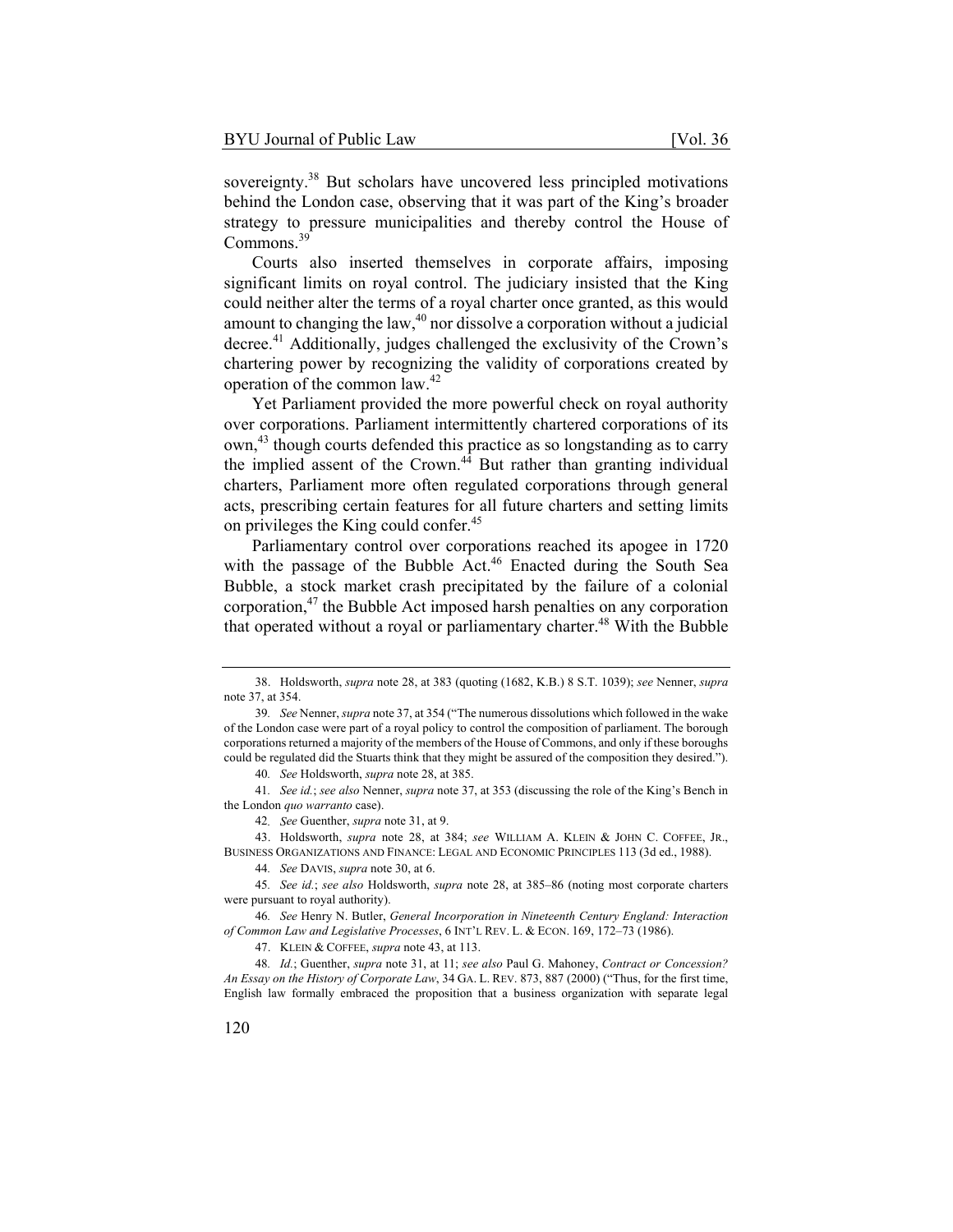Act, Parliament eclipsed the Crown as the most powerful branch in corporate law by restricting the universe of valid charters and dictating the terms of royal and parliamentary charters alike.<sup>49</sup>

Distance from England compounded inter-branch conflict over the creation and oversight of corporations in the American colonies. Although Parliament extended the Bubble Act to the colonies in  $1741$ ,<sup>50</sup> the earliest colonial corporations received charters directly from the Crown.<sup>51</sup> But as the colonies grew increasingly independent, they began granting charters themselves, claiming to act as delegees of the Crown.<sup>52</sup> Power struggles soon followed, as royal governors and colonial assemblies alike asserted that they were the proper delegees of the royal chartering power.<sup>53</sup> The resulting parallel system of chartering occasionally collapsed into confrontation, as when Governor John Seymour of Maryland granted Annapolis a municipal charter in 1708.<sup>54</sup> In response, Maryland's assembly passed a resolution denying the governor's authority to grant charters.<sup>55</sup> Governor Seymour retaliated by dissolving the assembly.<sup>56</sup> When Governor Seymour reconvened the assembly, the delegates affirmed Annapolis's charter yet insisted on retaining a role in the creation of corporations by modifying the charter's terms.<sup>57</sup>

52. DAVIS, *supra* note 30, at 7 ("[A]s soon as the colonial governments had attained a slight degree of development the great majority of American corporations were erected by grants from colonial proprietors, governors, or assemblies, and not by letters patent issuing from the English crown or by act of Parliament.").

56*. See id.*; C. Ashley Ellefson, *Governor John Seymour and the Charters of Annapolis*, MD. ST. ARCHIVES 21 (2008),

57*. See* Ellefson, *supra* note 56, at 27 (describing the amended provisions and concluding "[t]he delegates conceded Seymour's right to issue the charter, and Seymour conceded the delegates' right to amend and confirm it").

personality and transferrable shares could not be a creature of contract but must be a concession from the state.").

<sup>49</sup>*. See* Margaret Patterson & David Reiffen, *The Effect of the Bubble Act on the Market for Joint Stock Shares*, 50 J. ECON. HIST. 163, 166 (1990); *see also* Holdsworth, *supra* note 28, at 384 (discussing Parliament's plenary power over corporate charters).

<sup>50</sup>*. See* P.M. Vasudev, *Corporate Law and Its Efficiency: A Review of History*, 50 AM. J. LEGAL HIST. 237, 241 (2010).

<sup>51</sup>*. See* DAVIS, *supra* note 30, at 7 ("The earliest colonial corporations . . . possessed charters granted directly by the crown, which were issued in the same form, by the same process, and under the same conditions as charters for corporations to operate in the British Isles."); Guenther, *supra* note 31, at 15.

<sup>53</sup>*. See id.* at 9, 11–12.

<sup>54</sup>*. See id.* at 13.

<sup>55</sup>*. See id.* at 14.

https://msa.maryland.gov/megafile/msa/speccol/sc2900/sc2908/000001/000749/pdf/am749.pdf ("Disgusted with the delegates over their challenge to his issuing the charter as well as over their other offensive proceedings, Seymour had had enough. On Tuesday morning he called them into the council chamber again and dissolved the assembly after a session of only nine days.").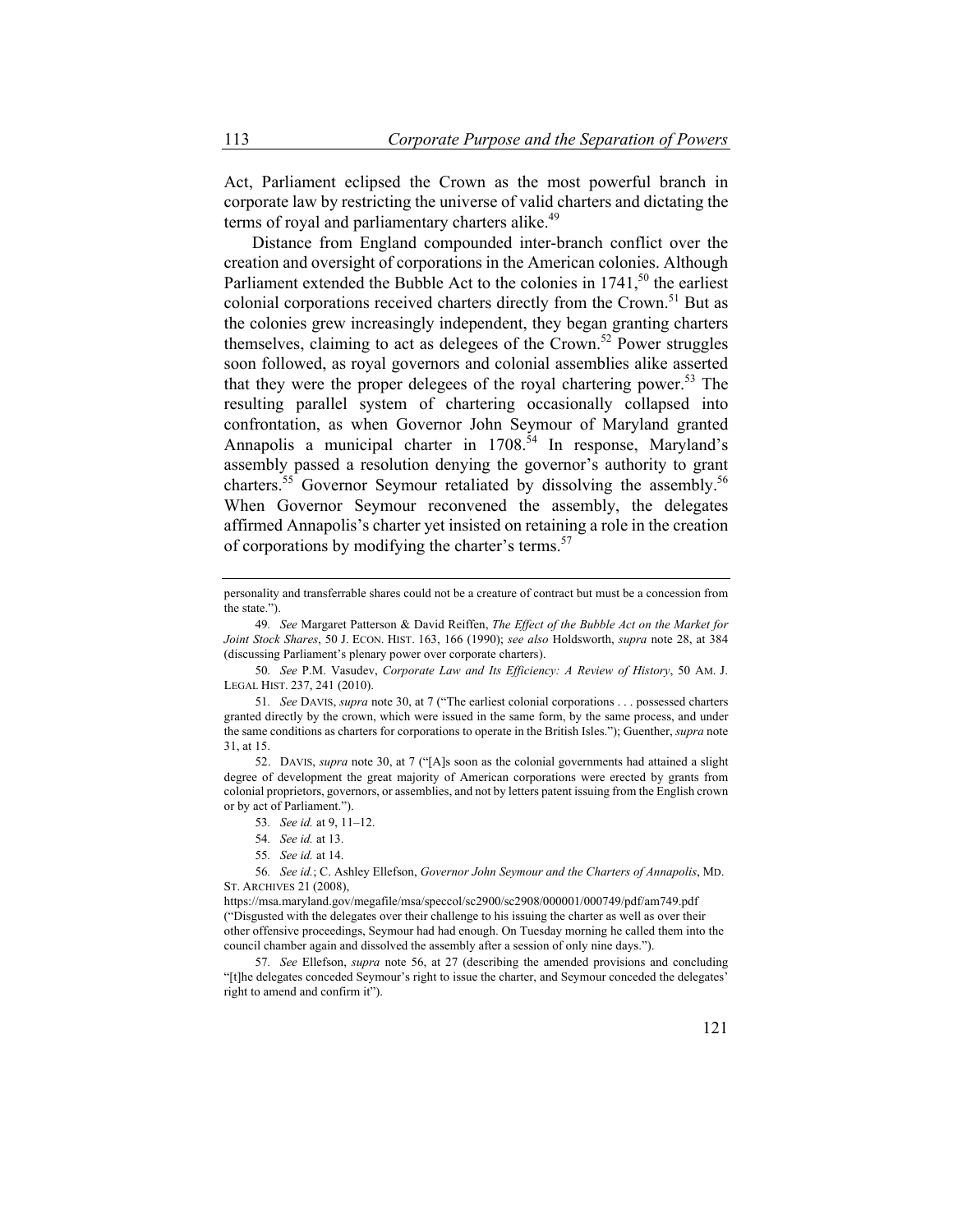By the eve of the American Revolution, the question of each branch's role in overseeing corporations remained in a state of flux,<sup>58</sup> as the legislature, judiciary, and executive could each invoke English precedents as entitling them to the decisive role in regulating corporate affairs. With independence, a growing desire for access to corporations<sup>59</sup> exacerbated competition among the branches of the nascent United States. The remainder of this Part explores this century-long struggle, explaining how the successive domineering of each branch produced dysfunction and instability.

## *B. Legislative Overbearance in the Early Republic*

In the decades following the American Revolution, legislatures assumed a dominant role in corporate oversight.<sup>60</sup> But the promise of democratic accountability in corporate affairs proved short-lived. By 1820, revolutionary hopes had given way to constitutional concerns of aggrandizement<sup>61</sup> and the disappointing realities of legislative rentseeking,  $^{62}$  partisanship,  $^{63}$  and impotence.  $^{64}$ 

Once independent from Britain, newly sovereign state legislatures wielded the unquestioned power to charter and regulate corporations.<sup>65</sup> Legislatures' ascendency in corporate matters reflected a broader trend of the decade following the Revolution:

In the heady flush of Revolutionary republicanism, Americans flirted with the idea that governmental structure should be simple, allowing the unmediated will of the people to be transmuted into public policy. . . . Accordingly, though they to some extent separated the executive and

<sup>58</sup>*. Cf.* DAVIS, *supra* note 30, at 7.

<sup>59</sup>*. See* Guenther, *supra* note 31, at 28 ("American state legislatures in the late eighteenth and early nineteenth century proceeded to charter more business corporations than the world had ever known.").

<sup>60</sup>*. See infra* notes 65–69 and accompanying text.

<sup>61</sup>*. See infra* notes 84–87 and accompanying text.

<sup>62</sup>*. See infra* notes 88–91 and accompanying text.

<sup>63</sup>*. See infra* notes 92–96 and accompanying text.

<sup>64</sup>*. See infra* notes 107–114 and accompanying text.

<sup>65</sup>*. See* Jason Kaufman, *Corporate Law and the Sovereignty of States*, 73 AM. SOC. REV. 402, 415 (2008); Gregory A. Mark, *The Court and the Corporation: Jurisprudence, Localism, and Federalism*, 1997 SUP. CT. REV. 403, 409 ("The sovereign power to create corporations thus devolved from England to the former colonies, not in their confederated form, but to each of the former colonies specifically, and within the structures of the new state governments, to the legislatures. This devolution was so uncontroversial that one strains to find anyone who even bothers to comment that it had happened.").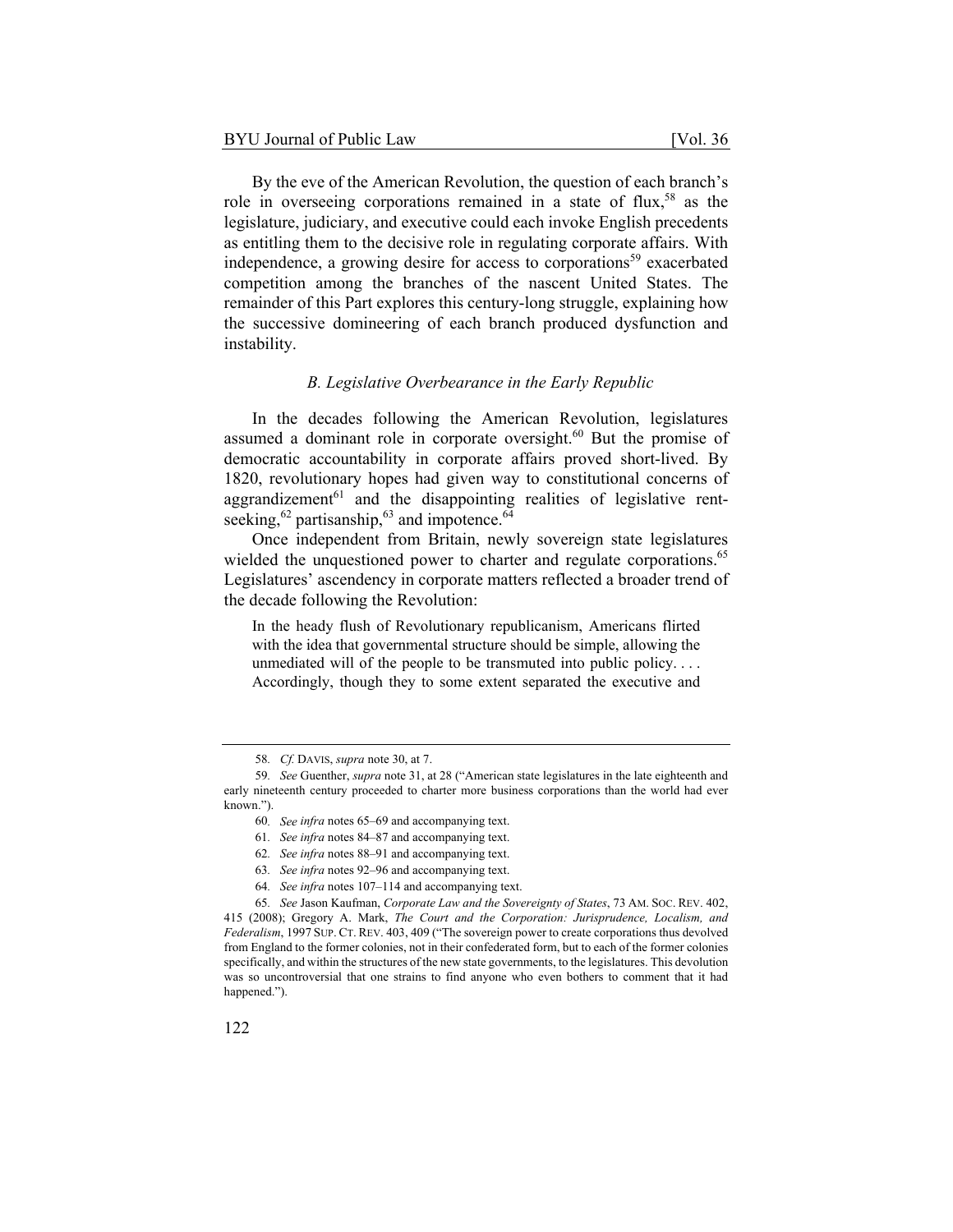judicial powers from the legislature, early state constitutions provided few institutional checks on legislative power.<sup>66</sup>

While New Jersey's Governor attempted to charter a corporation in 1778, the colonial practice of gubernatorial chartering soon disappeared from the United States entirely. $67$  No longer burdened with the implied consent of the executive,<sup>68</sup> legislatures enjoyed plenary authority over corporations in the first decades of the Early Republic.<sup>69</sup>

The Founders grappled with the necessity of corporate chartering, since corporations developed America's economic infrastructure<sup>70</sup> and attracted much-needed capital to the indebted nation.<sup>71</sup> Under the prevailing "mercantilist" theory of the corporation, the state created corporations and permitted their operation solely for these public ends.<sup>72</sup> A prominent manifestation of the mercantilist view was James Madison's proposal at the Constitutional Convention to authorize Congress "to grant charters of incorporation in cases where the Public good may require them, and the authority of a single State may be incompetent."<sup>73</sup> Madison argued that the provision would encourage commerce among the states.<sup>74</sup> James Wilson, in a view that ultimately carried the day,<sup>75</sup> objected to the proposal as unnecessary, reasoning that the chartering power was implicit in the Commerce Clause.76 With other delegates expressing fears that the power would prove too divisive, given states' differing approaches to

<sup>66.</sup> Nathan S. Chapman & Michael W. McConnell, *Due Process as Separation of Powers*, 121 YALE L.J. 1672, 1703 (2012).

<sup>67</sup>*. Cf.* LAWRENCE M. FRIEDMAN, A HISTORY OF AMERICAN LAW 170 n.30 (1973).

<sup>68</sup>*. See* DAVIS, *supra* note 30, at 7.

<sup>69</sup>*. See* FRIEDMAN, *supra* note 67, at 166; Mark, *supra* note 65, at 411.

<sup>70</sup>*. See* Guenther, *supra* note 31, at 5 (describing the use of corporations for the "development of local transportation, finance, and other much-needed economic infrastructure . . . at a time when local governments lacked the resources to build such infrastructure").

<sup>71</sup>*. See* Susan P. Hamill, *From Special Privilege to General Utility: A Continuation of Willard Hurst's Study of Corporations*, 49 AM. U. L. REV. 81, 93 (1999).

<sup>72.</sup> Herbert Hovenkamp, *The Classical Corporation in American Legal Thought*, 76 GEO. L.J. 1593, 1603 (1988).

<sup>73.</sup> JONATHAN ELLIOT, THE DEBATES IN THE SEVERAL STATE CONVENTIONS ON THE ADOPTION OF THE FEDERAL CONSTITUTION 440 (1876).

<sup>74</sup>*. Id.* at 544 ("[Madison's] primary object was, however, to secure an easy communication between the states, which the free intercourse now to be opened, seemed to call for. The political obstacles being removed, a removal of the natural ones, as far as possible, ought to follow.").

<sup>75</sup>*. See* McCulloch v. Maryland, 17 U.S. 316 (1819).

<sup>76.</sup> ELLIOT,*supra* note 73, at 455; *see* Elizabeth Pollman, *Constitutionalizing Corporate Law*, 69 VAND. L. REV. 639, 646 (2016).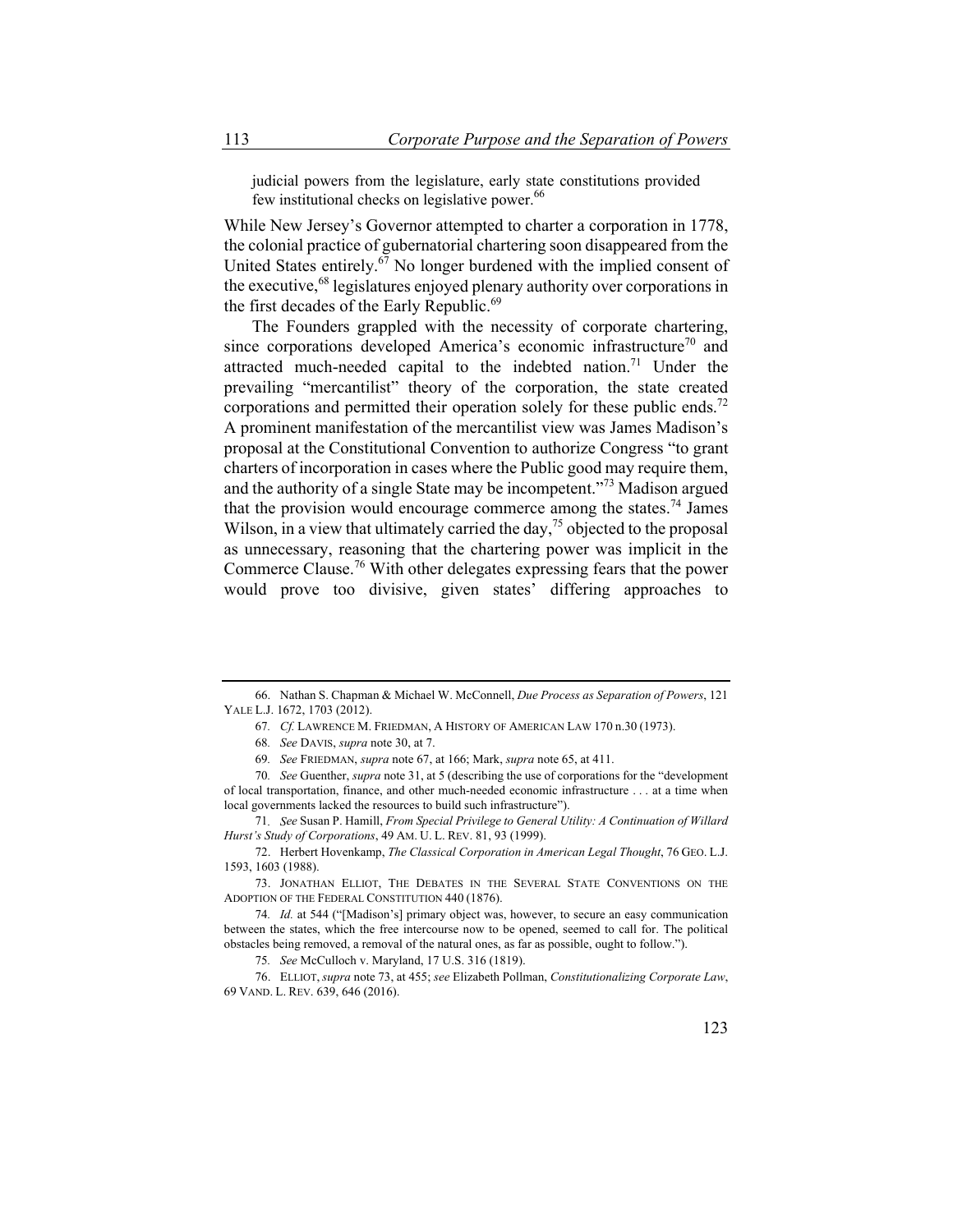incorporation, $^{77}$  the proposal failed on an eight-to-three vote.<sup>78</sup> Nevertheless, by the ratification of the Constitution, the notion that chartering was an essential tool for economic development had taken root among the United States' political elite.<sup>79</sup>

Despite the developmental expediency of corporations, the Founders disagreed over whether chartering would become an instrument of legislative aggrandizement. By the late 1780s, constitutional reform at the federal and state levels sought to replace legislative supremacy with a more definite separation of powers secured by checks and balances.<sup>80</sup> Ratification of the Constitution only bred deeper divisions, however, as the question of legislative authority in corporate affairs crystallized into the most contentious constitutional debate of the Early Republic: whether Congress could charter the First Bank of the United States.<sup>81</sup> Although much of the controversy focused on the Necessary and Proper Clause<sup>82</sup> and the importance of federalism,  $83$  the Bank's opponents also claimed that granting this power to Congress would eviscerate the separation of powers.84 Thomas Jefferson described the charter as an "invasion[] of the legislature,"85 warning that allowing it:

would reduce the whole [Constitution] to a single phrase, that of instituting a Congress with power to do whatever would be for the good of the U.S. and as they would be the sole judges of the good or evil, it would be also a power to do whatever evil they pleased.<sup>86</sup>

<sup>77.</sup> ELLIOT, *supra* note 73, at 455; *see* Mark, *supra* note 65, at 411; *see also* Pauline Maier, *The Revolutionary Origins of the American Corporation*, 50WM.& MARY Q. 51, 52 (1993) (observing that the delegates feared including the power would jeopardize ratification).

<sup>78.</sup> ELLIOT, *supra* note 73, at 456; *see* Mark, *supra* note 65, at 411.

<sup>79</sup>*. See* JAMIL S. ZAINALDIN, LAW IN ANTEBELLUM SOCIETY: LEGAL CHANGE AND ECONOMIC EXPANSION 43 (1983).

<sup>80</sup>*. See* Chapman & McConnell, *supra* note 66, at 1705; *see also* THE FEDERALIST NO. 51 (Alexander Hamilton or James Madison) ("[T]he great security against a gradual concentration of the several powers in the same department, consists in giving to those who administer each department the necessary constitutional means and personal motives to resist encroachments of the others.").

<sup>81</sup>*. See* ERIC LOMAZOFF, RECONSTRUCTING THE NATIONAL BANK CONTROVERSY: POLITICS AND LAW IN THE EARLY AMERICAN REPUBLIC 9 (2018); Pollman, *supra* note 76, at 646.

<sup>82</sup>*. See, e.g.*, Alexander Hamilton, *Final Version of an Opinion on the Constitutionality of an Act to Establish a Bank* (Feb. 23, 1791), https://founders.archives.gov/documents/Hamilton/01-08-02- 0060-0003; Randy E. Barnett, *The Original Meaning of the Necessary and Proper Clause*, 6 U. PA.J. CONST. L. 183, 188 (2003).

<sup>83</sup>*. See* Hamilton, *supra* note 82 (discussing the Tenth Amendment).

<sup>84</sup>*. See* Keith Werhan, *Checking Congress and Balancing Federalism: A Lesson from Separation-of-Powers Jurisprudence*, 57 WASH. & LEE L. REV. 1213, 1224 (2000).

<sup>85.</sup> Thomas Jefferson, *Opinion on the Constitutionality of the Bill for Establishing a National Bank* (Feb. 15, 1791), https://founders.archives.gov/documents/Jefferson/01-19-02-0051.

<sup>86</sup>*. Id.*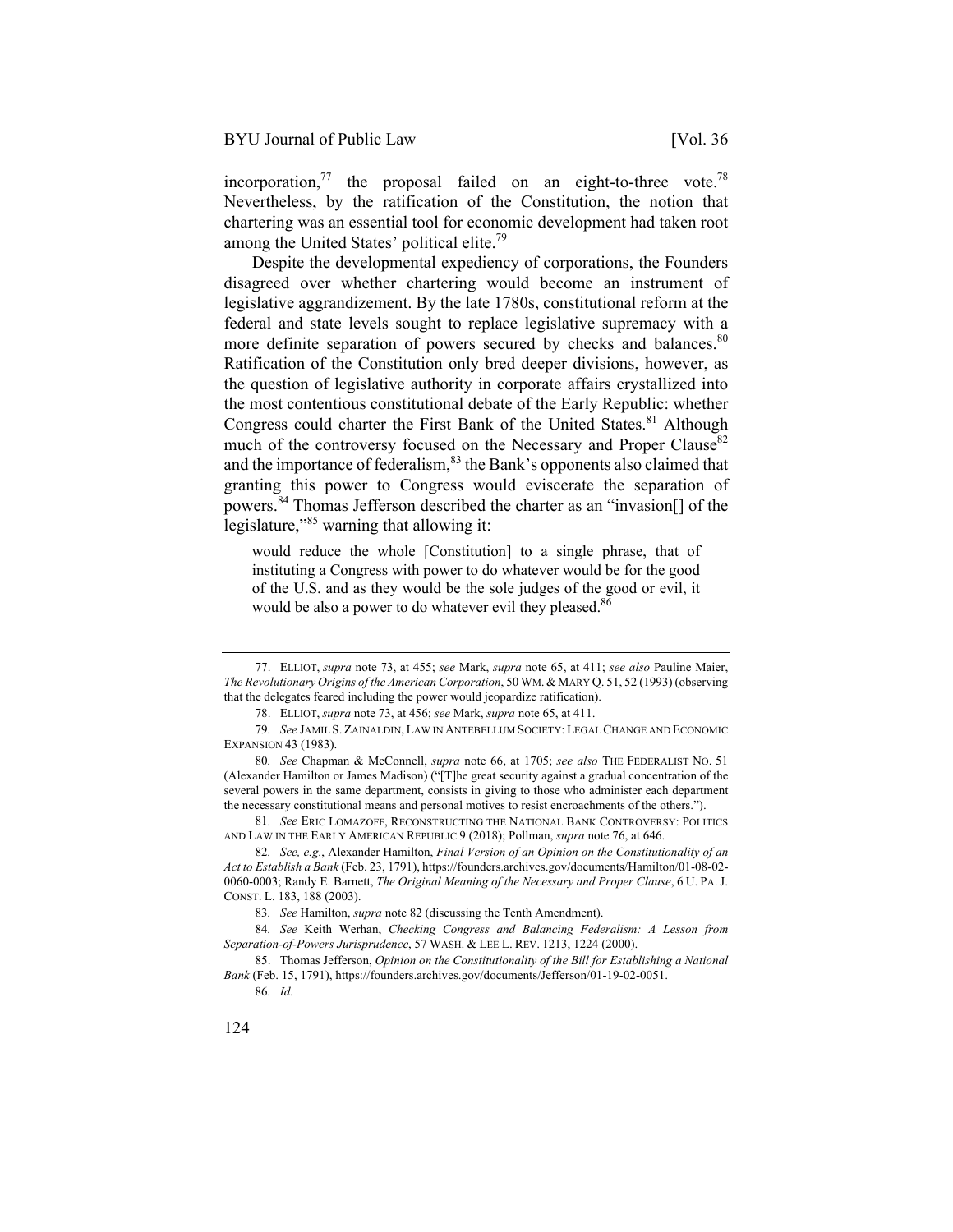Jefferson's resistance to the Bank supplied skeptics around the country with a new vocabulary for challenging legislatures' plenary power over corporations.87

As the Founders clashed over the long-term effects of legislative predominance in corporate affairs, state legislatures began to exhibit their inability to effectively oversee corporations in practice. Rent-seeking was endemic.<sup>88</sup> Legislatures restricted the supply of charters to enhance their value, granting only a small fraction of charter applications.<sup>89</sup> Outright bribery pervaded the chartering process,  $90$  and legislators frequently reserved a portion of stock in newly chartered enterprises for themselves.<sup>91</sup>

Partisanship similarly undermined the effectiveness of legislative oversight.<sup>92</sup> By only granting charters to party allies, majority factions cemented their political control.<sup>93</sup> Factionalism was particularly acute in New York, a center of early corporate law, <sup>94</sup> where Federalist legislators leveraged their chartering power to create a network of loyal investors.<sup>95</sup> When the Democratic Republicans later won control of the New York

90*. See* Jonathan R. Macey, *Crony Capitalism: Right Here, Right Now*, 37 HARV. J.L. & PUB. POL'Y 5, 7–8 (2014) (describing the Early Republic's chartering process as "a kind of fertilizer for cronyism, because people got these charters by paying bribes"); Nathan B. Oman, *A Pragmatic Defense of Contract Law*, 98 GEO. L.J. 77, 89 (2009) ("[I]ncorporation by special charter resulted not only in the monopolization of sectors of the economy but also in the corruption of legislatures through bribery or other schemes designed to protect this artificial privilege.").

91*. See* Eric Hilt & Jacqueline Valentine, *Democratic Dividends: Stockholding, Wealth, and Politics in New York, 1791–1826*, 72 J. ECON. HIST. 332, 342 (2012); Howard Bodenhorn, *Opening Access: Banks and Politics in New York from the Revolution to the Civil War* 4 (Nat'l Bur. of Econ. Rsch., Working Paper No. 23560, 2017).

<sup>87.</sup> For an analysis of Jefferson's impact on Jacksonian opposition to legislative authority over corporations, see ARTHUR M. SCHLESINGER, JR., THE AGE OF JACKSON 307–09 (1945).

<sup>88</sup>*. See* Eric Hilt, *Early American Corporations and the State*, *in* CORPORATIONS AND AMERICAN DEMOCRACY 37, 41 (Naomi R. Lamoreuaux & William J. Novak eds., 2017).

<sup>89</sup>*. See id.*; Nicholas Walter, *Antitrust and Corporate Law: Revisiting the Market for Corporate Control*, 15 U. PA.J. BUS. L. 755, 766 (2013) (describing the scarcity of corporate charters in the early nineteenth century); Naomi R. Lamoreaux & John Joseph Wallis, *Economic Crisis, General Laws, and the Mid-Nineteenth-Century Transformation of American Political Economy* 3 (Nat'l Bur. of Econ. Rsch., Working Paper No. 27400, 2020), https://www.nber.org/papers/w27400.

<sup>92</sup>*. See* Hilt, *supra* note 88, at 47. Ofer Eldar and Gabriel Rauterberg have recently argued that partisanship remains a fundamental problem for corporate law. *See* Ofer Eldar & Gabriel Rauterberg, Is Corporate Law Nonpartisan? (2020) (manuscript on file with author). By contrast, this Article contends that partisanship is just one among many structural barriers to effective legislative control of corporations that makes modern corporate law's separation of powers so valuable.

<sup>93</sup>*. See* Lamoreaux & Wallis, *supra* note 89, at 3.

<sup>94</sup>*. See* Hovenkamp, *supra* note 72, at 1654 (describing New York as "the state with the greatest influence on antebellum American corporate law").

<sup>95</sup>*. See* Hilt, *supra* note 88, at 44; Brian Phillips Murphy, *"A Very Convenient Instrument": The Manhattan Company, Aaron Burr, and the Election of 1800*, 65 WM. & MARY Q. 233, 237 (2008).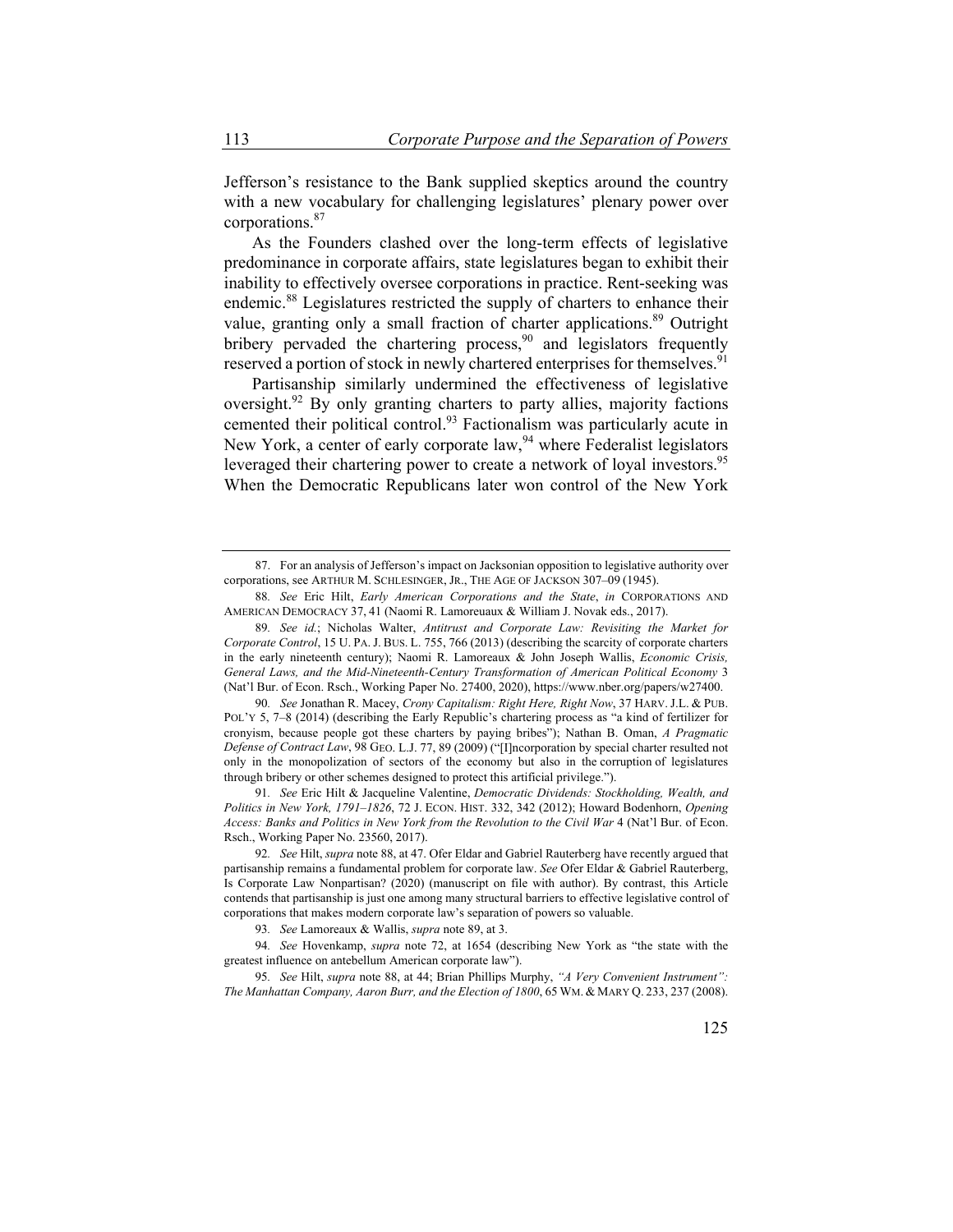legislature, they repaid the Federalists in kind by only chartering corporations owned by their own partisans.<sup>96</sup>

The extensive lobbying required to secure corporate charters not only restricted their availability to elites $97$  but also resulted in widely divergent terms upon which corporations could operate.<sup>98</sup> Reducing legal restraints was invaluable due to the onerous conditions that legislatures typically imposed in corporate charters, including limits on how much capital the corporation could raise; lifespan provisions, after which the corporation needed to seek renewal of its charter; territorial restrictions on where the corporation could operate; and prohibitions on corporate ownership of stock in other entities or other categories of property.<sup>99</sup> In keeping with the mercantilist view that charters were only granted in the public interest<sup>100</sup> and that the state was an indelible participant in any corporate venture,  $101$ charters further stipulated exclusive corporate purposes.<sup>102</sup>

Incorporators' lobbying for more favorable terms also illuminates a structural impediment to legislative intervention in the affairs of individual corporations. To change the legal status of a single corporation—whether through an initial charter or subsequent amendment—legislatures inevitably passed special legislation, solely applicable to a specified group, rather than general legislation.<sup>103</sup> Although common in the

https://dash.harvard.edu/bitstream/handle/1/40050039/GERSHENSON-DISSERTATION-2018.pdf ("[T]he special charter system incentivized incorporators to focus their lobbying efforts on improving the terms of their own charter and preventing rivals from obtaining charters.").

99*. See* Vasudev, *supra* note 50, at 246–47 tbl.2 (offering a taxonomy of common restrictions in nineteenth-century corporate charters).

100*. See* KLEIN & COFFEE, *supra* note 43, at 113; Guenther, *supra* note 31, at 30.

101*. See* KLEIN & COFFEE, *supra* note 43, at 113–14; Hovenkamp, *supra* note 72, at 1595 ("The very act of incorporation presumed state involvement.").

102*. See* HURST, *supra* note 26, at 45 ("[L]egislation early required that corporate articles define a limiting purpose or field of operations for the corporate enterprise. Limitation of purpose commonly applied to corporations for trade and industry, as well as to those embarking on business of a public utility character."); Henry Hansmann & Mariana Pargendler, *The Evolution of Shareholder Voting Rights: Separation of Ownership and Consumption*, 123 YALE L.J. 948, 987 (2014) ("Nineteenthcentury business corporations typically listed in their charters a relatively narrow and specific set of corporate purposes.").

103. Ireland, *supra* note 97, at 271, 281.

<sup>96</sup>*. See* Bodenhorn, *supra* note 91, at 398; Hilt, *supra* note 88, at 47; Lamoreaux & Wallis, *supra* note 89, at 3.

<sup>97</sup>*. See* Robert M. Ireland, *The Problem of Local, Private, and Special Legislation in the Nineteenth-Century United States*, 46 AM.J. LEGAL HIST. 271, 281 (2004) ("The process of legislative chartering also meant that often incorporation was granted only to those who possessed influence with the legislature."); Maier, *supra* note 77, at 72.

<sup>98</sup>*. See* Henry N. Butler, *Nineteenth-Century Jurisdictional Competition in the Granting of Corporate Privileges*, 14 J. LEGAL STUD. 129, 143 (1985); Ireland, *supra* note 97, at 281; Carl E. Gershenson, The Social and Political Origins of the American Business Corporation, 1787-1861, at 28 (Mar. 2018) (unpublished Ph.D. dissertation, Harvard University),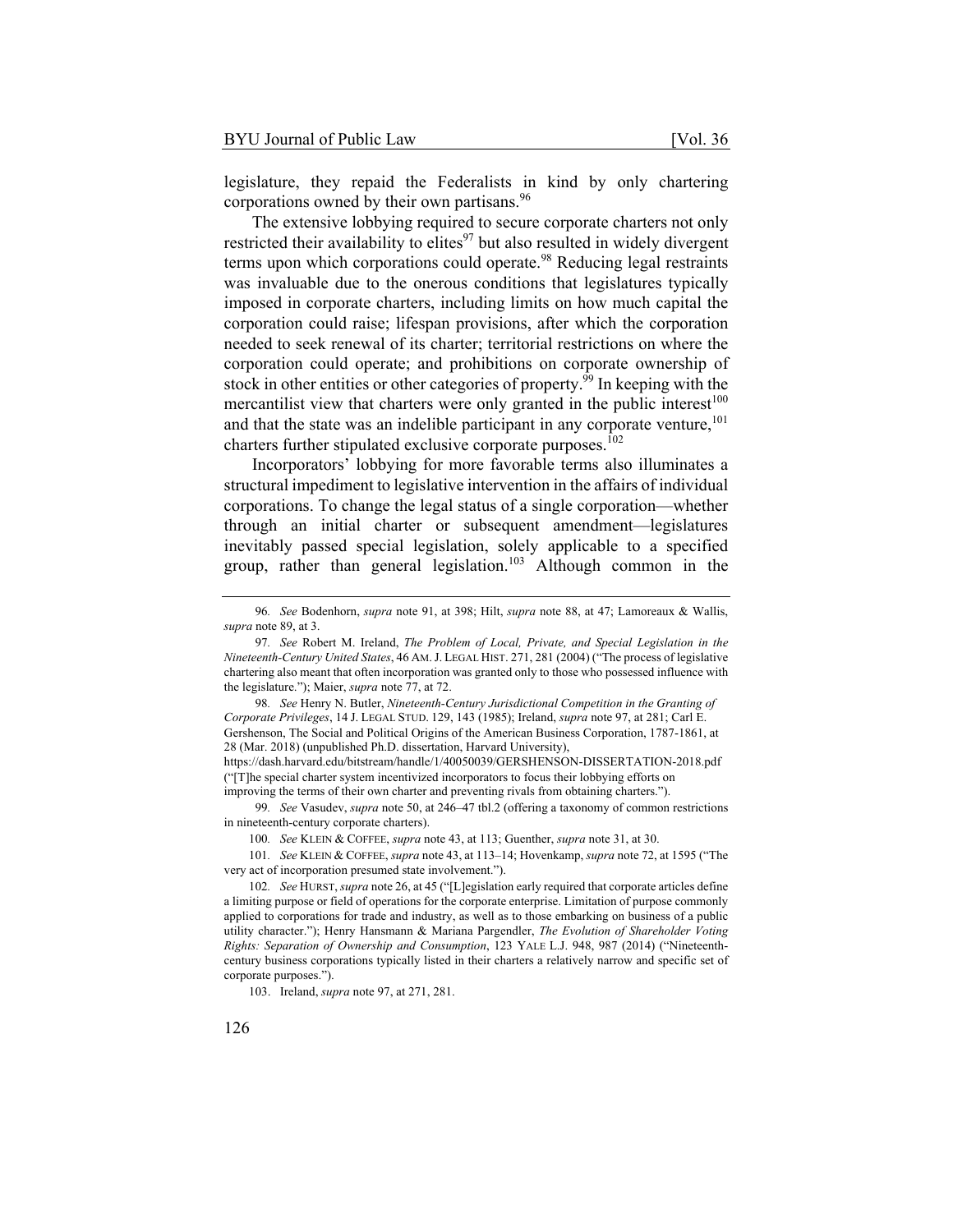nineteenth century,<sup>104</sup> special legislation raises hackles today because it offends the principle that like cases should be treated alike.<sup>105</sup> In a word, legislative oversight of corporations in the Early Republic, which depended on favoritism and access, was unfair.<sup>106</sup>

Finally, legislatures proved impotent in ensuring the enforcement of the rigid restrictions they imposed on corporations.<sup>107</sup> Legislatures could not effectively monitor and enforce charter restrictions on their own.<sup>108</sup> The executive branch of the Early Republic likewise lacked an adequate bureaucracy to enforce limitations on corporations.<sup>109</sup> Without standardized charter terms, prosecutors had to scrutinize individual charters to determine whether a given corporate act warranted a *quo warranto* suit.<sup>110</sup> Additionally, governors and state attorneys general frequently declined to enforce charter restrictions,<sup>111</sup> both in protest of legislative favoritism<sup>112</sup> and in fear of powerful investors.<sup>113</sup> As a result, many of the peculiar terms that legislatures imposed on corporations had limited practical effect.<sup>114</sup>

By 1820, legislatures' dominant role in corporate oversight amounted to a failed experiment, beset by constitutional concerns and legislative dysfunction. Yet legislatures' loss proved the judiciary's gain. Discontent with legislatures prompted judicial seizures of authority over corporate affairs, in the name of protecting investors from arbitrary treatment during the mid-nineteenth century.

<sup>104</sup>*. See id.* at 271 ("Until the mid- to late-nineteenth century, state legislatures mostly enacted local, private, and special legislation, and very little general legislation.").

<sup>105.</sup> Anthony Schutz, *State Constitutional Restrictions on Special Legislation as Structural Restraints*, 40 J. LEGIS. 39, 60 (2014) ("The next bill that came before the legislature on the same subject with the same facts had no assurance of similar treatment."); Evan C. Zoldan, *Legislative Design and the Controllable Costs of Special Legislation*, 78 MD. L. REV. 415, 437 (2019). In Hayekian terms, the individualized treatment of special legislation is anathema to the rule of law. *See* F.A. HAYEK, THE ROAD TO SERFDOM 75–85 (2001).

<sup>106</sup>*. Cf.* LON L. FULLER, THE MORALITY OF LAW 47 (1964) (arguing special legislation is unfair).

<sup>107</sup>*. See* Hilt, *supra* note 88, at 52.

<sup>108</sup>*. See* HURST, *supra* note 26, at 40.

<sup>109</sup>*. See id.* ("[T]he regulatory goals set by legislatures could be achieved only through steady, strong, capable executive or administrative effort. In the nineteenth-century situation it was almost inevitable that we would not provide the necessary executive or administrative apparatus. From the American Revolution we inherited a stubborn distrust of committing power to the executive.").

<sup>110</sup>*. See* LOUIS HARTZ, ECONOMIC POLICY AND DEMOCRATIC THOUGHT: PENNSYLVANIA, 1776-1860, at 262 (1948) (describing the "welter of variety and inconsistency" among special charters "which not even the finest administrative system could have enforced"); Hilt, *supra* note 88, at 52.

<sup>111.</sup> Ireland, *supra* note 97, at 293.

<sup>112.</sup> Maier, *supra* note 77, at 74.

<sup>113</sup>*. See* Hilt, *supra* note 88, at 53.

<sup>114</sup>*. See* HURST, *supra* note 26, at 40; Maier, *supra* note 77, at 80.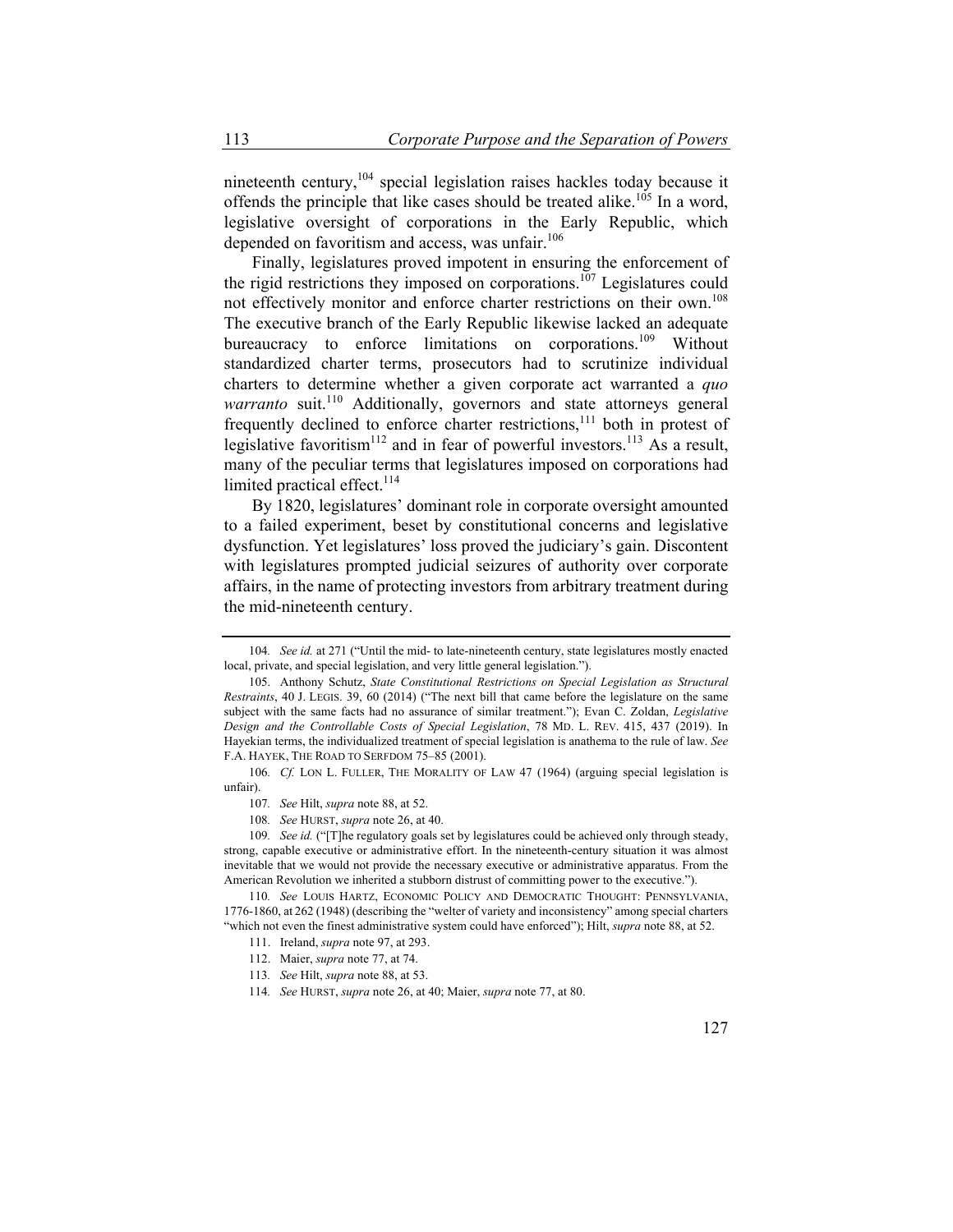#### *C. Judicial Usurpations in the Mid-Nineteenth Century*

As the Early Republic gave way to the mid-nineteenth century, courts responded to the deficiencies of legislative dominance in corporate oversight by constitutionalizing investors' rights under corporate charters.115 Through a series of increasingly strained applications of the Contracts Clause, the judiciary wrested control from the legislature.<sup>116</sup> Yet courts quickly proved just as incapable of unilateral corporate oversight as legislatures had. Constrained by the ex-post nature of adjudication $117$  and limited in their fact-finding abilities, $118$  judges ossified restrictions on corporations and frustrated popular attempts at innovation.<sup>119</sup>

The judiciary took its first steps towards arrogation under the benign guise of checking legislative infringement on the judicial function.<sup>120</sup> Legislatures of the early nineteenth century regularly intervened in the operations of existing corporations by amending their corporate charters.121 But jurists and incorporators protested that charter amendments violated the separation of powers by depriving individuals of their property without judicial process.<sup>122</sup>

In 1819, the Supreme Court entered the fray, imposing the first major check on legislatures' authority over corporations in the landmark decision of *Trustees of Dartmouth College v. Woodward*. 123 New Hampshire's legislature had passed a special statute altering the terms of Dartmouth College's charter.<sup>124</sup> These amendments provided that the state of New Hampshire would appoint a majority of Dartmouth's board, effectively transforming the college into a public institution.<sup>125</sup> On Dartmouth's

<sup>115</sup>*. See infra* notes 129–131 and accompanying text.

<sup>116</sup>*. See infra* notes 148–152 and accompanying text.

<sup>117</sup>*. See* Linda Meyer, *"Nothing We Say Matters":* Teague *and New Rules*, 61 U. CHI. L. REV. 423, 423 (1990) ("Ordinarily, a court reaches the merits of the question brought before it and applies its resolution to the parties, even though their dispute arose in the past. In other words, judicial decisions are usually retroactive").

<sup>118</sup>*. See* Note, *Judicial Review of Congressional Factfinding*, 122 HARV. L. REV. 767, 768 (2008) ("From the institutional competence perspective, the legislature's superior capacity to collect evidence—stemming from its committee system, larger staffs, and research arms—gives it a comparative advantage over the judiciary in the generalized factfinding that informs legislation.").

<sup>119</sup>*. See infra* note 140 and accompanying text.

<sup>120</sup>*. See* Chapman & McConnell, *supra* note 66, at 1762.

<sup>121</sup>*. See supra* note 103 and accompanying text.

<sup>122</sup>*. See* Chapman & McConnell, *supra* note 66, at 1756 (citing Trs. of Univ. of N.C. v. Foy, 5 N.C. 58, 85 (1805)).

<sup>123. 17</sup> U.S. 518 (1819).

<sup>124</sup>*. Id.* at 539.

<sup>125</sup>*. Id.* at 539–44 (setting forth the special statute); *see* Simon Rosenzweig, Comment, *Corporations: Quo Warranto*, 13 CORNELL L. REV. 92, 96 (1927).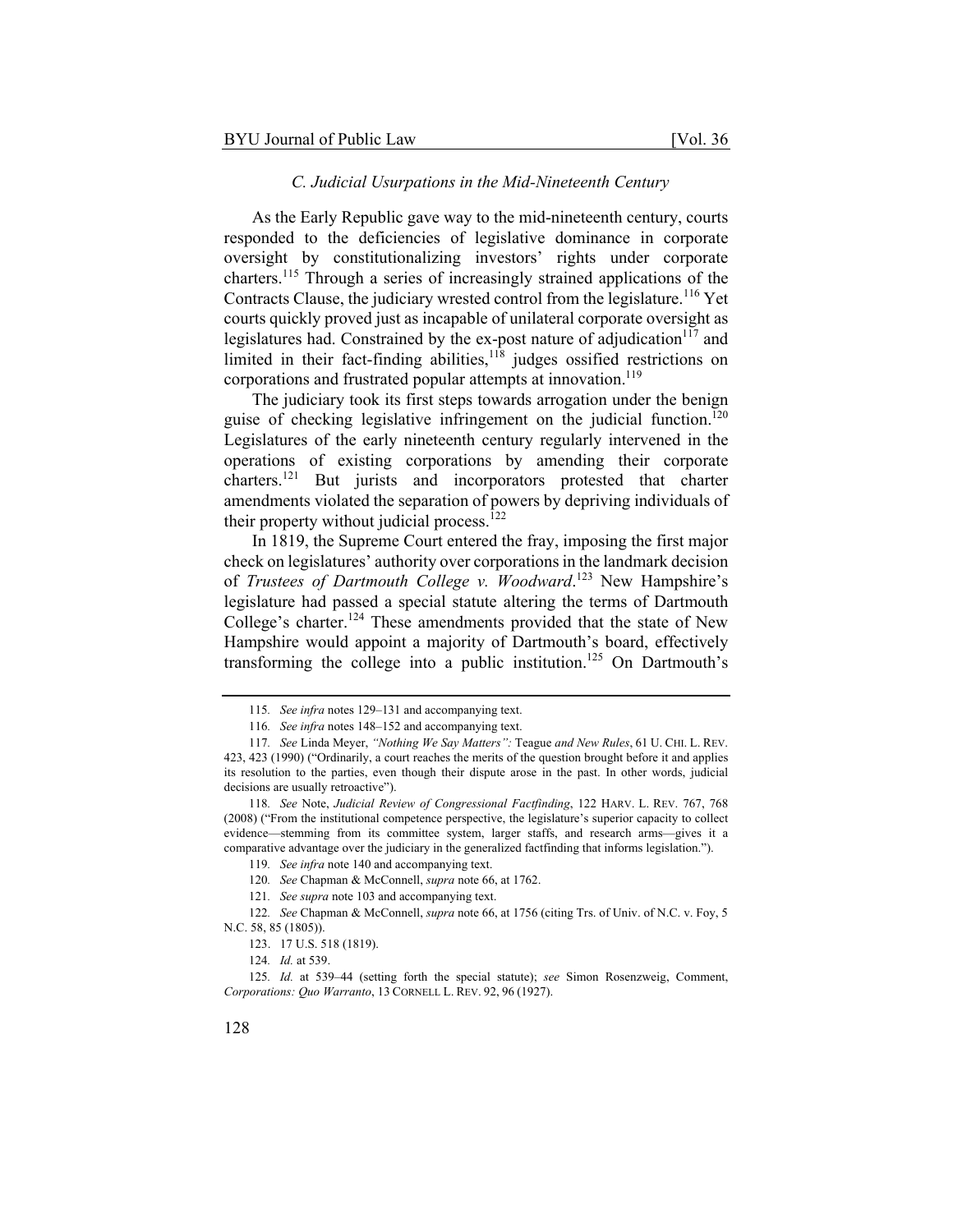behalf, Daniel Webster contended, "By these acts, the legislature assumes to exercise a judicial power[;] it declares a forfeiture, and resumes franchises, once granted, without trial or hearing."<sup>126</sup>

While the Marshall Court proved receptive to Webster's arguments, $127$ the Justices' arsenal for interfering in state affairs was conspicuously limited. The most natural provision to capture Webster's separation of powers concerns, the Due Process Clause, did not apply against the states.<sup>128</sup> Instead, Chief Justice Marshall invoked the Contracts Clause,<sup>129</sup> reasoning that, because Dartmouth's charter constituted a contract with the state,<sup>130</sup> New Hampshire's attempt to amend the terms of Dartmouth's charter amounted to unconstitutional impairment of a contract.<sup>131</sup> Yet Marshall also reinforced the state's role in restricting the corporate form, writing that as "a mere creature of law" a corporation "possesses only those properties which the charter of its creation confers" on the entity.<sup>132</sup>

*Dartmouth College* marked a turning point in corporate law's separation of powers. Interposing the Constitution between legislatures and investors, the Marshall Court not only tolled the death knell of direct legislative oversight of corporations, but also insisted on the judiciary's right to dictate the contours of the corporate form.133 Yet *Dartmouth College*'s quixotic vision of judges as the heroic protectors of investors' rights belied the judiciary's limited institutional capacity for corporate oversight, due to the retroactive nature of adjudication<sup>134</sup> and judges' lack of business expertise.<sup>135</sup>

Indeed, *Dartmouth College* threatened to ossify American corporate law by preventing legislatures from lifting restrictions in previously

<sup>126. 17</sup> U.S. at 579.

<sup>127</sup>*. See* Chapman & McConnell, *supra* note 66, at 1766.

<sup>128</sup>*. See id.*

<sup>129.</sup> U.S.CONST. art. I, § 10, cl. 1 ("No State shall . . . pass any . . . Law impairing the Obligation of Contracts").

<sup>130.</sup> 17 U.S. at 643–44 (Marshall, C.J.). Although Dartmouth received its charter from the Crown, Chief Justice Marshall recognized that New Hampshire's legislature was the successor to the Crown for purposes of the contract. *Id.*; *see* Mark, *supra* note 65, at 409.

<sup>131. 17</sup> U.S. at 655; Rosenzweig, *supra* note 125, at 96.

<sup>132. 17</sup> U.S. at 636.

<sup>133</sup>*. See* Mark, *supra* note 65, at 425 ("[*Dartmouth College*] says that it is the Court that gets to define what corporations are . . . .").

<sup>134</sup>*. See* Note, *supra* note 118 and accompanying text.

<sup>135</sup>*. See* Frank H. Easterbrook, *The Constitution of Business*, 11 GEO. MASON U. L. REV. 53, 72 (1988) (remarking that judges' lack of economic expertise is a perennial problem in commercial disputes).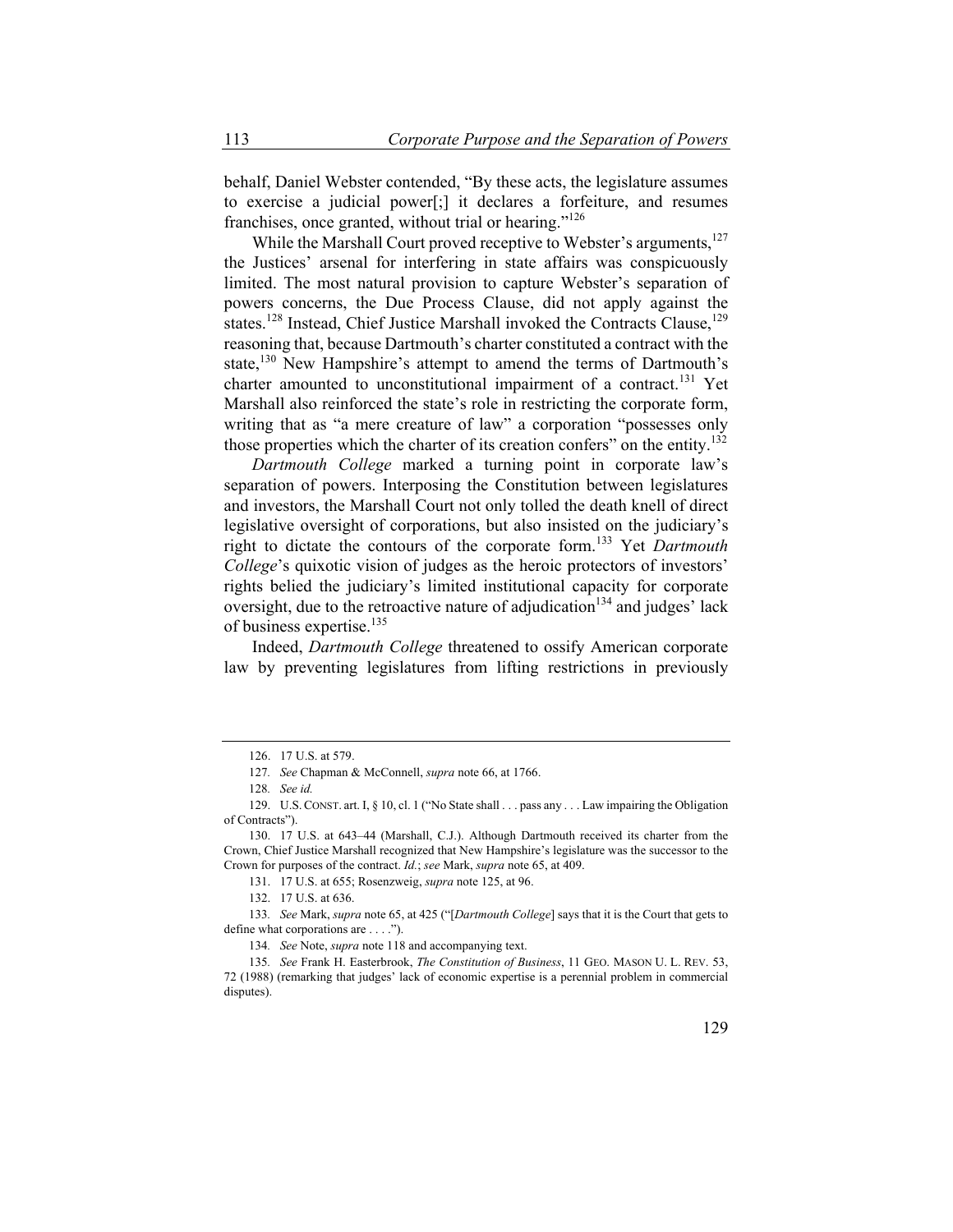granted charters.<sup>136</sup> Justice Story sought to avoid this problem in his concurrence, remarking that because corporate charters were contracts, legislatures could simply insert clauses in future charters reserving the right to amend their terms.<sup>137</sup> Over the following decades, reservation clauses proliferated in charters across the country.<sup>138</sup> Reservation clauses remain the law in forty-nine states today.<sup>139</sup> Despite these and other popular reforms meant to limit judicial intervention, courts continued to arrogate authority over corporate affairs in the decades after *Dartmouth College*. 140

Jacksonian backlash to legislatures' cronyism spawned the development of general incorporation statutes, which allowed incorporation without a special charter.<sup>141</sup> While these statutes led to a dramatic increase in the number of corporations, $142$  they did little to stem the tide of legislative rent-seeking, since legislatures continued to grant special charters with more favorable terms than were available by general incorporation.<sup>143</sup> Special charters thus remained valuable because general incorporation statutes imposed many of the charter restrictions common in the Early Republic.<sup>144</sup>

138*. See* KLEIN & COFFEE, *supra* note 43, at 112; Pollman, *supra* note 76, at 648. Delaware was the first state to adopt a general reservation clause in 1831. *See* Hovenkamp, *supra* note 72, at 1617.

140*. See* Nelson F. Taylor, *Evolution of Corporate Combination Law: Policy Issues and Constitutional Questions*, 76 N.C. L. REV. 687, 721–22 (1998) (describing legislative responses to *Dartmouth College* and its progeny).

141*. See* Hamill, *supra* note 71, at 101; Hovenkamp, *supra* note 72, at 1634.

142*. See* Hovenkamp, *supra* note 72, at 1635.

144*. See* Butler, *supra* note 98, at 143; Pollman, *supra* note 76, at 649; Seligman, *supra* note 143, at 258; Vasudev, *supra* note 50, at 256; Theodore H. Davis, Jr., Note, *Corporate Privileges for the Public Benefit: The Progressive Federal Incorporation Movement and the Modern Regulatory State*, 77 VA. L. REV. 603, 615 (1991) ("[T]he new laws retained a number of provisions from the previous three decades. As a general rule, the new corporate laws stipulated matters of corporate purpose, powers of directors and officers, amendment of articles, share structure, capital requirements and sources of dividends.").

<sup>136</sup>*. See* KLEIN & COFFEE, *supra* note 43, at 112 ("The [*Dartmouth College*] decision evoked much contemporary protest, because to many it seemed to imply that once a corporate charter was granted, the corporation was beyond legislative control.").

<sup>137</sup>*. See Dartmouth Coll.,* 17 U.S. at 675 (Story, J., concurring).

<sup>139</sup>*. See* Ian S. Speir, Constitutional and Statutory Reservation Clauses and Constitutional Requirements of General Laws with Respect to Corporations: The Fifty States and the District of Columbia (Apr. 2011) (unpublished manuscript), https://ssrn.com/abstract=1820868. The lone exception is Utah. *See id.* at 1.

<sup>143</sup>*. See* Ireland, *supra* note 97, at 281 ("Although a number of states enacted general laws of incorporation by the mid-nineteenth century, often these laws were not mandatory, and the influential usually avoided them and continued to secure special acts of incorporation that granted them powers and privileges not available through the general incorporation statute."); Maier, *supra* note 77, at 76; Joel Seligman, *A Brief History of Delaware's General Corporation Law of 1899*, 1 DEL. J. CORP. L. 249, 249–50 (1976).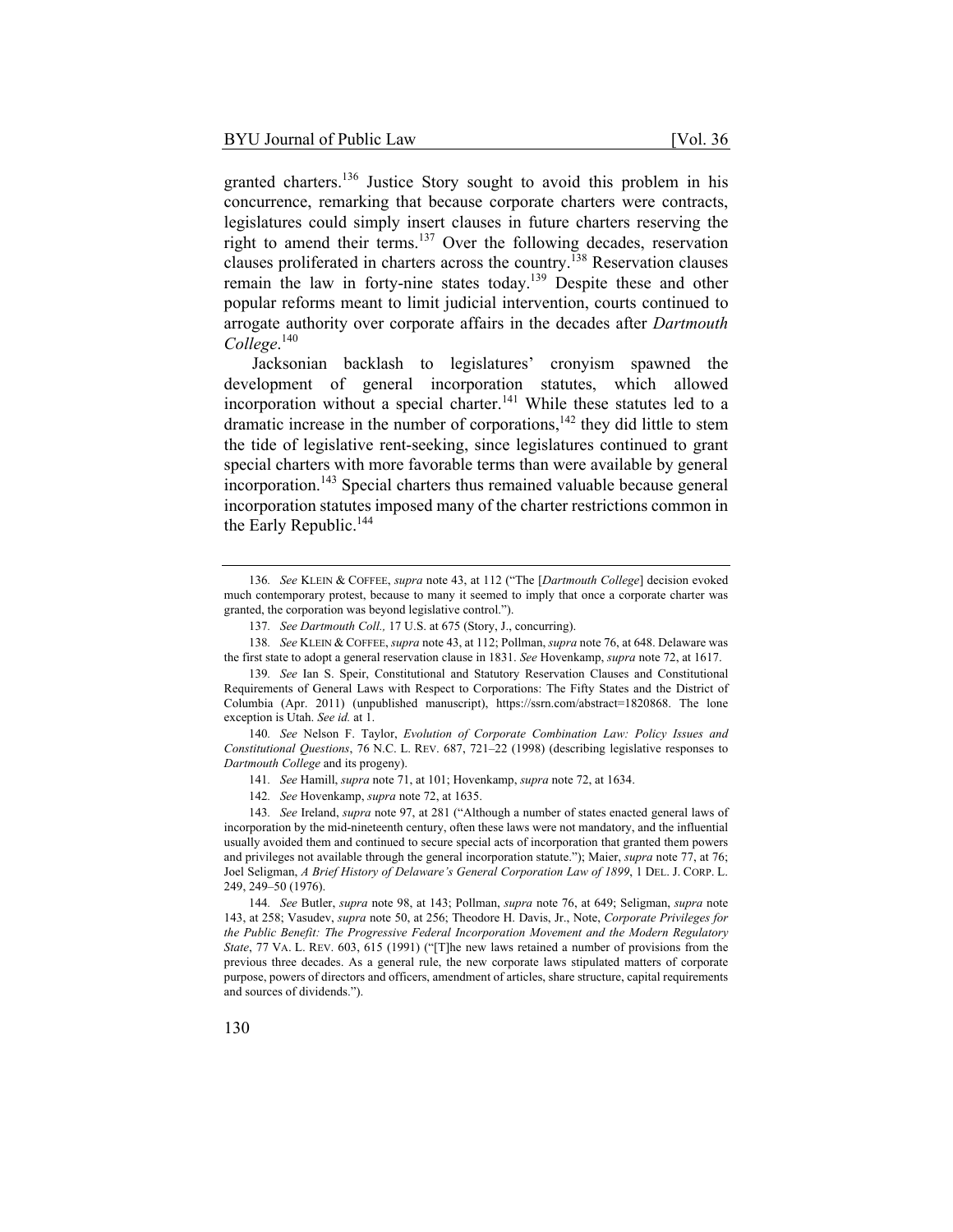As popular reforms sought to incrementally liberalize corporate law,<sup>145</sup> *Dartmouth College*'s threat of ossification began to cast a longer shadow. States experimented with reservation clauses to preserve the legislature's ability to lift restrictions on existing corporations or impose new oversight mechanisms.146 New Jersey stipulated in its general incorporation statute that all subsequent charters would include an implicit reservation clause; $147$  however, in an extension of its Contracts Clause jurisprudence, the Supreme Court struck down this statutory provision, concluding the session of the legislature that passed the general statute could not bind future sessions that wished to contract for irrepealable charters.<sup>148</sup> Thus, to avoid ossification, states had to amend their constitutions to include reservation clauses.149 New Jersey and many other states did so.<sup>150</sup>

Even after states amended their constitutions to accommodate the judiciary's skepticism towards reservation clauses, courts continued to frustrate legislative innovation. Applying *Dartmouth College*, courts held that legislatures could not lift restrictions in corporate charters if doing so enabled charter amendments that altered private relations among shareholders.<sup>151</sup> Accordingly, when corporations availed themselves of newly permissible charter provisions, any shareholder could enjoin the change by filing suit.<sup>152</sup>

State courts ultimately loosened this constitutional stricture in a manner that assisted Delaware's ascendency in the market for corporate charters three decades later. New Jersey treated newly permissible charter

147*. See* Morris & E.R. Co. v. Comm'r of R.R. Tax'n, 38 N.J.L. 472, 480 (N.J. 1875).

<sup>145</sup>*. See* Charles Y. Yablon, *The Historical Race: Competition for Corporate Charters and the Rise and Decline of New Jersey: 1880-1910*, 32 J. CORP. L. 323, 332–33 n.36 (2007) (describing the "incremental expansion of permissible corporate size, duration, privileges, and limitations on liability" during the mid-nineteenth century).

<sup>146</sup>*. See* Horace Stern, *The Limitations of the Power of a State Under a Reserved Right to Amend or Repeal Charters of Incorporation*, 53 U. PA. L. REV. 145, 158 (1905).

<sup>148.</sup> New Jersey v. Yard, 95 U.S. 104, 111 (1877).

<sup>149</sup>*. See id.*

<sup>150</sup>*. See, e.g.*, Hancock v. Singer Mfg. Co., 41 A. 846, 848 (N.J. 1898) (discussing this constitutional amendment).

<sup>151</sup>*. See* Taylor, *supra* note 140, at 722.

<sup>152</sup>*. See* Zabriskie v. Hackensack & N.Y.R. Co., 18 N.J. Eq. 178, 183–84 (N.J. Ch. 1867) ("[O]ne partner or corporator, however small his interest, can prevent it . . . . This rule is founded on principle, the great principle of protecting every man and his property by contracts entered into, a guiding principle in all right legislation, and incorporated into the constitution of the United States, and of almost every state in the Union. And the rule is not changed because the new business or enterprise proposed is allowed by law, or has been made lawful since the association was formed."); Taylor, *supra* note 140, at 730–32.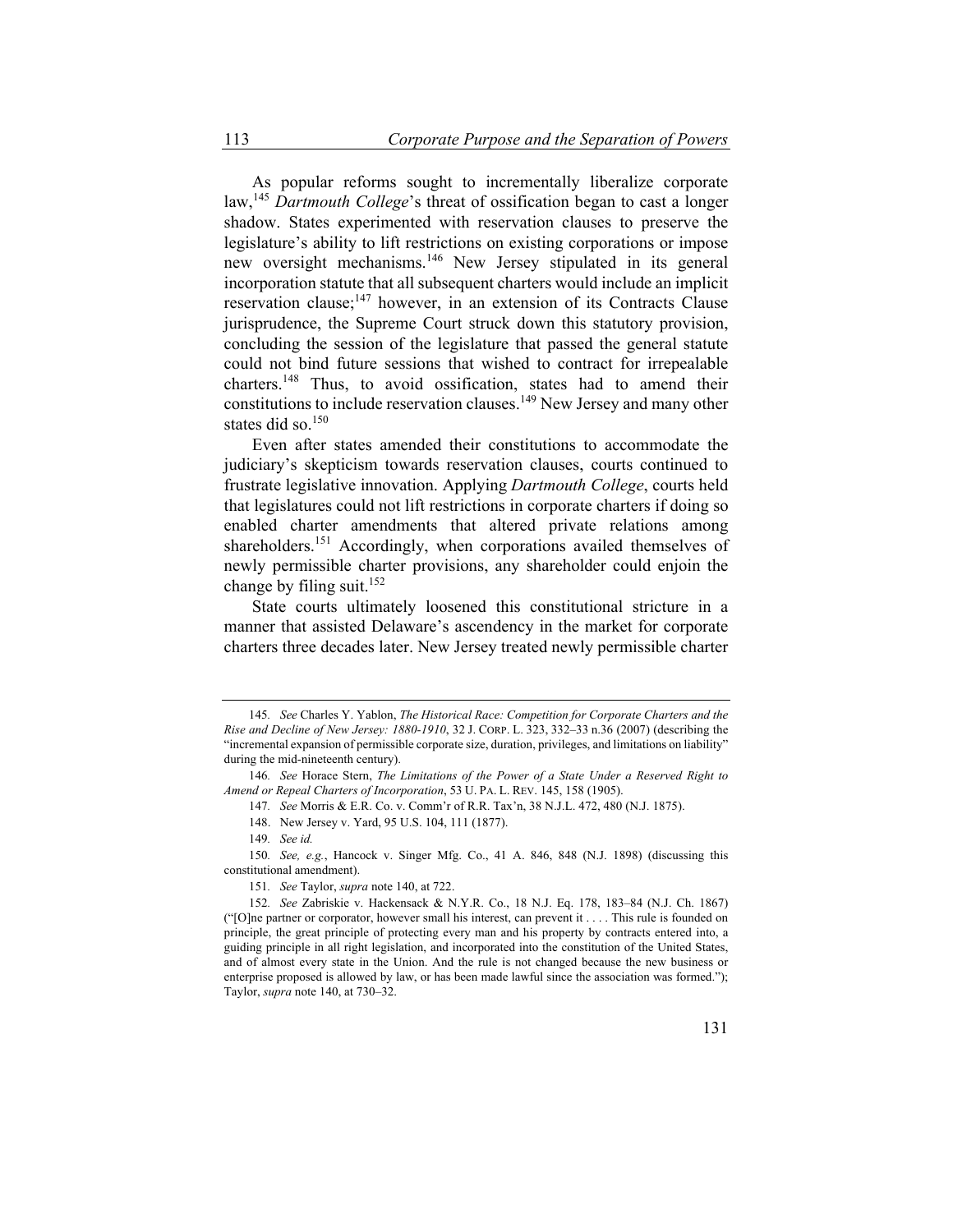amendments as an exercise of eminent domain, $153$  such that dissenting shareholders enjoyed a constitutional right to appraisal and just compensation,<sup>154</sup> rather than an injunction. By contrast, Delaware courts interpreted the state constitution's reservation clause broadly to permit corporations to opt into newly permissible charter provisions without issue.155 Delaware was therefore able to update its corporate code without requiring corporations that availed themselves of newly permissible charter provisions to incur the higher transaction costs mandated in states like New Jersey.<sup>156</sup>

The judiciary likewise arrogated a dominant role in interpreting and implementing charter restrictions, especially those specifying corporate purpose,157 through a strict *ultra vires* doctrine.158 This doctrine enabled shareholders to void or enjoin $159$  acts that were beyond the enumerated powers of a corporation's charter.<sup>160</sup> Although the doctrine's rationale was investor protection,<sup>161</sup> this rule reduced firm value by enabling strategic invocation of *ultra vires* to avoid unfavorable contracts, thereby introducing hold-up costs between corporations and their suppliers.<sup>162</sup>

Through quixotic interventions designed to protect investors, judges deployed the Constitution to usurp power over corporate enterprise during

159*. See* Michael A. Schaeftler, *Ultra Vires—Ultra Useless: The Myth of State Interest in Ultra Vires Acts of Business Corporations*, 9 J. CORP. L. 81, 81–82 (1983).

160*. See* Hansmann & Pargendler, *supra* note 102, at 987; Leo E. Strine, Jr. & Nicholas Walter, *Originalist or Original: The Difficulties of Reconciling* Citizens United *with Corporate Law History*, 91 NOTRE DAME L. REV. 877, 899 (2016).

161*. See* SKEEL, *supra* note 158, at 52; Charles E. Carpenter, *Should the Doctrine of Ultra Vires Be Discarded?*, 33 YALE L.J. 49, 65 (1923); Hansmann & Pargendler, *supra* note 102, at 988; Saul Levmore, *Irreversibility and the Law: The Size of Firms and Other Organizations*, 18 J. CORP. L. 333, 339 (1993); Schaeftler, *supra* note 159, at 81.

162*. See* Kent Greenfield, *Ultra Vires Lives! A Stakeholder Analysis of Corporate Illegality (with Notes on How Corporate Law Could Reinforce International Law Norms)*, 87 VA. L. REV. 1279, 1310–11 (2001).

<sup>153</sup>*. See* Taylor, *supra* note 140, at 734.

<sup>154</sup>*. See* Black v. Delaware & R. Canal Co., 24 N.J. Eq. 455, 473 (N.J. 1873); Taylor, *supra* note 140, at 732.

<sup>155</sup>*. See* Davis v. Louisville Gas & Electric Co., 142 A. 654 (Del. Ch. 1928); Taylor, *supra* note 140, at 922 n.970.

<sup>156.</sup> For an analysis of corporate codes as transaction cost reduction devices, see Roberta Romano, *The Sarbanes-Oxley Act and the Making of Quack Corporate Governance*, 114 YALE L.J. 1521, 1596 (2005).

<sup>157</sup>*. See* Holdsworth, *supra* note 28, at 398 (describing courts' development of "a large body of complex rules" to implement charter restrictions in the mid-nineteenth century).

<sup>158</sup>*. See* DAVID SKEEL, ICARUS IN THE BOARDROOM: THE FUNDAMENTAL FLAWS IN CORPORATE AMERICA AND WHERE THEY CAME FROM 52 (2005) ("In addition to the capital requirements imposed by many states, courts enforced a long-standing judicial rule known as the *ultra vires* doctrine. Under the *ultra vires* doctrine, corporations were prohibited from conducting any business that was not specifically authorized in their corporate charter.").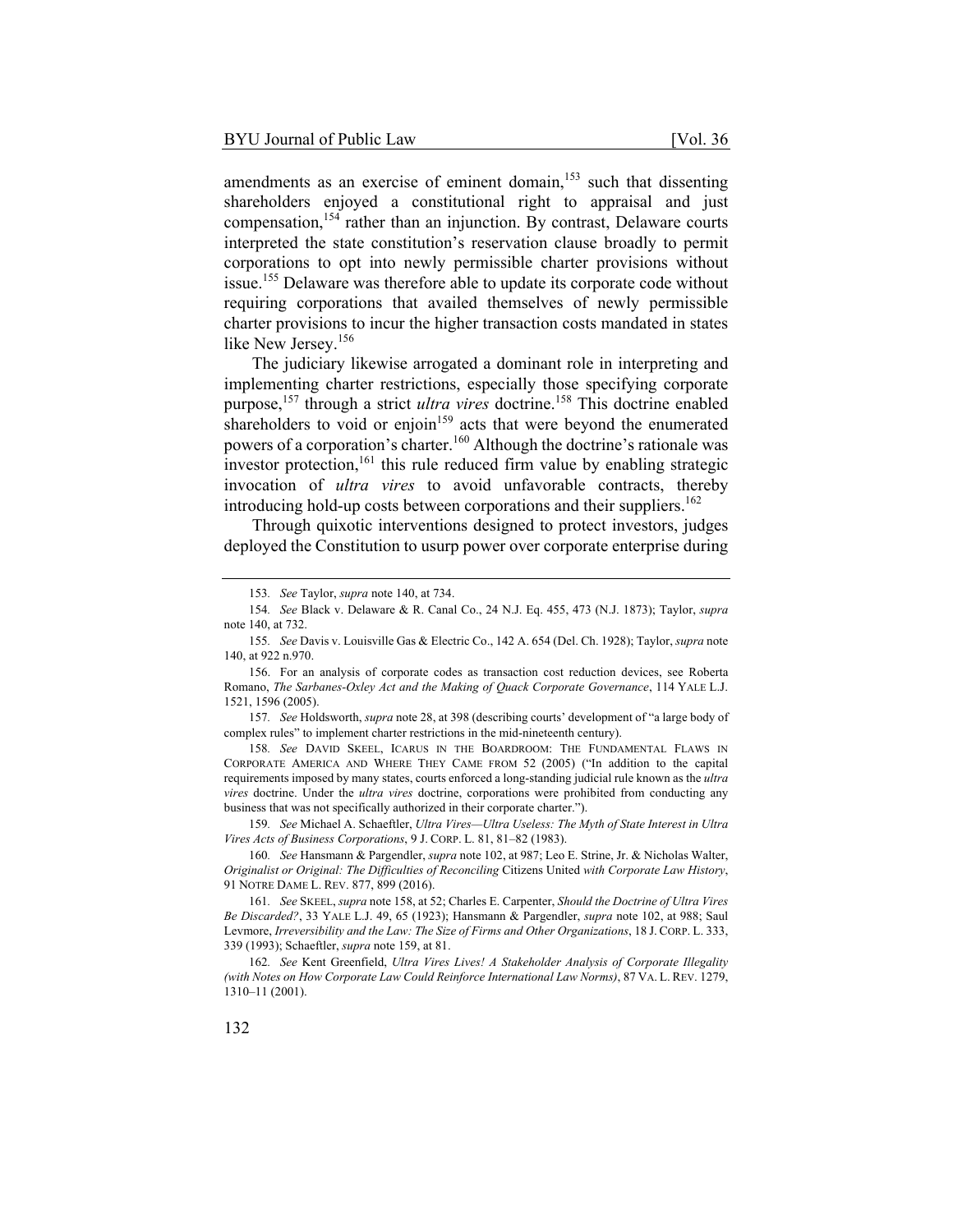the mid-nineteenth century. But these increasingly complex and implausible extensions of the Contracts Clause stymied innovation and ossified the onerous restrictions of the Early Republic. Judicial arrogation, much like legislatures' prior overbearance, achieved little more than dysfunction and discontent.

# *D. Executive Domination at the Turn of the Century*

By the last three decades of the nineteenth century, the failure of the legislative and judicial branches to effectively oversee corporations created a power vacuum that the executive branch eagerly filled.<sup>163</sup> Reviving the blunt instrument of *quo warranto*, attorneys general around the nation wielded unchecked power to dissolve the era's largest corporations,<sup>164</sup> creating the uncertainty and instability that ultimately catalyzed the advent of modern corporate law.<sup>165</sup>

The United States underwent an unprecedented economic consolidation following the Civil War.166 Firms' vertical and horizontal expansion<sup>167</sup> reduced prices<sup>168</sup> and spurred growth.<sup>169</sup> But legislatures paralyzed by rent-seeking and judicial ossification<sup>170</sup>—proved unable to keep pace with this spurt of commercial activity. Still operating under restrictions dating back to the Early Republic, the vast enterprises of the Gilded Age were in near-constant violation of their charters.<sup>171</sup> Corporate purpose provisions proscribed vertical expansion into new lines of business.<sup>172</sup> Prohibitions on corporations holding stock in other firms outlawed parent-subsidiary structures.<sup>173</sup> To circumvent this restriction,

168*. See* Lamoreaux, *supra* note 166, at 96.

<sup>163</sup>*. See infra* notes 177–181 and accompanying text.

<sup>164</sup>*. See infra* notes 180–182 and accompanying text.

<sup>165</sup>*. See infra* notes 193–197 and accompanying text.

<sup>166</sup>*. See* Daniel A. Crane, *Antitrust Antifederalism,* 96 CALIF. L. REV. 1, 13–14 (2008) (discussing "postbellum economic expansion"); Christopher Grandy, *New Jersey Corporate Chartermongering, 1875–1929*, 49 J. ECON. HIST. 677, 678 (1989); Naomi R. Lamoreaux, *The Problem of Bigness: From Standard Oil to Google*, 33 J. ECON. PERSP. 94, 96 (2019).

<sup>167</sup>*. See, e.g.*, Elizabeth Granitz & Benjamin Klein, *Monopolization by "Raising Rivals' Costs": The Standard Oil Case*, 39 J.L. & ECON. 1, 45 (1996) (discussing Standard Oil's vertical and horizontal expansion).

<sup>169</sup>*. See* Alexander J. Field, *U.S. Economic Growth in the Gilded Age*, 31 J. MACROECON. 173, 177 (2009).

<sup>170</sup>*. See supra* Sections I.B–I.C.

<sup>171</sup>*. See* HERBERT HOVENKAMP, ENTERPRISE AND AMERICAN LAW, 1836-1937, at 63 (1991).

<sup>172</sup>*. See* Herbert Hovenkamp, *Antitrust Policy, Federalism, and the Theory of the Firm: An Historical Perspective*, 59 ANTITRUST L.J. 75, 81 (1990).

<sup>173</sup>*. See* Paul Nolette, *Litigating the "Public Interest" in the Gilded Age: Common Law Business Regulation by Nineteenth-Century State Attorneys General*, 44 POLITY 373, 387 (2012).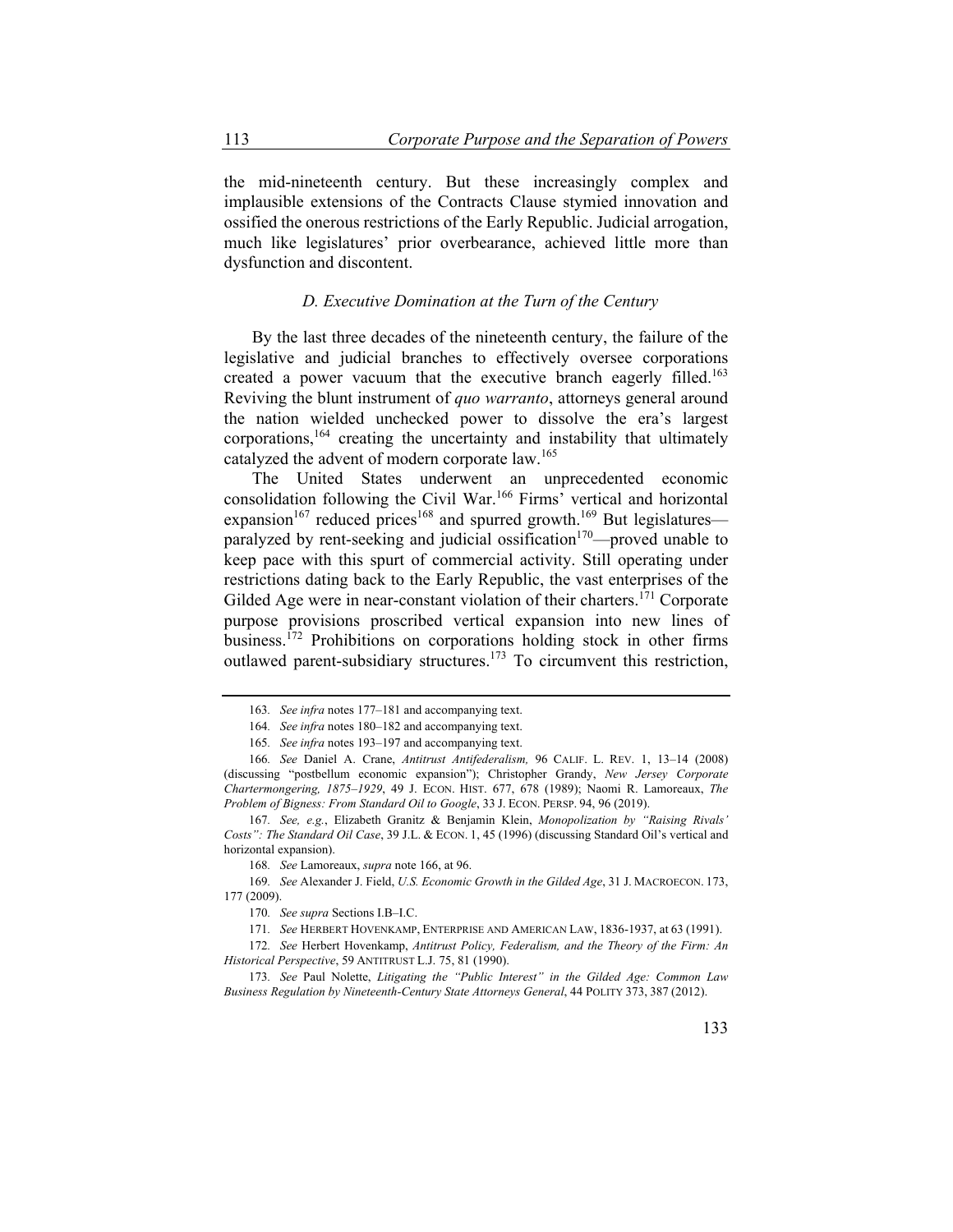the nation's largest businesses formed trusts, $174$  to which the common owners of multiple corporations would assign their shares so the trustee could coordinate the corporations' activities.<sup>175</sup> The trusts of the Gilded Age used their newfound ability to act in concert to engage in price fixing and other anti-competitive activities later forbidden under antitrust laws.<sup>176</sup>

Large corporations' runaway violations of their obsolete charter provisions devolved unfettered control over these entities from the legislature and judiciary to the executive branch.<sup>177</sup> Amidst a populist backlash against the new industrial combinations,  $178$  elected state attorneys general seized the opportunity<sup>179</sup> and fulfilled their constituents' demands by reviving the writ of *quo warranto*. 180 Insisting the trusts' constituent corporations had abused their charters, attorneys general across the country filed *quo warranto* suits against leading firms in a variety of industries.<sup>181</sup>

177*. See* Nolette, *supra* note 173.

179*. See* Nolette, *supra* note 173, at 394 ("[N]early all SAGs (and indeed all SAGs bringing the suits against the trusts . . .) were elected independently from the governors and state legislatures . . . ."); Werner Troesken, *Antitrust Regulation Before the Sherman Act: The Break-up of the Chicago Gas Trust Company*, 32 EXPLS. ECON. HIST. 109, 119 (1995).

180*. See* Wayne D. Collins, *Trusts and the Origins of Antitrust Legislation*, 81 FORDHAM L. REV. 2279, 2322 (2013) ("Several states responded to public demands for actions against the trusts by initiating quo warranto proceedings to revoke the charters of domestic corporations participating as trust members."); Crane, *supra* note 166, at 14; McCurdy, *supra* note 178; John C. Brinkerhoff, Jr., *Ropes of Sand: State Antitrust Statutes Bound by Their Original Scope*, 34 YALE J. ON REG. 353, 371 (2017).

181*. E.g.*, State *ex rel.* Crow v. Firemen's Fund Ins. Co., 52 S.W. 595 (Mo. 1899); State *ex rel.* Att'y Gen. v. Standard Oil Co., 30 N.E. 279 (Ohio 1892); People v. N. River Sugar Ref. Co., 24 N.E. 834 (N.Y. 1890); State v. Neb. Distilling Co., 46 N.W. 155, 161 (Neb. 1890); People *ex rel.* Peabody v. Chic. Gas Tr. Co., 22 N.E. 798, 806 (Ill. 1889); *see* Hutchison, *supra* note 178, at 124; Troesken, *supra* note 179, at 110; Laura Phillips Sawyer, *US Antitrust Law and Policy in Historical Perspective* (Harv. Bus. Sch., Working Paper No. 19-110, 2019), https://hbswk.hbs.edu/item/us-antitrust-law-andpolicy-in-historical-perspective.

<sup>174</sup>*. See* F.J. Stimson, *Trusts*, 1 HARV. L. REV. 132, 134–136 (1887).

<sup>175</sup>*. See* Hovenkamp, *supra* note 172; Stimson, *supra* note 174, at 140; Benjamin Woodring, *Quo Warranto: The Structure and Strength of a Common Law Antitrust Remedy*, 96 U. DET. MERCY L. REV. 187, 198 (2019).

<sup>176</sup>*. See* Lamoreaux, *supra* note 166; James May, *Antitrust Practice and Procedure in the Formative Era: The Constitutional and Conceptual Reach of State Antitrust Law*, *1880–1918*, 135 U. PA. L. REV. 495, 510 (1987) (discussing "corporate concentration, collusion, and predation" in the Gilded Age).

<sup>178</sup>*. See* Camden Hutchison, *Corporate Law Federalism in Historical Context: Comparing Canada and the United States*, 64 MCGILL L.J. 109, 122 (2018); Charles W. McCurdy, *The* Knight *Sugar Decision of 1895 and the Modernization of American Corporation Law*, *1869–1903*, 53 BUS. HIST. REV. 304, 321 (1979) ("The emergence of new, threatening aggregations of private power such as the oil, sugar, and whiskey trusts, to mention only three, unleased a thunderous outcry in the press . . . ."); Nolette, *supra* note 173, at 396.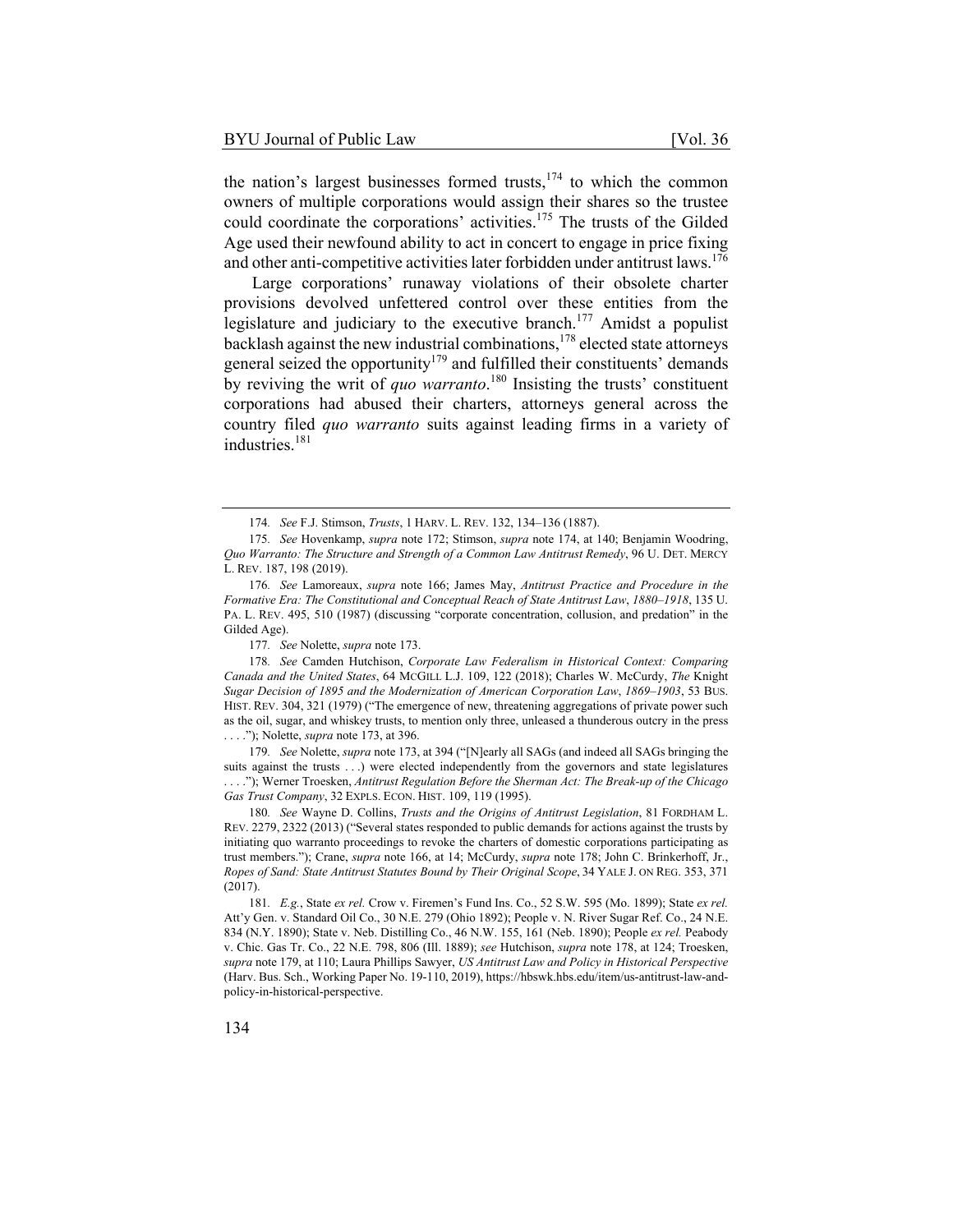One of the most prominent *quo warranto* suits of the Gilded Age was the New York Attorney General's enforcement action against a constituent corporation of the Sugar Trust in  $1890$ .<sup>182</sup> With seventy percent of the nation's market share, the Sugar Trust was a frequent target of the press.<sup>183</sup> Yet, as was typical in the *quo warranto* proceedings of the era,<sup>184</sup> the prosecution's theory rested solely on the Trust's violation of corporate law restrictions, rather than any competitive analysis.<sup>185</sup> New York's Court of Appeals embraced the Attorney General's facile approach, reasoning that by delegating decision-making authority to the Trust, the defendant corporation had unlawfully "accept[ed] from the State the gift of corporate life only to disregard the conditions upon which it was given."<sup>186</sup>

In the Sugar Trust case<sup>187</sup> and every other major *quo warranto* suit,<sup>188</sup> the judiciary acquiesced in executive domination by granting the harsh remedy sought—dissolution of the defendant corporation. Upon "corporate death,"<sup>189</sup> the entity's assets went into receivership and the state wound down the firm's affairs.<sup>190</sup> Judicial dissolutions left closed factories and terminated employees in their wake, as investors balked at the political

<sup>182</sup>*. See* Hovenkamp, *supra* note 172, at 80; Daniel E. Rauch, *Sherman's Missing "Supplement": Prosecutorial Capacity, Agency Incentives, and the False Dawn of Antitrust Federalism*, 68 CLEV. ST. L. REV. 172, 178 (2020); Woodring, *supra* note 175.

<sup>183</sup>*. See* Woodring, *supra* note 175, at 199; *see also, e.g.*, *The Sugar Trust*, N.Y. TIMES, Jan. 15, 1892, at 4,

https://timesmachine.nytimes.com/timesmachine/1892/01/15/104090654.html?pageNumber=4 (criticizing the Sugar Trust's acquisition of independent refineries).

<sup>184</sup>*. See* Woodring, *supra* note 175 at 198 ("[R]ather than fret over the precise nature of a trust and its ultimate legality, the state could more simply argue that a given domestic corporation did not have the authority to give over control of its franchise . . . without delving into the hornet's nest of the evils of monopoly.").

<sup>185</sup>*. See* Hovenkamp, *supra* note 172, at 80; May, *supra* note 176, at 512; Sawyer, *supra* note 181, at 5.

<sup>186</sup>*. N. River Sugar Ref. Co.*, 24 N.E. at 840; *see also id.* at 841 ("Having reached that result, it becomes needless to advance into the wider discussion over monopolies and competition and restraint of trade and the problems of political economy.").

<sup>187</sup>*. See id.* ("[I]t appears to us to have been established, that the defendant corporation has violated its charter, and failed in the performance of its corporate duties, and that in respects so material and important as to justify a judgment of dissolution.").

<sup>188</sup>*. See* Nolette, *supra* note 173, at 388 ("Despite the severe nature of this remedy, SAGs successfully initiated the dissolution of the targeted corporation in nearly all of their early *quo warranto* litigation."); *see also, e.g.*, Karen Clay & Werner Troesken, *Strategic Behavior in Whiskey Distilling*, *1887–1895*, 62 J. ECON. HIST. 999, 1014 (2002) (Whisky Trust *quo warranto* in Illinois); Troesken, *supra* note 179, at 119 (Chicago Gas Trust *quo warranto* in Illinois); Woodring, *supra* note 175, at 203 (Whisky Trust *quo warranto* in Nebraska).

<sup>189</sup>*. N. River Sugar Ref. Co.*, 24 N.E. at 834.

<sup>190</sup>*. See, e.g.*, State v. Neb. Distilling Co., 46 N.W. 155, 161 (Neb. 1890); Woodring, *supra* note 175, at 188 ("Quo warranto, as applied to corporate franchises, threatened to strip a company of its charter or certificate, and to place its assets with a receiver, winding up its business.").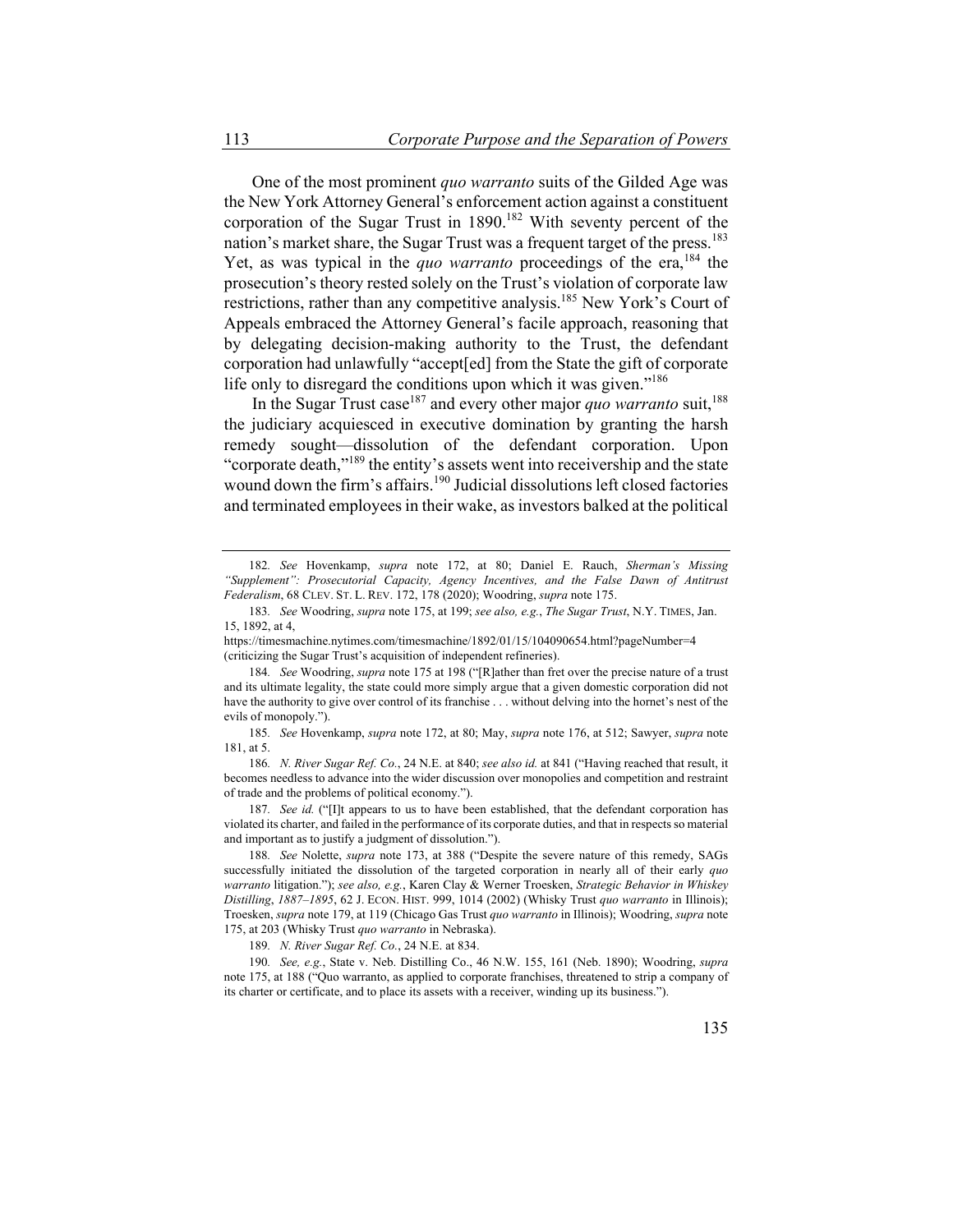risk of resuming former firms' operations.<sup>191</sup> Capital markets reeled at the insecurity of corporate assets, with event studies of the most significant *quo warranto* decisions of the era demonstrating a twenty-nine to thirtyseven percent cumulative decline in the market value of the nation's largest firms, regardless of their involvement in any litigation.<sup>192</sup>

Unconstrained by the legislature and judiciary, the executive branch's opportunism ruptured the delicate trust between states and corporations.<sup>193</sup> As relational contracts between the state and corporation,<sup>194</sup> charters open investors up to the threat of government exploitation.<sup>195</sup> To encourage incorporation, states must credibly commit themselves to long-term cooperation rather than short-term defection.<sup>196</sup> Any semblance of such commitment dissipated in the late nineteenth century as the unchecked executive, through entrepreneurial state attorneys general, dissolved unpopular corporations for political gain.<sup>197</sup>

By the late nineteenth century, judicial ossification and legislative inaction resulted in an executive branch with unfettered power over corporations.198 Ambitious state attorneys general wielded that power opportunistically, appealing to populist constituencies by dissolving large corporations for their non-compliance with obsolete restrictions.<sup>199</sup> An ensuing breakdown of trust between states and investors wreaked havoc

192. Werner Troesken, *Did the Trusts Want a Federal Antitrust Law? An Event Study of State Antitrust Enforcement and Passage of the Sherman Act*, *in* PUBLIC CHOICE INTERPRETATIONS OF AMERICAN ECONOMIC HISTORY 77, 97 (J.C. Heckelman ed., 2000).

<sup>191</sup>*. See* McCurdy, *supra* note 178, at 339 ("[A]ttorneys general still could not be certain that new investors would be willing to keep local factories in operation as separate and independent concerns. The consequences of successful quo warranto actions were therefore disastrous . . . . Employees might be thrown out of work, local entrepreneurs might leave the industry, and local governments might lose a significant source of tax revenues.").

<sup>193</sup>*. See* Christopher Grandy, *Can Government Be Trusted to Keep Its Part of a Social Contract?: New Jersey and the Railroads, 1825–1888*, 5 J.L. ECON. & ORG. 249, 266 (1989).

<sup>194</sup>*. See* Roberta Romano, *The States as a Laboratory: Legal Innovation and State Competition for Corporate Charters*, 23 YALE J. ON REG. 209, 212 (2006) ("[A] corporate charter is a relational contract—it binds the state and firm in a multi-period relationship in which performance under the contract is not simultaneous . . . .").

<sup>195</sup>*. See* Grandy, *supra* note 193, at 250 ("When the state enters a contract, public choice issues arise that frustrate incentive compatibility. Economic and political changes may lead to state opportunism, while the powers of government as enforcer of contracts place the private party at a disadvantage.").

<sup>196</sup>*. See* Romano, *supra* note 194, at 235; Roberta Romano, *The State Competition Debate in Corporate Law*, 8 CARDOZO L. REV. 709, 720–21 (1987).

<sup>197</sup>*. See* Nolette, *supra* note 173, at 375 (discussing the "entrepreneurial" character of state attorneys general in the late nineteenth century); *see also* Collins, *supra* note 180, at 2327 (observing *quo warranto* actions typically followed corporations' closures of plants and other unpopular actions).

<sup>198</sup>*. See supra* notes 177–181 and accompanying text.

<sup>199</sup>*. See supra* notes 187–188 and accompanying text.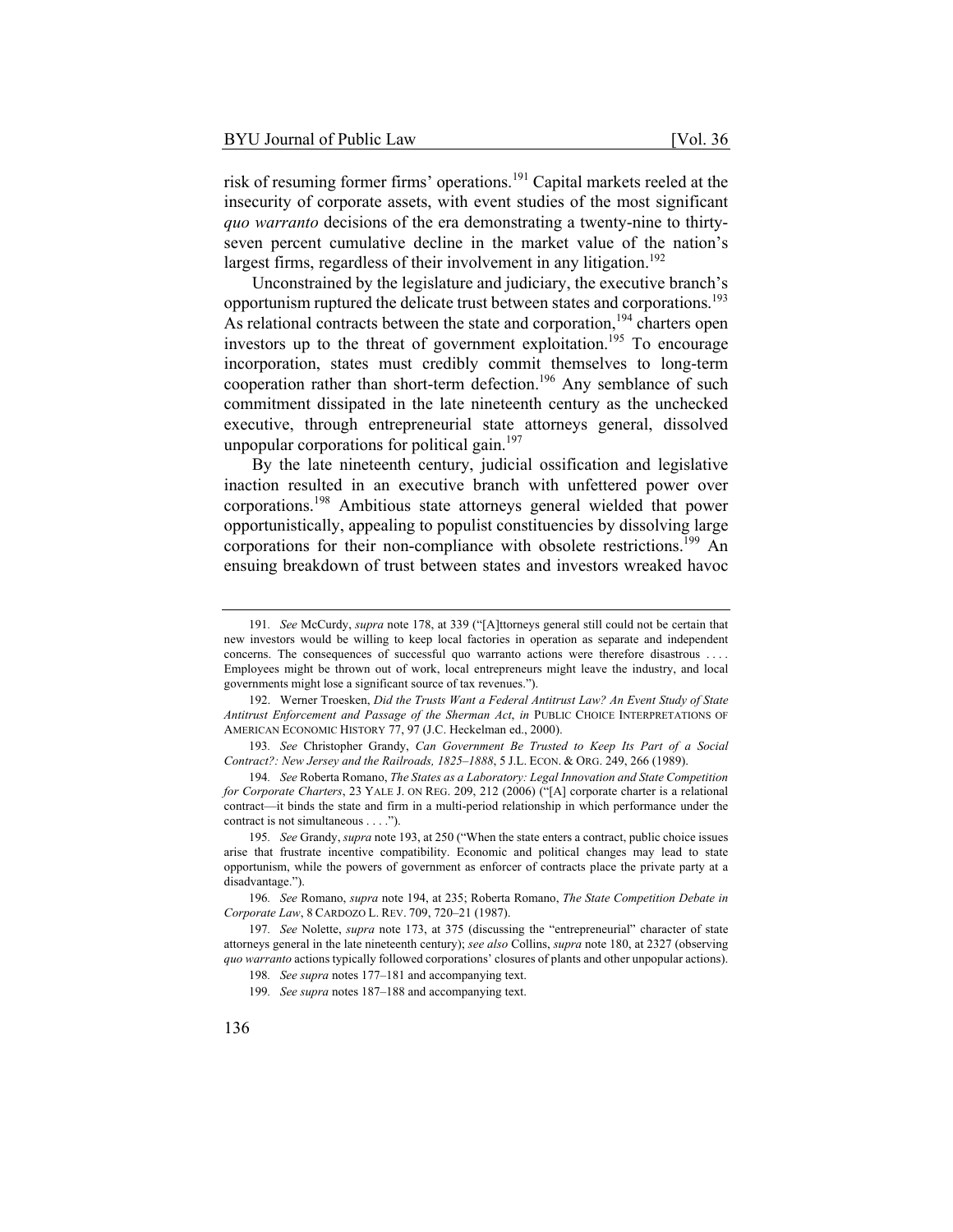on the United States' capital markets and jeopardized corporations' very existence.<sup>200</sup> The disequilibrium evident in the shifting centers of gravity among the branches of government since the Early Republic had culminated in crisis under the unchecked power of the executive. Yet out of this instability, modern corporate law was born.

# III. MODERN CORPORATE LAW'S EQUILIBRIUM

Successive domineering by each of the branches produced a costly disequilibrium in nineteenth-century corporate law—one that ended in an unfettered executive dissolving of some of the largest corporations in the United States.<sup>201</sup> But this unstable relationship between government and enterprise catalyzed a new approach to corporate law's separation of powers at the dawn of the twentieth century. Modern corporate law guarded against inter-branch arrogation and ushered in an era of stability in American business.

This Part examines the arrival and structure of modern corporate law's equilibrium by exploring its two most important checks on the previously unbridled power of the executive branch: first, enabling corporate codes divested the executive of its ability to revoke charters of businesses too large to comply with the strictures of pre-modern corporate law;<sup>202</sup> and second, the judiciary transformed from a barrier to legislative change into a protector of the new codes' commitment to flexibility and guardian against executive overbearance.<sup>203</sup>

## *A. Legislative Checks: Modern Corporate Codes*

The *quo warranto* actions of the late nineteenth century produced an uproar among investors, who began to demand less restrictive corporate laws that would accommodate consolidated enterprises and shield firms from arbitrary treatment.<sup>204</sup> New Jersey heeded the call, convening a commission of business practitioners led by the corporate attorney James Dill to draft a new corporate code responsive to the dynamism of

<sup>200</sup>*. See supra* notes 192–197 and accompanying text.

<sup>201</sup>*. See supra* Section II.D.

<sup>202</sup>*. See infra* Section III.A.

<sup>203</sup>*. See infra* Section III.B.

<sup>204</sup>*. See* HOVENKAMP, *supra* note 171, at 63–64; Hutchison, *supra* note 178, at 124; Yablon, *supra* note 145, at 336 ("The demand for liberal corporate charters came first, and most powerfully, from the industrial trusts, whose quasi-legal form of organization was being successfully attacked by state attorney generals in *quo warranto* proceedings.").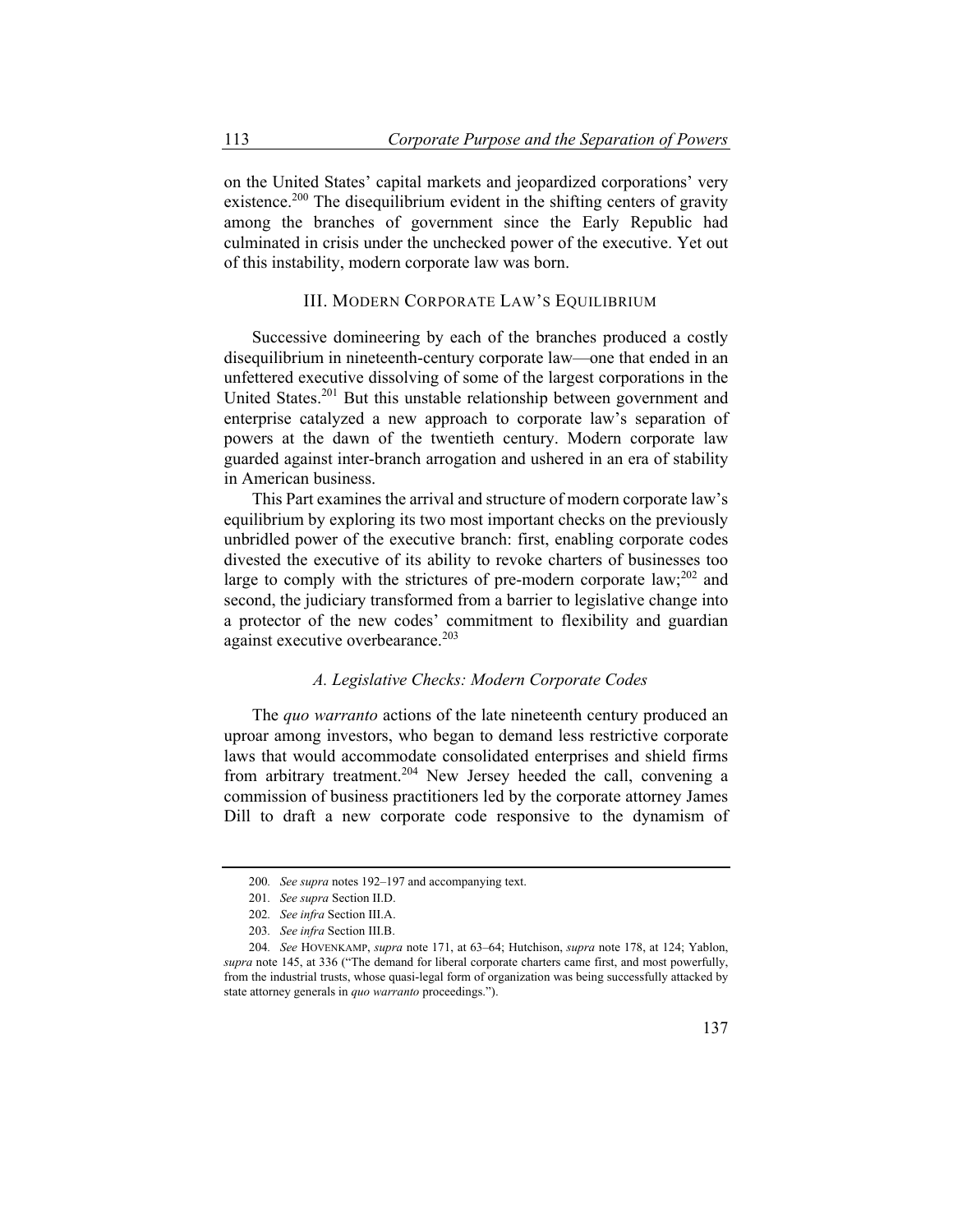contemporary commerce.<sup>205</sup> The enactment of Dill's statute in 1896 marked a revolution in corporate law, as New Jersey became the first state to adopt a modern corporate code.<sup>206</sup>

New Jersey's 1896 corporate code jettisoned the onerous restrictions that had constrained the corporate form since the Early Republic. The code allowed the state's corporations to incorporate for any lawful purpose, $207$ own stock in other companies,<sup>208</sup> and operate and hold annual meetings outside the state.<sup>209</sup> Dill's code eliminated limits on duration,<sup>210</sup> replacing a prior fifty-year limit on corporate life,<sup>211</sup> and capitalization.<sup>212</sup> Finally, the statute was enabling in structure, allowing incorporators to define the corporation's powers and create internal governance structures, rather than reserving that authority to the state. $213$ 

Eager to avoid stringent restrictions enforced by the threat of dissolution, firms reincorporated in New Jersey en masse.<sup>214</sup> Critics denounced New Jersey as a "Traitor State"<sup>215</sup> and "Mother of Trusts"<sup>216</sup> that coddled anticompetitive businesses.<sup>217</sup> Indeed, many of the corporations recently dissolved in *quo warranto* actions, including those

208*. See* SKEEL, *supra* note 158, at 63; Hamill, *supra* note 71, at 116; Hovenkamp, *supra* note 172, at 84; Grandy, *supra* note 166, at 681; Yablon, *supra* note 145, at 336.

- 209*. See* SKEEL, *supra* note 158, at 63.
- 210*. See* Collins, *supra* note 180, at 2329.
- 211*. See* Seligman, *supra* note 143, at 265.
- 212*. See* Collins, *supra* note 180, at 2329.

213*. See* Grandy, *supra* note 166, at 681, 685; Edward Q. Keasbey, *New Jersey and the Great Corporations*, 13 HARV. L. REV. 198, 210 (1899) (discussing the New Jersey corporate code's commitment to the freedom of contract); Eldar & Rauterberg, *supra* note 92, at 24 ("New Jersey adopted an enabling corporation law in 1896 that granted businesses wide freedom of design, including allowing corporations to be formed for any purpose and providing managers and shareholders great freedom in structuring their own transactions.").

214*. See* Hutchison, *supra* note 178, at 127 ("Between 1896 and 1901, New Jersey incorporations increased nearly 200% . . . . By 1904, all seven of financial analyst John Moody's 'greater industrial trusts'—the largest corporations in the country—were incorporated in New Jersey, as were 162 of 311 'lesser' (but still significant) trusts."); Grandy, *supra* note 166.

215. Lincoln Steffans, *New Jersey: A Traitor State*, 24 MCCLURE'S MAG., Apr. 1905 at 649, 649.

216. Seligman, *supra* note 143, at 270.

217*. See* SKEEL, *supra* note 158, at 63; Keasbey, *supra* note 213; Yablon, *supra* note 145, at 352-53; Eldar & Rauterberg, *supra* note 92, at 24.

<sup>205</sup>*. See* Grandy, *supra* note 166, at 680–681; Harold W. Stoke, *Economic Influences upon the Corporation Laws of New Jersey*, 38 J. POL. ECON. 551, 572 (1930).

<sup>206</sup>*. See* Cary, *supra* note 3, at 664; Grandy, *supra* note 166, at 680; Hamill, *supra* note 71, at 116; Yablon, *supra* note 145, at 339.

<sup>207</sup>*. See* HOVENKAMP, *supra* note 171, at 64; SKEEL, *supra* note 158, at 63; Stoke, *supra* note 205, at 572; Eldar & Rauterberg, *supra* note 92, at 24.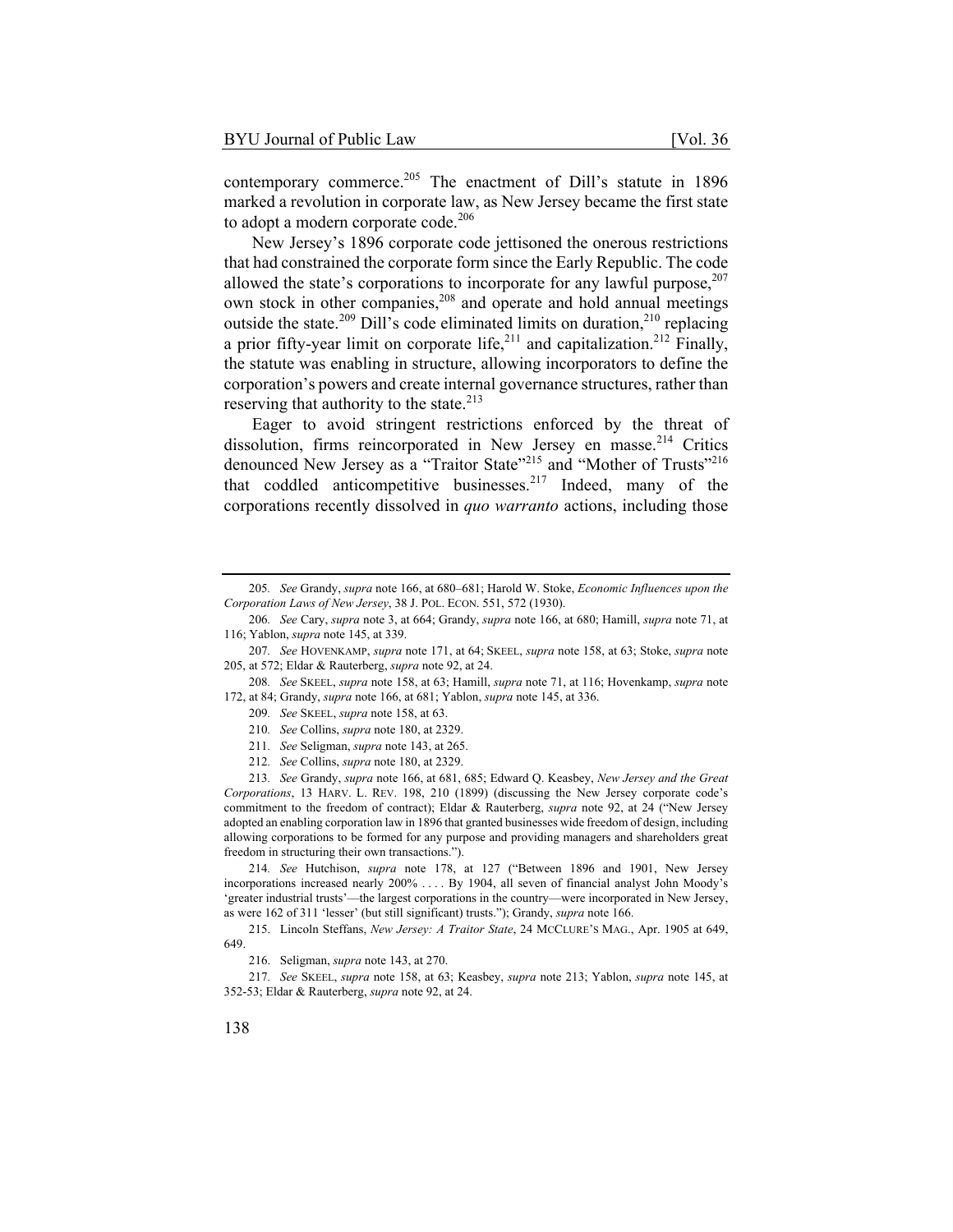of the Sugar Trust,<sup>218</sup> reemerged as New Jersey corporations.<sup>219</sup> But New Jersey reaped the rewards of increased franchise fees, $220$  which produced so much revenue that New Jersey eliminated its property tax in  $1902.^{221}$ 

Although several states emulated New Jersey, none matched its success in attracting charters in the first decade of the twentieth century.<sup>222</sup> Beyond New Jersey's first-mover advantage, the state maintained a sterling reputation among corporate lawyers, particularly for its expert and business-friendly judiciary.<sup>223</sup> Nevertheless, this nascent inter-state competition for charters led to the proliferation of modern corporate codes throughout the country.<sup>224</sup>

Modern corporate codes provided a crucial check on executive power by depriving prosecutors of their ability to bring *quo warranto* actions for violations of obsolete and invasive restrictions on the corporate form.<sup>225</sup> Yet the prospect of increased franchise fees and lower taxes was so politically attractive that New Jersey's Governor Leon Abbett supported the state's remarkable restructuring of corporate law's separation of powers.226 Inspired by calls for reform after the dissolutions of the late nineteenth century, New Jersey's modern corporate code established a legislative limit on executive authority over corporations, fostering a balance between the two branches that had eluded the United States since the Founding.

223*. See* Hutchison, *supra* note 178, at 128; Keasbey, *supra* note 213, at 211–12; Eldar & Rauterberg, *supra* note 92, at 26.

<sup>218</sup>*. See* Troesken, *supra* note 192, at 85.

<sup>219</sup>*. See* Rauch, *supra* note 182.

<sup>220</sup>*. See* Collins, *supra* note 180, at 2331 fig.3 (documenting New Jersey's growth in tax revenue from franchise fees); Hutchison, *supra* note 178, at 127 (noting franchise fees provided "more than 60% of the state's total tax revenue"); Davis, *supra* note 144, at 618.

<sup>221</sup>*. See* Grandy, *supra* note 166, at 683 ("By 1902 New Jersey had eliminated its bonded debt and had abolished its state property tax.").

<sup>222</sup>*. See* SKEEL, *supra* note 158, at 64; Hutchison, *supra* note 178, at 128 ("A number of states, including Delaware, Maine, South Dakota, and West Virginia, attempted to compete with New Jersey by passing similar corporation acts and/or charging lower corporate franchise taxes."); McCurdy, *supra* note 178, at 340 ("One state after another, anxious for some of New Jersey's lucrative franchisetax income, decided to switch rather than fight.").

<sup>224</sup>*. See* Seligman, *supra* note 143, at 269 ("By 1912, New Jersey had reshaped the corporate law of virtually every state in its own image: Forty-two states, by then, permitted the organization of corporations for 'any lawful purpose.' Forty-three states had abolished capital stock limitations. Twenty-four states issued perpetual charters and in most of the rest, charter renewal had become pro forma.").

<sup>225</sup>*. Cf.* SKEEL, *supra* note 158, at 63 ("New Jersey permitted corporations to define their business broadly, which diminished the significance of the ultra vires doctrine (once you're permitted to define your corporation as 'doing any lawful business,' nothing the corporation might do will be out of bounds).").

<sup>226</sup>*. See* Grandy, *supra* note 166, at 681; Stoke, *supra* note 205, at 571.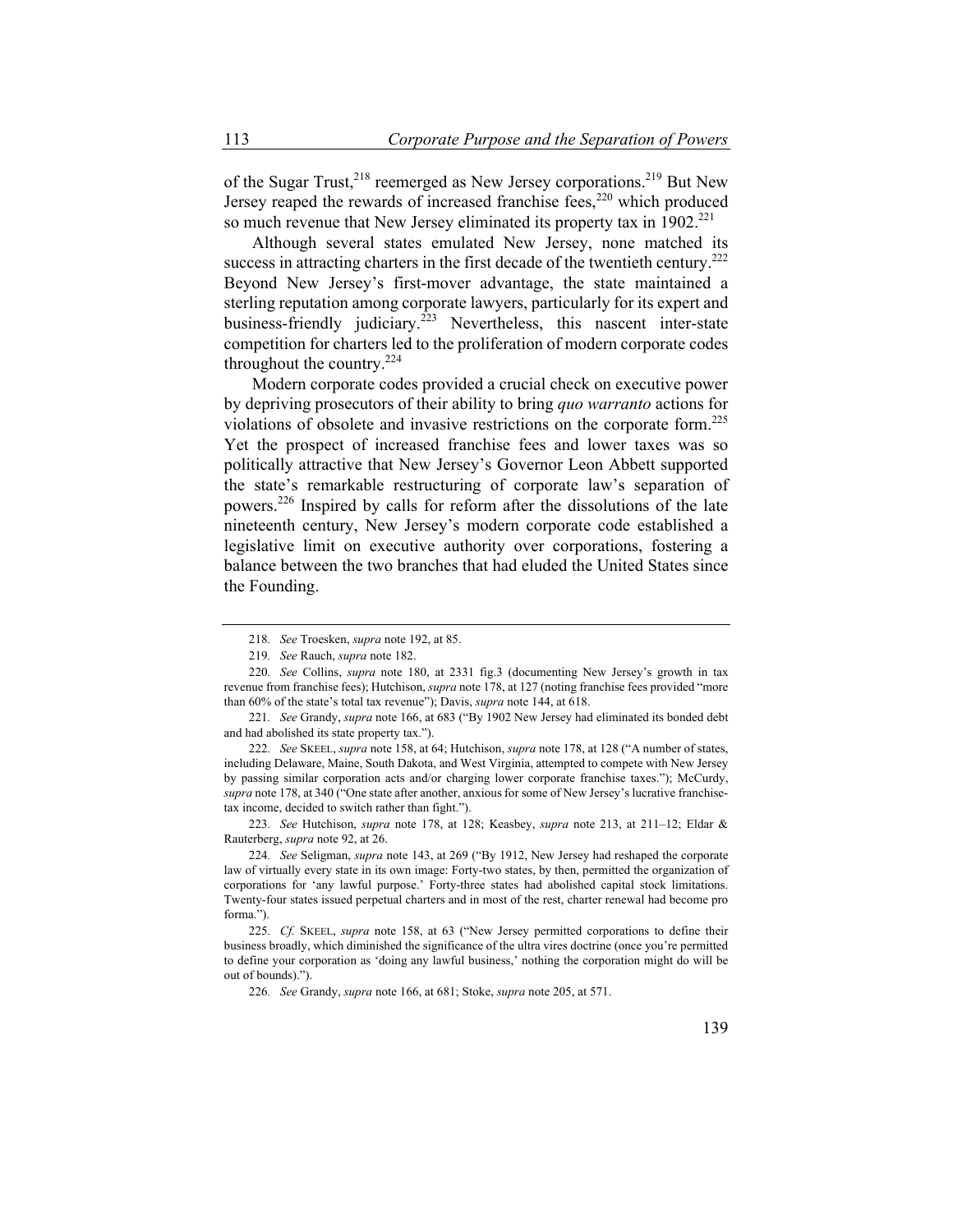But New Jersey's commitment to restraining the executive ultimately proved short-lived. By 1913, Governor Woodrow Wilson's successful presidential campaign made him a progressive icon in his home state. $227$ Wilson, like the entrepreneurial state attorneys general before him, understood that executive action against unpopular corporations would galvanize the electorate.<sup>228</sup> Thus, to bolster his party's popularity in New Jersey, one of Wilson's final acts as governor was to push a series of corporate law reforms through the legislature.<sup>229</sup> Known as the Seven Sisters,<sup>230</sup> these reforms threatened a return to the executive domination of the late nineteenth century by limiting corporations' ability to hold stock

in other firms<sup>231</sup> and punishing violations with charter revocation.<sup>232</sup> The specter of an unchecked executive, capable of dissolving consolidated enterprises for political gain, eviscerated the credibility of New Jersey's commitment to long-term cooperation.<sup>233</sup>

Delaware, boasting a uniquely stable separation of powers in corporate affairs, overtook New Jersey in the decade following the Seven Sisters' enactment and became the dominant jurisdiction in corporate charters.<sup>234</sup> Prior to 1899, Delaware had one of the most restrictive corporate law regimes in the United States, with severe limitations on duration, capital, and purpose.235 Delaware began to liberalize its approach to corporations in 1897, when it amended its constitution to prevent legislative domineering by prohibiting incorporation by special charter and requiring super-majorities to pass any corporate statute.<sup>236</sup> Delaware then checked the power of its executive branch by adopting a modern corporate code in

<sup>227</sup>*. See* SKEEL, *supra* note 158, at 65.

<sup>228</sup>*. See* Grandy, *supra* note 166, at 687, 689; Eldar & Rauterberg, *supra* note 92, at 25.

<sup>229</sup>*. See* Grandy, *supra* note 166, at 689.

<sup>230</sup>*. See* Cary, *supra* note 3, at 664; Seligman, *supra* note 143, at 270.

<sup>231</sup>*. See* Grandy, *supra* note 166, at 689; Stoke, *supra* note 205, at 578.

<sup>232</sup>*. See* Joseph F. Mahoney, *Backsliding Convert: Woodrow Wilson and the "Seven Sisters,"* 18 AM. Q. 71, 73 (1966) ("The first of the Seven Sisters . . . provided for the punishment of the

corporation by loss of its charter and fine, and of corporation officers by fine and/or imprisonment."). 233*. See* Hutchison, *supra* note 178, at 128; Grandy, *supra* note 166, at 689 ("New Jersey had reneged on the implicit contract with the corporations."); Seligman, *supra* note 143, at 270.

<sup>234</sup>*. See* SKEEL, *supra* note 158, at 65; Cary, *supra* note 3, at 663–64; Pollman, *supra* note 76, at 650; Christopher J. Grandy, The Economics of Multiple Governments: New Jersey Corporate Chartermongering, 1875–1929, at 265 (May 15, 1987) (Ph.D. dissertation, University of California at Berkeley) (on file with the Yale Law School library).

<sup>235</sup>*. See* Yablon, *supra* note 145, at 359 (describing Delaware's "limitations on the duration, amount of capital, and purposes for which a corporation could be formed.").

<sup>236</sup>*. See* Eldar & Rauterberg, *supra* note 92, at 27.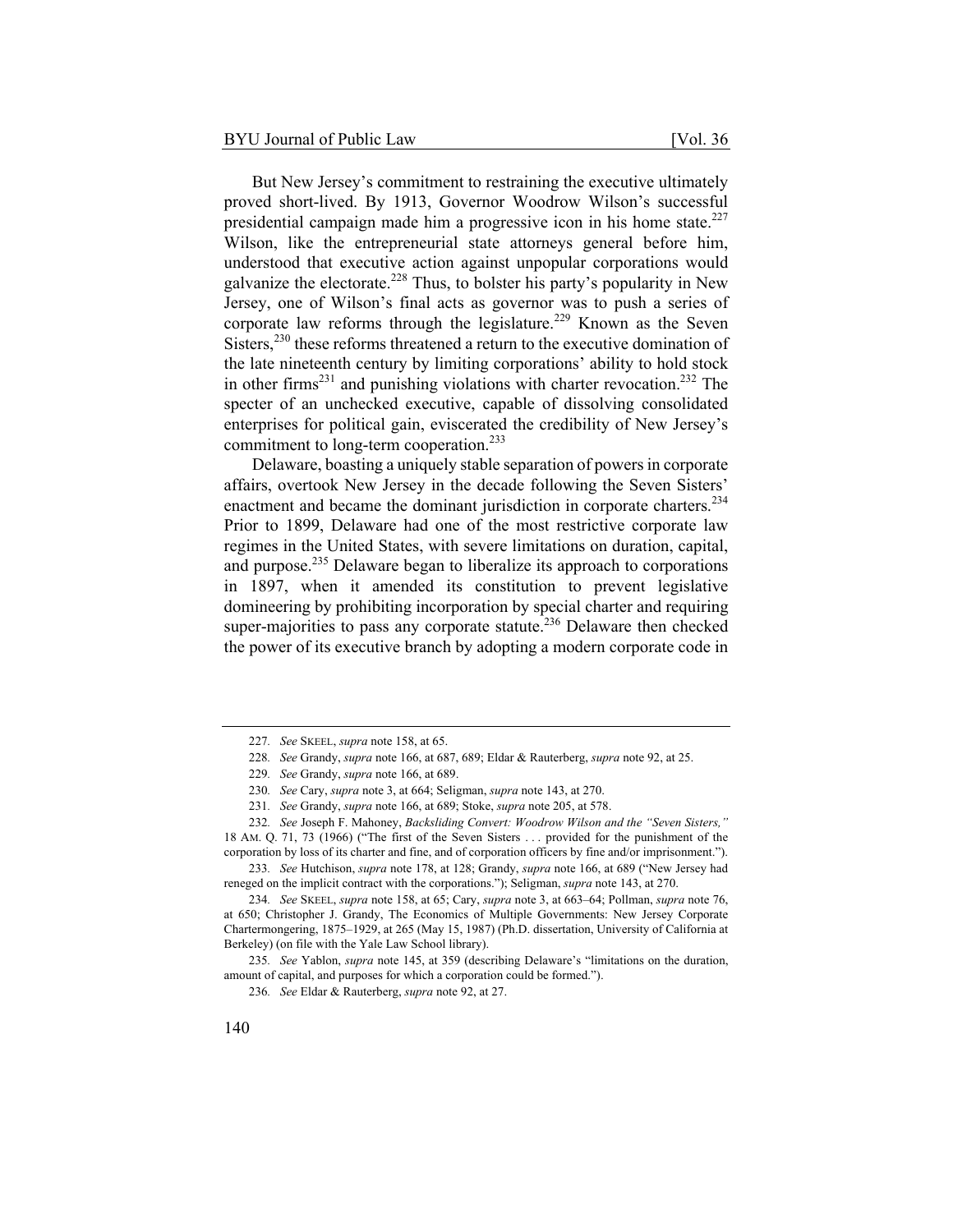1899 that mimicked New Jersey's<sup>237</sup> so closely that Delaware courts treated New Jersey precedents as binding when interpreting the statute.<sup>238</sup>

Additionally, Delaware's response to judicial interventions in the midnineteenth century allowed Delaware to update its corporate code without triggering appraisal rights for dissenting shareholders, as in New Jersey.<sup>239</sup> These reduced transaction costs provided a long-term advantage, as Delaware updated its corporate code hundreds of times in the following years to keep pace with the evolving needs of business.<sup>240</sup> Indeed, Delaware's frequent and often unanimous updates to its corporate code, based on the advice of practitioners,<sup>241</sup> remain a key contributor to Delaware's success today.

By 1920, Delaware was the unquestioned epicenter of American corporate law.242 The state's division of powers among the legislative and executive branches succeeded where New Jersey had failed, replacing the uncertainty of the late nineteenth century with a stable equilibrium.

# *B. Judicial Checks: Defusing the Dissolution Power*

Delaware's judiciary similarly established itself as a check on political opportunism in corporate affairs. Scholars have repeatedly emphasized the contribution of Delaware's expert<sup>243</sup> and non-partisan judiciary<sup>244</sup> to the state's dominance in corporate charters.<sup>245</sup> Yet commentators have thus far

241*. See* Alva, *supra* note 240, at 899–900; Hamermesh, *supra* note 7, at 1755; Eldar & Rauterberg, *supra* note 92, at 30.

242*. See* Hamill, *supra* note 71, at 118–19.

244*. See* Eldar & Rauterberg, *supra* note 92, at 3.

<sup>237</sup>*. See* Cary, *supra* note 3, at 664; Yablon, *supra* note 145, at 359–60; Eldar & Rauterberg, *supra* note 92, at 27.

<sup>238.</sup> Wilmington City Ry. Co. v. Peoples Ry. Co., 47 A. 245, 253 (Del. Ch. 1900); *see* Butler, *supra* note 98, at 162 ("[T]he court reasoned that the legislature, in adopting the language of the New Jersey statute, had intended that the courts of Delaware adopt the New Jersey courts' construction of the statute."); Yablon, *supra* note 145, at 361.

<sup>239</sup>*. See supra* notes 153–156 and accompanying text.

<sup>240</sup>*. See* Seligman, *supra* note 143, at 270; Curtis Alva, *Delaware and the Market for Corporate Charters: History and Agency*, 15 DEL. J. CORP. L. 885, 896 (1990) ("Delaware adopted its first modern general corporation law in 1899. The statute has been amended hundreds of times since then."). New Jersey likewise amended its corporate code repeatedly in the 1890s. *See* Yablon, *supra* note 145, at 344.

<sup>243</sup>*. See, e.g.*, Alva, *supra* note 240, at 903; Jill E. Fisch, *The Peculiar Role of the Delaware Courts in the Competition for Corporate Charters*, 68 U. CIN. L. REV. 1061, 1078 (2000); Romano, *supra* note 194, at 213.

<sup>245</sup>*. See, e.g.*, Bernard S. Black, *Is Corporate Law Trivial?: A Political and Economic Analysis*, 84 NW. U. L. REV. 542, 590–91 (1990); Fisch, *supra* note 243, at 1081; Ehud Kamar, *A Regulatory Competition Theory of Indeterminacy in Corporate Law*, 98 COLUM. L. REV. 1908, 1923 (1998); Romano, *supra* note 4, at 280.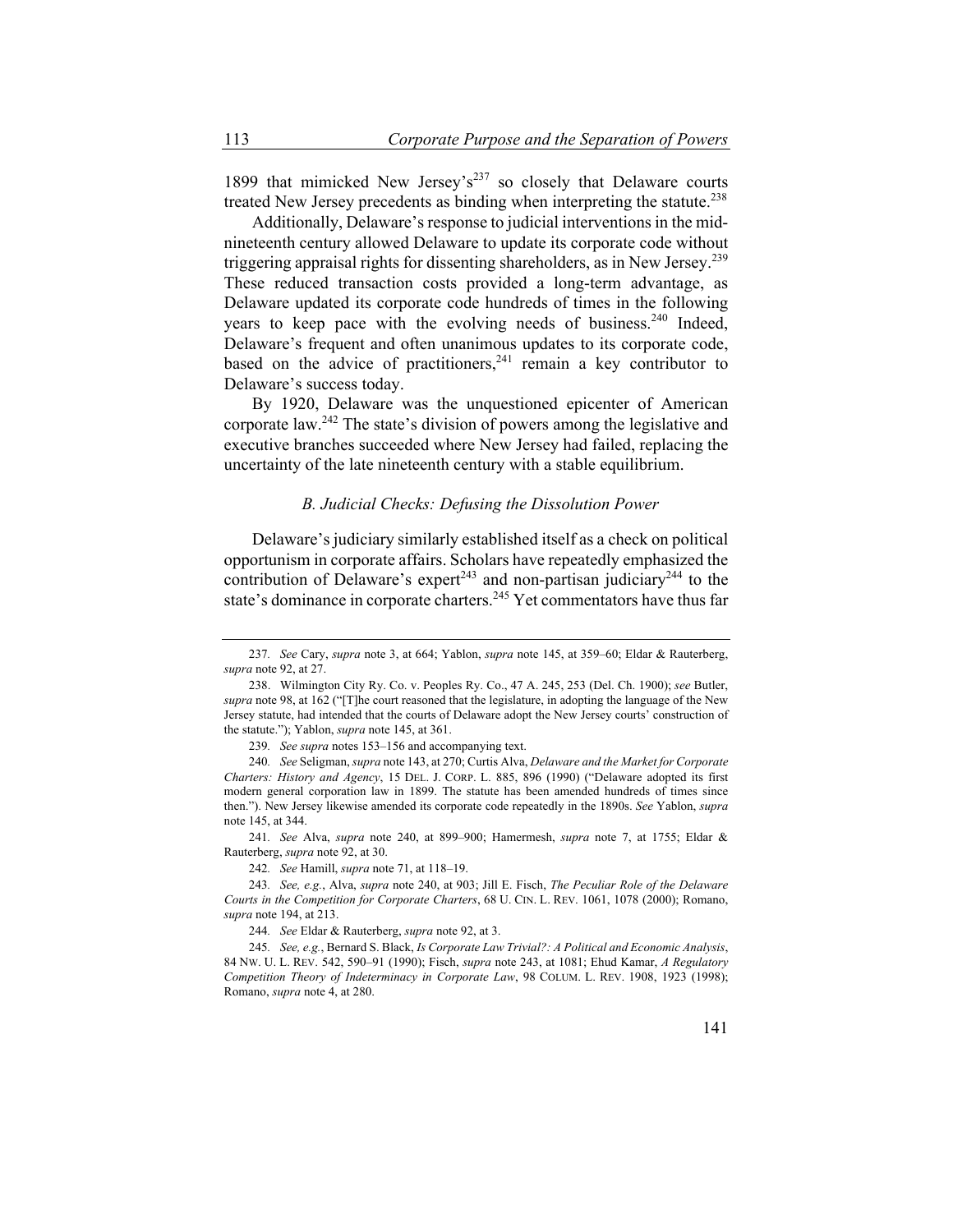overlooked how Delaware's courts check the executive's power over corporations, both in legal practice and as a credible commitment to investors.<sup>246</sup>

Delaware's judiciary is unusually insulated from the opportunistic politics of the executive branch. The constitutional amendments of 1897 reduced gubernatorial control over judges by imposing partisan balance requirements on the courts. $247$  This appointments process stands in sharp contrast to other states, where popularly elected judges are more vulnerable to political pressures.<sup>248</sup>

In place of the legislative-judicial conflicts of the mid-nineteenth century, Delaware's legislature deliberately vested the courts with significant policy-making authority over corporate law.<sup>249</sup> The legislature's adoption of an enabling code ensured private lawsuits eclipsed executive enforcement as the primary means of policing corporate affairs.250 Through their adjudication of private disputes and elaboration of evolving fiduciary law doctrines, Delaware's courts assumed a leading role in crafting the state's approach to corporate law and fulfilling the legislature's enabling mandate.<sup>251</sup>

The judiciary's check on executive power is most evident in Delaware's modern approach to *quo warranto*. Once a fountainhead of executive control,<sup>252</sup> *quo warranto* suits became increasingly untenable as the liberalization of corporate purpose led the majority of firms to adopt a stated purpose of pursuing any lawful business, $^{253}$  reducing the acts

<sup>246</sup>*. See supra* note 196 and accompanying text.

<sup>247</sup>*. See* Hamermesh, *supra* note 7, at 1760; Eldar & Rauterberg, *supra* note 92, at 28.

<sup>248</sup>*. See* Hamermesh, *supra* note 7, at 1760; Eldar & Rauterberg, *supra* note 92, at 28; *cf.* John A. Ferejohn & Larry D. Kramer, *Independent Judges, Dependent Judiciary: Institutionalizing Judicial Restraint*, 77 N.Y.U. L. REV. 962, 969 (2002) ("Separating the judiciary from the other branches of government means little if judges are then subjected directly to the very same pressures that caused us to mistrust executive and legislative influence in the first place.").

<sup>249</sup>*. See* Fisch, *supra* note 243, at 1080–81.

<sup>250</sup>*. See* Lucian A. Bebchuk & Assaf Hamdani, *Federal Corporate Law: Lessons from History*, 106 COLUM. L. REV. 1793, 1821–22 (2006); Lyman P.Q. Johnson, *The Delaware Judiciary and the Meaning of Corporate Life and Corporate Law*, 68 TEX. L. REV. 865, 887 (1990); Kahan & Rock, *supra* note 6, at 1606.

<sup>251</sup>*. See* Fisch, *supra* note 243, at 1080–81; Hamermesh, *supra* note 7, at 1760.

<sup>252</sup>*. See supra* Section II.D.

<sup>253</sup>*. See* Michael A. Schaeftler, *The Purpose Clause in the Certificate of Incorporation: A Clause in Search of a Purpose*, 58 ST. JOHN'S L. REV. 476, 482–83 (1984) (setting forth an empirical study "demonstrat[ing] conclusively that the overwhelming majority of corporations in most states, particularly medium and large-sized corporations, has adopted broad, boilerplate purpose clauses or, where available, an 'any lawful purpose' clause"); David G. Yosifon, *The Law of Corporate Purpose*, 10 BERKELEY BUS. L.J. 181, 185 (2013) ("In fact, most business corporations use this 'any lawful act'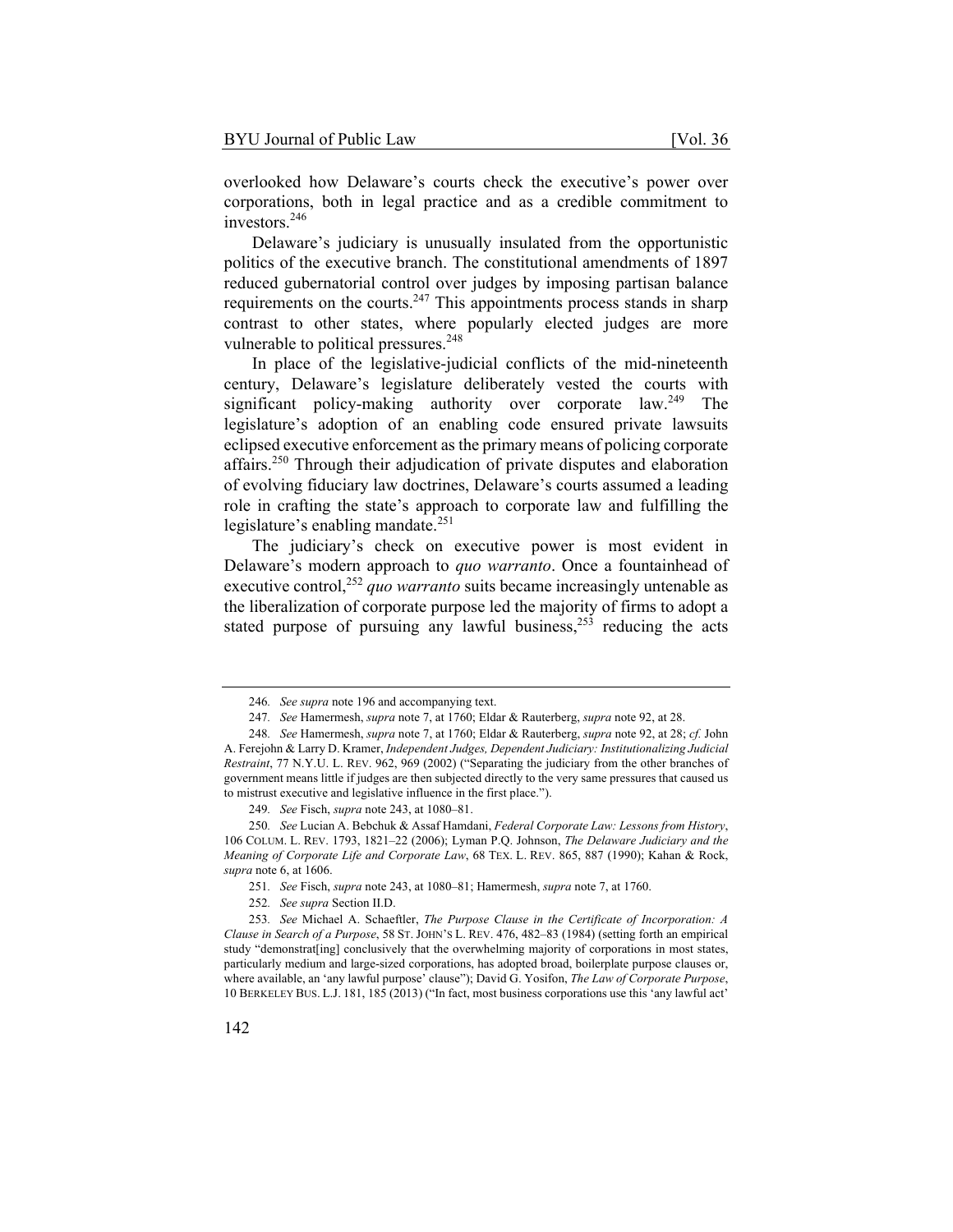prosecutors could challenge as *ultra vires*. 254 Accordingly, Delaware's Attorney General almost entirely ceased filing *quo warranto* actions.<sup>255</sup>

Although the Delaware Attorney General maintains the authority to seek the dissolution of any corporation that abuses its charter,  $256$  the few cases in which the Attorney General has invoked this power only underscore the judiciary's limitations on executive intervention. Since the enactment of Delaware's modern corporate code, the sole targets of *quo warranto* actions have been non-profit corporations with limited purposes.257 Still, Delaware courts have not acquiesced in an executive request to dissolve a corporation through a *quo warranto* proceeding since 1928.258 In the decades since, the judiciary has declined to find any abuse of charter so egregious as to warrant dissolution.

The judiciary's reluctance to grant dissolution in *quo warranto* suits received its greatest test during the civil rights movement of the 1950s, when the attorneys general of multiple states commenced *quo warranto* proceedings against segregationist non-profits.<sup>259</sup> The most famous of these modern *quo warranto* cases arose in Illinois, where the state's Supreme Court ordered the dissolution of a non-profit corporation due to its distribution of racist literature throughout Chicago.<sup>260</sup> Delaware's Attorney General followed suit in 1954, filing a *quo warranto* action against the National Association for Advancement of White People, a white supremacist non-profit dedicated to segregating the state's

255*. See* Schaeftler, *supra* note 159, at 90–91 (offering an empirical study of *quo warranto* actions). States that liberalized their corporate law to emulate New Jersey and Delaware's success in attracting charters similarly experienced a precipitous drop in *quo warranto* suits. *See id.*

language in the purpose section of their articles of incorporation."); Fisch & Solomon, *supra* note 16, at 1328–29.

<sup>254</sup>*. See* SKEEL, *supra* note 158, at 63; Fisch & Solomon, *supra* note 16, at 1315 ("This led states to shift from special charters to general charters that allowed corporations to define their purpose as engaging in any lawful purpose or business activity. This legislative transition enabled corporations to define their purpose as engaging in any action permitted by law. As a result, the ultra vires doctrine fell into disrepair. The consequence was that corporate purpose became undefined and effectively meaningless, a matter we take up in the next subsection.").

<sup>256.</sup> DEL. CODE ANN. tit. 8, § 284 (2020); *see also* DEL. CONST. art. IX, § 1 ("The General Assembly shall, by general law, provide for the revocation or forfeiture of the charters of all corporations for the abuse, misuse, or non-user of their corporate powers, privileges or franchises. Any proceeding for such revocation or forfeiture, shall be taken by the Attorney-General, as may be provided by law.").

<sup>257</sup>*. See* Allen, *supra* note 33, at 107; Hansmann & Pargendler, *supra* note 102, at 990–91.

<sup>258</sup>*. See* Southerland v. Decimo Club, 142 A. 786, 792 (Del. Ch. 1928) (dissolving a non-profit corporation that operated for profit).

<sup>259</sup>*. See* Allen, *supra* note 33, at 107.

<sup>260.</sup> People v. White Circle League of Am., 97 N.E.2d 811, 817 (Ill. 1951).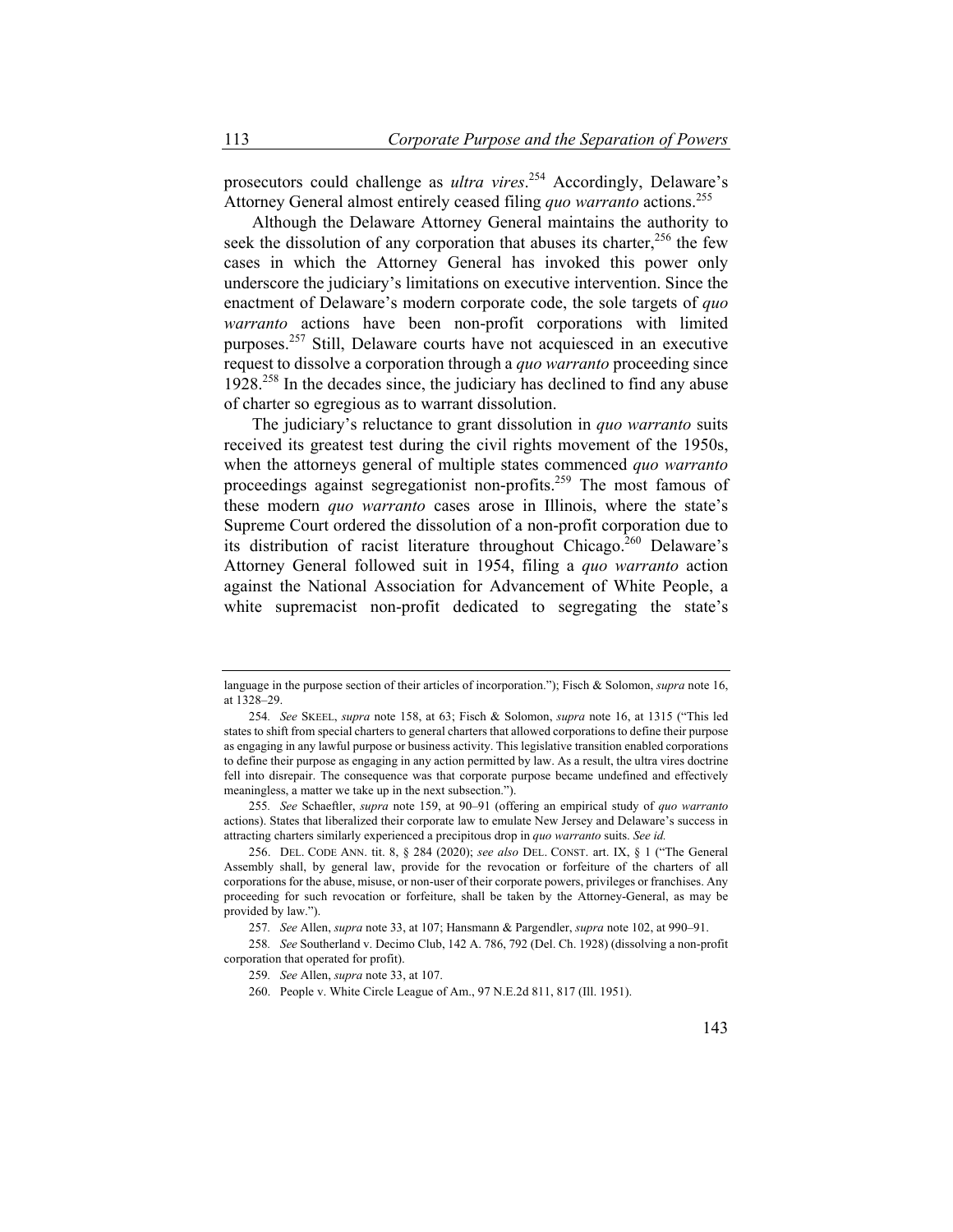schools.<sup>261</sup> Despite this abhorrent defendant, which the court found had repeatedly urged its members to violate state  $law$ ,  $262$  the judiciary concluded the corporation had not sufficiently abused its charter to warrant dissolution.<sup>263</sup> This high point of judicial skepticism toward executive action demonstrated that even in the most heinous cases, Delaware judges would not acquiesce in corporate dissolution at the executive's behest.

Delaware's courts similarly countered executive power by awarding limited remedies in successful *quo warranto* cases. While charter revocation was once granted freely, Delaware courts began treating dissolution as a remedy of last resort after the advent of the state's modern corporate code.264 For example, shortly after *Young*, the Attorney General filed a *quo warranto* action against the Fifth Ward Republican Club, whose name and purported non-profit purpose belied its operation as a forprofit tavern in circumvention of Delaware's blue laws.<sup>265</sup> Although conceding the defendant had abused its charter, the court refused to dissolve the corporation and instead merely enjoined its illicit activities.<sup>266</sup>

Delaware's separation of powers in corporate affairs—rooted in both its corporate code and case law—fueled the state's rise to its dominant position in American corporate law. These structural protections assuaged investors' fears of the executive opportunism that defined the late nineteenth century. The enabling nature of Delaware corporate law also obviated the threat of legislative favoritism, while the cooperative relationship between the legislature and judiciary eschewed ossification by judicial usurpation. Thus, by the early twentieth century, Delaware achieved what had previously eluded the United States: a stable equilibrium among the branches over questions of corporate law. Although uncelebrated by commentators, Delaware's distinctive separation of powers marks a crowning achievement of corporate law and provided a foundation for economic growth to this day.<sup>267</sup>

<sup>261.</sup> Young v. Nat'l Ass'n for Advancement of White People, 109 A.2d 29, 30 (Del. Ch. 1954). 262*. Id.* at 32 ("[I]t is clear that the defendant urged the use of boycott and participated actively

in an effort to bring about violation of the laws of Delaware . . .").

<sup>263</sup>*. Id.*

<sup>264</sup>*. See* 4 JAMES D. COX & THOMAS LEE HAZEN, TREATISE ON THE LAW OF CORPORATIONS § 26:5 (3d ed., 2020).

<sup>265</sup>*. See* Craven v. Fifth Ward Republican Club, Inc., 146 A.2d 400, 401 (Del. Ch. 1958).

<sup>266</sup>*. Id.* at 402.

<sup>267</sup>*. Cf.* Kira Fuchs & Florian Herold, *The Costs and Benefits of a Separation of Powers—An Incomplete Contracts Approach*, 13 AM. L. & ECON. REV. 131, 154 (2011) (discussing the economic benefits of the separation of powers generally).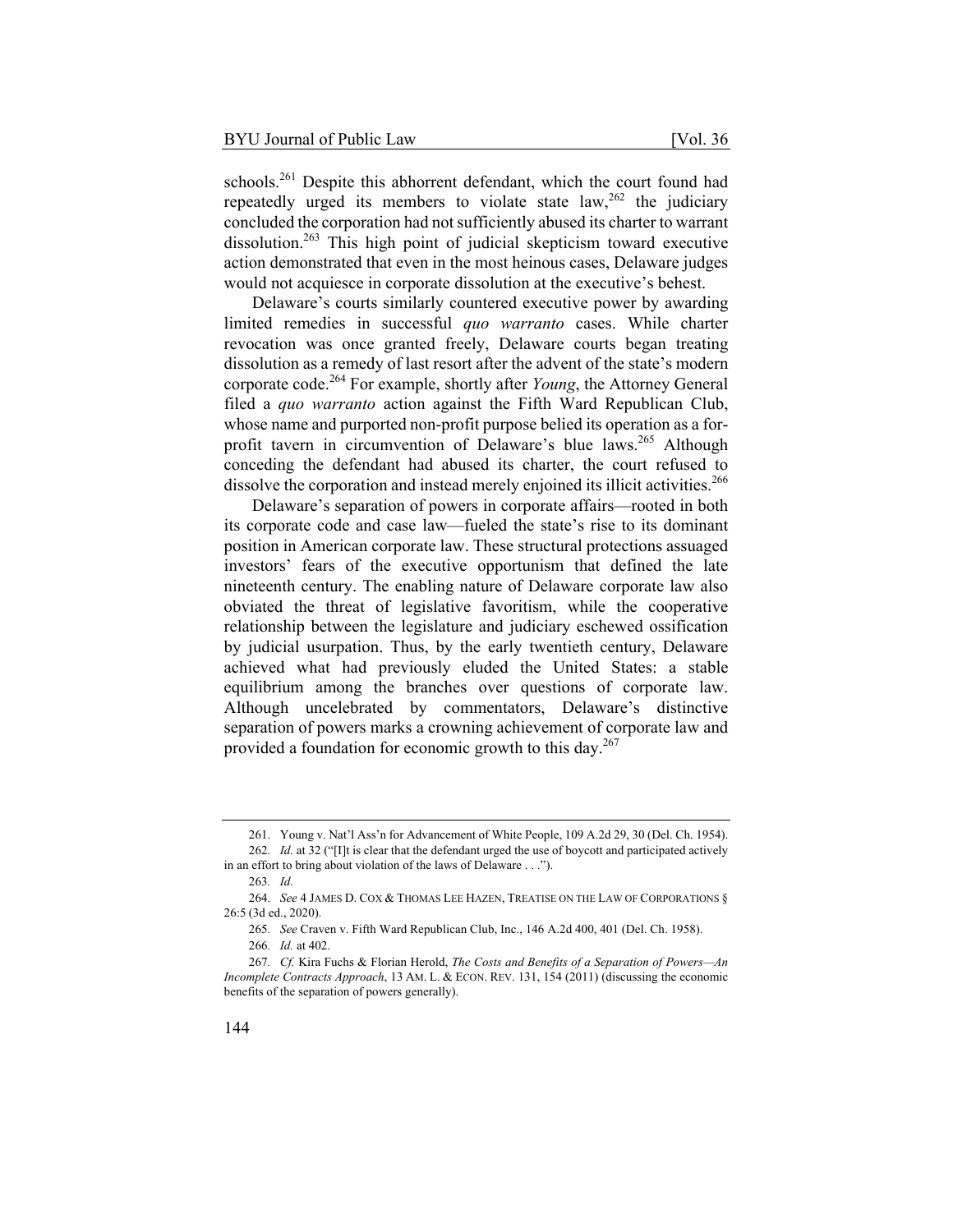# IV. THE PERILS OF ENFORCING CORPORATE PURPOSE

Corporate purpose, though a canonical subject of scholarly debate,<sup>268</sup> has recently reemerged as the most contentious issue in corporate law.<sup>269</sup> This resurgence is largely attributable to a renewed interest in the social obligations of corporations among business executives.<sup>270</sup> A prominent indicator of corporate America's willingness to reexamine purpose arose in 2019, when the Business Roundtable rescinded its prior statement that shareholder wealth maximization is the sole end of corporations and replaced it with a broader commitment to also serving stakeholder and societal interests.<sup>271</sup>

The terms of the debate over corporate purpose are well established. Proponents of the traditional concession view contend that because the government grants enterprises the privilege of the corporate form, corporations owe substantial duties to the public.<sup>272</sup> At the other pole, adherents of the nexus of contracts view consider corporations to be essentially private enterprises that exist to serve the interests of shareholders.<sup>273</sup>

Yet the first-order matter of the corporation's purpose is inevitably accompanied by the second-order question of how corporate purpose should be enforced. While commentators tend to emphasize the former to the exclusion of the latter,  $274$  proposals to have the government actively enforce corporations' social obligations have quietly catalyzed a farreaching reconsideration of the relationship between corporations and the state.<sup>275</sup>

This Part examines proposals to revive government enforcement of corporate purpose and argues that proponents of these reforms have

<sup>268</sup>*. See* George A. Mocsary, *Freedom of Corporate Purpose*, 2016 BYU L. REV. 1319, 1320 ("Every few decades, there erupt political and academic debates over the proper nature and purpose of the corporation."). For two seminal contributions to this debate, *see* Dodd, *supra* note 15; Berle, *supra* note 15.

<sup>269</sup>*. See* Fisch & Solomon, *supra* note 16, at 1309.

<sup>270</sup>*. See id.*

<sup>271</sup>*. Business Roundtable Redefines Purpose*, *supra* note 17; *see* William S. Laufer & Matthew Caulfield, *Wall Street and Progressivism*, 37 YALE J. ON REG. BULL. 36, 47 (2019).

<sup>272</sup>*. See* Greenfield, *supra* note 162, at 1304; Morton J. Horwitz, *Santa Clara Revisited: The Development of Corporate Theory*, 88 W. VA. L. REV. 173, 186 (1985); Schaeftler, *supra* note 159, at 87.

<sup>273</sup>*. See* Greenfield, *supra* note 162, at 1291; Horwitz, *supra* note 272.

<sup>274</sup>*. See* Fisch & Solomon, *supra* note 16, at 1337, 1344–46 (observing that this is a problem).

<sup>275</sup>*. See infra* Section III.A; *see also* Edward B. Rock, *For Whom Is the Corporation Managed in 2020? The Debate over Corporate Purpose*, 76 BUS. LAW. 363, 363 (noting this "political" dimension of the debate over corporate purpose).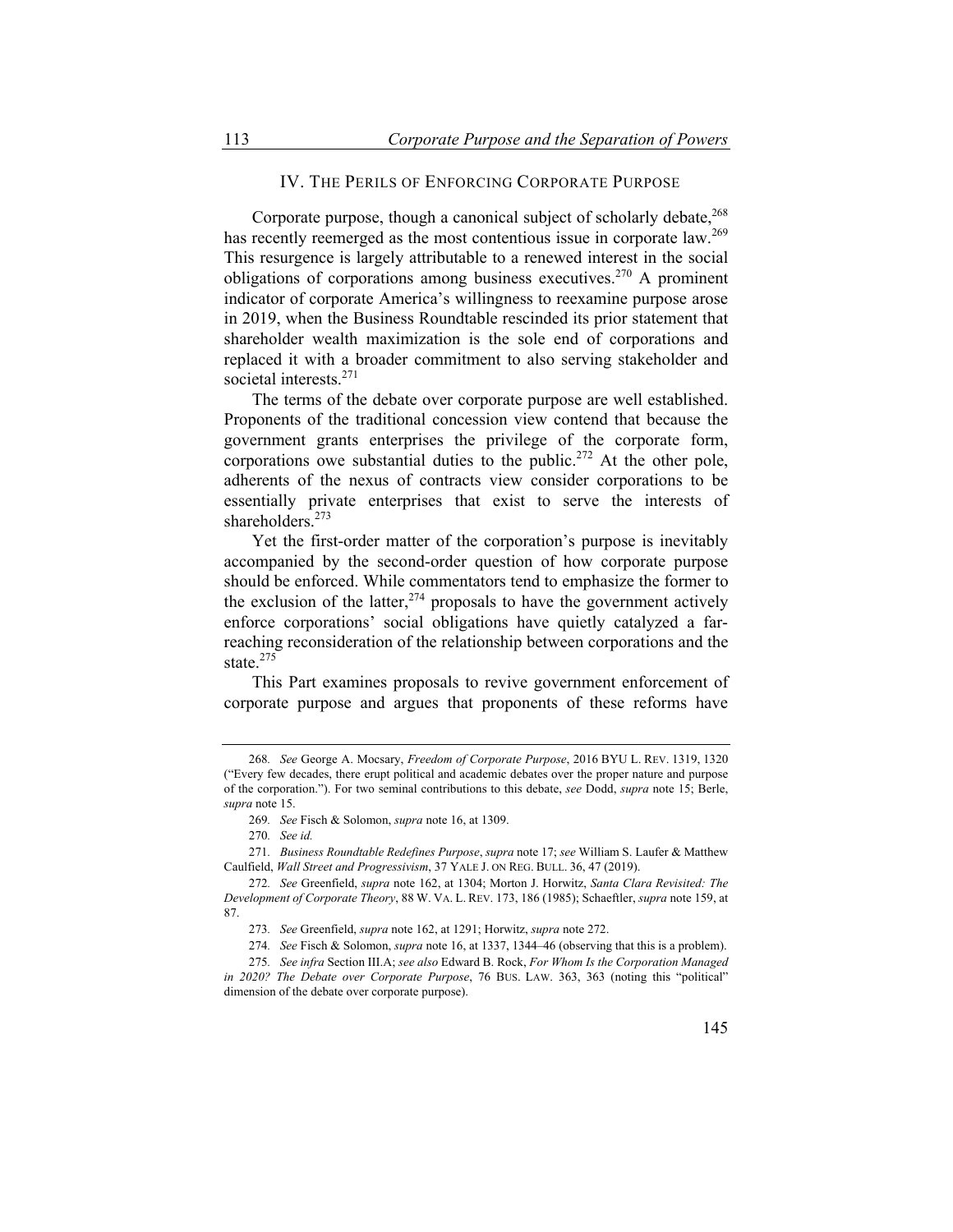overlooked the separation of powers ramifications of greater state intervention. Empowering the executive or legislative branches to directly intervene in corporate affairs would destabilize modern corporate law's equilibrium and invite a return to the inter-branch contestation of the nineteenth century. Without careful checks on each branch's power over corporations, history shows that the aggrandizement of a single branch particularly the executive—can easily result, at severe economic cost. $276$ To preserve the equilibrium of modern corporate law, this Part cautions against adopting any proposal for active government enforcement of corporate purpose; $^{277}$  however, for progressive reformers committed to such government intervention, this Part offers concrete suggestions for how to structure a renewed role for the state with minimal separation of powers concerns.

## *A. Current Proposals*

A growing chorus of academics, journalists, and policymakers has called for the government once again to impose social purposes on corporations, enforced by threat of charter revocation.278 Yet nostalgia for the pre-modern approach to corporate oversight is hardly new. By 1936, Roscoe Pound already advocated a return to the pre-modern regime of aggressive *quo warranto* prosecutions to curb corporate excess.<sup>279</sup> But through a steady stream of scholarship and advocacy, this once-obscure proposal has seized the popular imagination and crept closer to a political reality.280

Since the  $1970s$ ,<sup>281</sup> environmental law scholars have argued that because regulatory approaches to pollution have proven ineffective, $282$  the

<sup>276</sup>*. See supra* Part II.

<sup>277</sup>*. See* Rock, *supra* note 275, at 394 ("[T]inkering with the law of corporate purpose threatens to disrupt the coherence of the corporate form, a form that has been one of the great wealth-generating innovations of the last 150 years.").

<sup>278</sup>*. See infra* notes 281–293 and accompanying text.

<sup>279.</sup> Roscoe Pound, *Visitatorial Jurisdiction over Corporations in Equity*, 49 HARV. L. REV. 369, 376, 395 (1936).

<sup>280</sup>*. Cf. The Overton Window*, MACKINAC CTR. PUB. POL'Y (2019),

https://www.mackinac.org/OvertonWindow (explaining how "the Overton Window can both shift and expand, either increasing or shrinking the number of ideas politicians can support without unduly risking their electoral support").

<sup>281</sup>*. See* Richard J. Maddigan, *Quo Warranto to Enforce a Corporate Duty Not to Pollute the Environment*, 1 ECOLOGY L.Q. 653, 653 (1971).

<sup>282</sup>*. See* Thomas Linzey, *Killing Goliath: Defending Our Sovereignty and Environmental Sustainability Through Corporate Charter Revocation in Pennsylvania and Delaware*, 6 DICK. J. ENV'T L. & POL'Y 31, 35 (1997) ("The regulatory agencies and the regulations themselves have failed to control corporate harms.").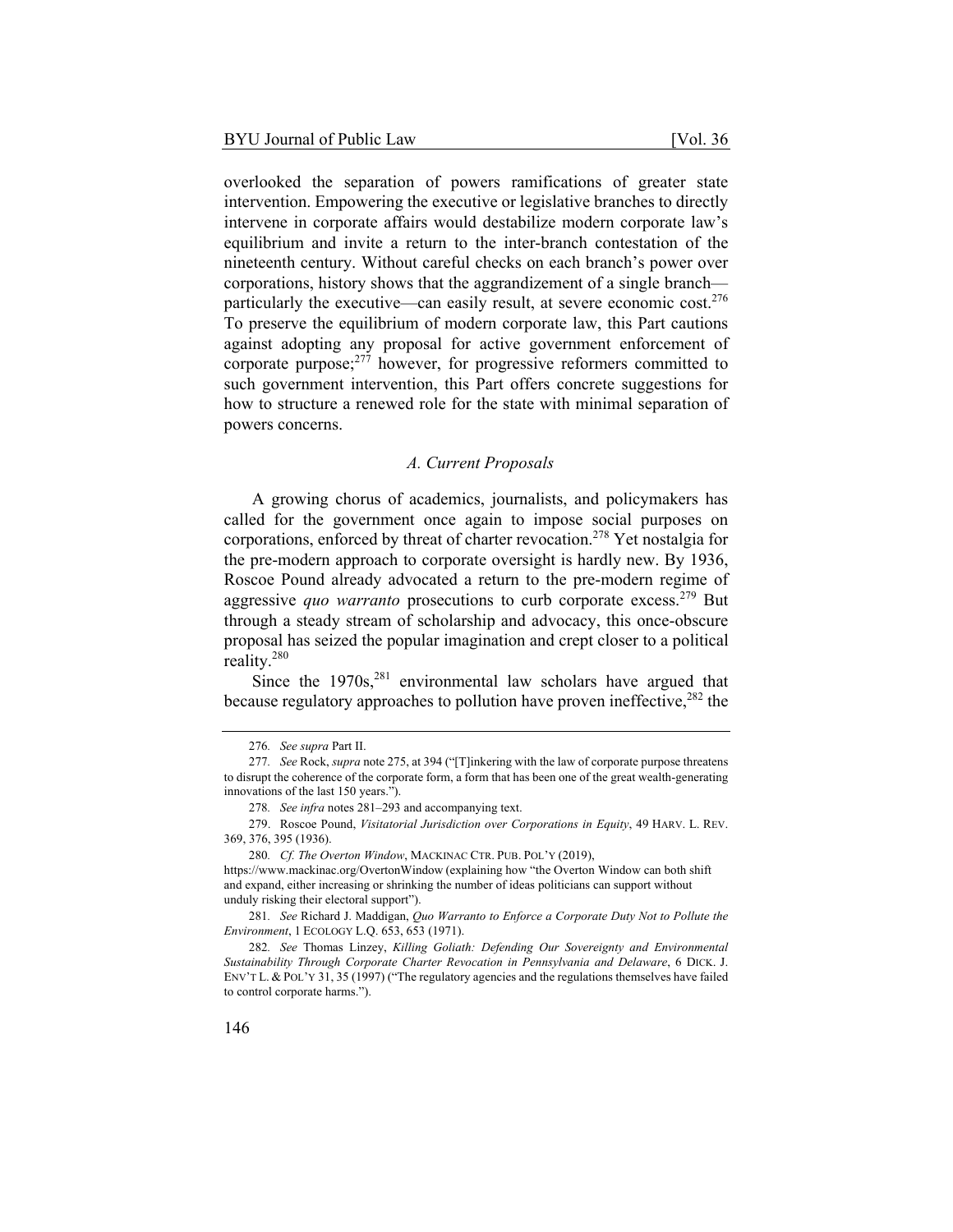executive branch should impose a social duty not to pollute on corporations by revoking the charters of non-compliant firms.<sup>283</sup> Many of these commentators favorably cited nineteenth-century approaches to corporate law as precedent for their proposals.284 Academic interest in the preservationist possibilities of *quo warranto* eventually transformed into activist strategy.285 For example, in 2011, several climate organizations mounted a campaign to convince Delaware Attorney General Beau Biden to revoke the charter of Massey Energy, a mining corporation with a long record of environmental violations.<sup>286</sup> Attorney General Biden, undoubtedly aware of the doctrinal hurdles to *quo warranto* actions in Delaware, declined to file suit.<sup>287</sup> Yet the perception of charter revocation as an expedient tool of corporate oversight soon spread beyond the limits of environmental law.

Following the accounting scandals of the early  $2000s$ ,<sup>288</sup> academics began to call on the executive branch to revoke the charters of corporations

284*. See* Anderson, *supra* note 283, at 501; Maddigan, *supra* note 281, at 658–59 ("The writ of quo warranto is thus a time-tested and efficient means of enforcing the corporate duty to the public."); Linzey, *supra* note 283, at 221; Willis, *supra* note 283.

285*. See, e.g.*, Nancy Rivera Brooks, *Group Wants Union Oil's Charter Revoked*, L.A. TIMES (Sep. 11, 1998, 12:00 AM), https://www.latimes.com/archives/la-xpm-1998-sep-11-fi-21521 story.html; Charlie Cray, *Chartering a New Course: Revoking Corporations' Right to Exist*, 23 MULTINAT'L MONITOR, Oct.–Nov. 2002, https://multinationalmonitor.org/mm2002/02oct-nov/octnov02corp1.html (describing the National Lawyer's Guild's efforts to revive *quo warranto* as a method of corporate oversight).

286*. See* APPALACHIAN VOICES, DELAWARE SHOULD REVOKE THE CORPORATE CHARTER OF THE MASSEY ENERGY COMPANY (2011), https://appvoices.org/resources/Massey-Charter-Revocation-FAQ-060811.pdf; *see also* JEFFREY D. CLEMENTS & BILL MOYERS, CORPORATIONS ARE NOT PEOPLE: RECLAIMING DEMOCRACY FROM BIG MONEY AND GLOBAL CORPORATIONS 139–40 (2014) (describing this campaign).

287*. See* CLEMENTS & MOYERS, *supra* note 286, at 145.

288. For an overview of the accounting scandals of the early 2000s and the ensuing backlash, see Kathleen F. Brickey, *From Enron to Worldcom and Beyond: Life and Crime After Sarbanes-Oxley*, 81 WASH. U. L.Q. 357 (2003).

<sup>283</sup>*. See* John Christopher Anderson, *Respecting Human Rights: Multinational Corporations Strike Out*, 2 U. PA.J. LAB. & EMP. L. 463, 501–02 (1999); Mitchell F. Crusto, *Green Business: Should We Revoke Corporate Charters for Environmental Violations?*, 63 LA. L. REV. 175, 190 (2003); Thomas Linzey, *Awakening A Sleeping Giant: Creating A Quasi-Private Cause of Action for Revoking Corporate Charters in Response to Environmental Violations*, 13 PACE ENV'T. L. REV. 219, 278 (1995); Linzey, *supra* note 282, at 61; Maddigan, *supra* note 281, at 654; Ryan C. Drake, Note, *Corporate Responsibility and State False Claims Acts: Evaluating the Use of Qui Tam Proceedings to Revoke the Charters of Corporate Polluters*, 12 LEWIS & CLARK L. REV. 267, 268–69 (2008); Mark Willis, *Striking at the Heart of Corporate Polluters: Resurrecting Quo Warranto Proceedings to Revoke Corporate Charters*, VT. J. ENV'T L. (2006), https://web.archive.org/web/20201129105138/http://vjel.vermontlaw.edu/writing-competition/2006 essays/striking-at-the-heart-of-corporate-polluters-resurrecting-quo-warranto-proceedings-to-revokecorporate-charters/.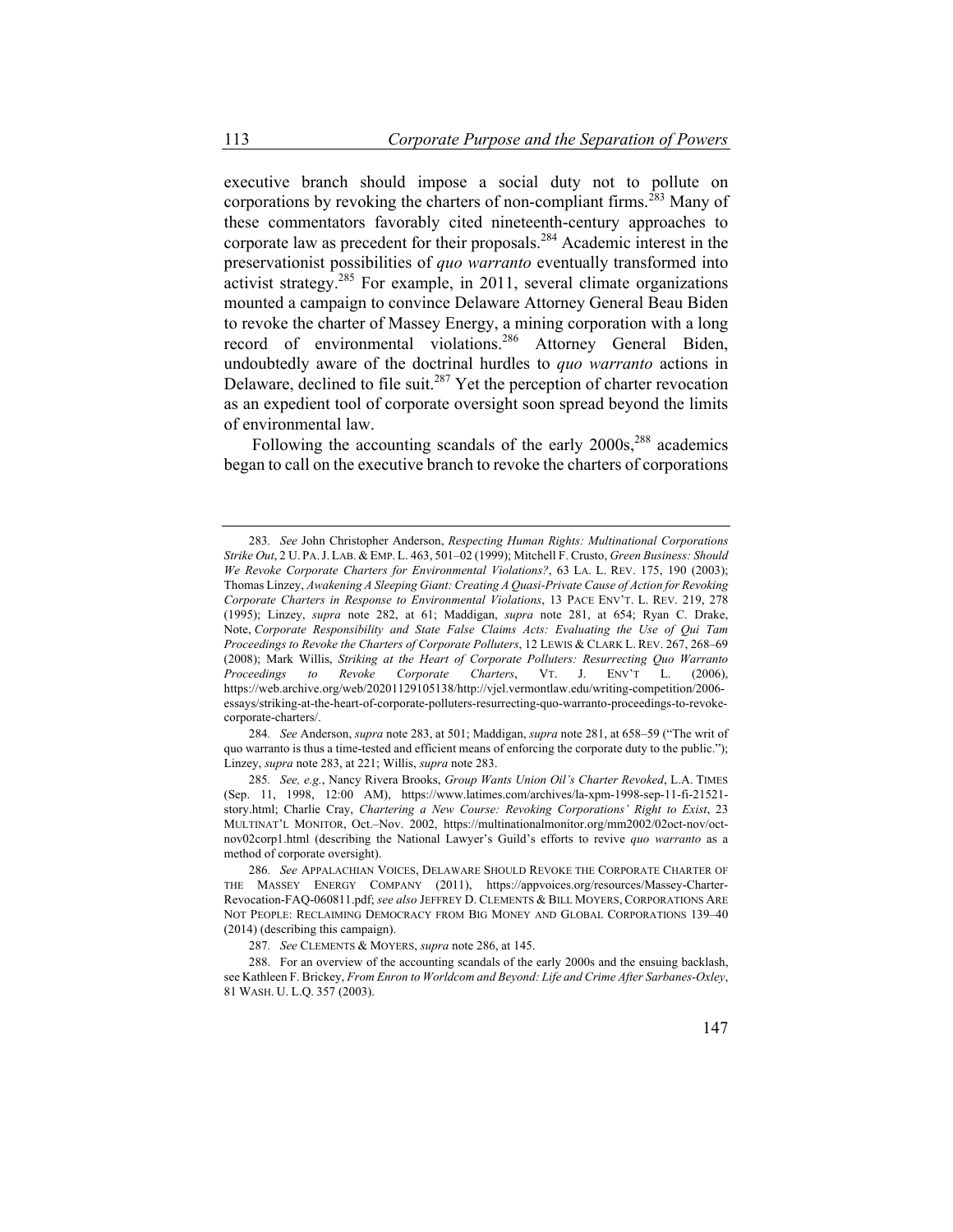that engaged in any kind of serious misconduct.<sup>289</sup> Kent Greenfield, in an influential article in the *Virginia Law Review*, exhorted state attorneys general to resume *quo warranto* actions to punish corporate crime.<sup>290</sup> Other commentators proposed similar enforcement tactics at the federal level, inviting the U.S. Department of Justice to inflict the "corporate death penalty" of charter revocation on deviant firms.<sup>291</sup> Even popular media outlets concurred that a return to the nineteenth-century practice of charter revocation was overdue.<sup>292</sup>

By far the most prominent proposal to revive the government's role in enforcing corporations' social purposes through the threat of charter revocation was Senator Elizabeth Warren's Accountable Capitalism Act  $(ACA)$ <sup>293</sup> While Senator Warren's bill was not enacted into law, the ACA nevertheless represents an authoritative expression of progressive corporate law that will almost certainly influence future reforms from the left.<sup>294</sup> Under the ACA, large corporations would be required to acquire federal charters from the newly created Office of United States Corporations within the Department of Commerce.<sup>295</sup> The Director of the Office would be removable at will by the President.<sup>296</sup> Upon application

<sup>289</sup>*. See, e.g.*, Mary Kreiner Ramirez, *The Science Fiction of Corporate Criminal Liability: Containing the Machine Through the Corporate Death Penalty*, 47 ARIZ. L. REV. 933, 951 (2005).

<sup>290</sup>*. See* Greenfield, *supra* note 162, at 1359–60 ("[O]ne can imagine a situation in which the practice of illegality is so engrained in the culture and fabric of a corporation that dissolution is the only way to ensure that it will not continue.").

<sup>291</sup>*. See* MARY KREINER RAMIREZ & STEVEN A. RAMIREZ, THE CASE FOR THE CORPORATE DEATH PENALTY 224 (2017); Assaf Hamdani & Alon Klement, *Corporate Crime and Deterrence*, 61 STAN. L. REV. 271, 278 (2008); John F. Hulpke, *If All Else Fails, a Corporate Death Penalty?*, 26 J. MGMT. INQ. 433, 434 (2017); Ramirez, *supra* note 289, at 974 (proposing a three-strikes approach); Drew Isler Grossman, Note, *Would a Corporate "Death Penalty" Be Cruel and Unusual Punishment?*, 25 CORNELL J.L. & PUB. POL'Y 697, 711 (2016); Kyle Noonan, Note, *The Case for a Federal Corporate Charter Revocation Penalty*, 80 GEO. WASH. L. REV. 602, 606 (2012).

<sup>292</sup>*. See, e.g.*, David Dayen, *Give Wells Fargo the Corporate Death Penalty*, NEW REPUBLIC (Aug. 1, 2017), https://newrepublic.com/article/144144/give-wells-fargo-corporate-death-penalty; Ron Fein, Opinion, *Equifax Deserves the Corporate Death Penalty*, WIRED (Oct. 20, 2017, 8:00 AM), https://www.wired.com/story/equifax-deserves-the-corporate-death-penalty/; Thom Hartman, *It's Time to Bring Back the Corporate Death Penalty*, SALON (Jan. 10, 2019, 11:30 AM), https://www.salon.com/2019/01/10/its-time-to-bring-back-the-corporate-death-penalty\_partner/; Stephen Reader, *What Merits the Corporate Death Penalty*, WNYC (May 27, 2011), https://www.wnyc.org/story/137299-what-merits-corporate-death-penalty/.

<sup>293.</sup> Accountable Capitalism Act, S. 3348, 115th Cong. (2018); *see* Laufer & Caulfield, *supra* note 271.

<sup>294</sup>*. See* Stephen F. Diamond, *The Myth of Corporate Governance*, CLS BLUE SKY BLOG (Jan. 13, 2021), https://clsbluesky.law.columbia.edu/2021/01/13/the-myth-of-corporate-governance/ ("[The ACA] may, in light of the commitment of the Biden administration to restoring fairness in the economy, stand a chance of passage.").

<sup>295.</sup> S. 3348, § 3(a).

<sup>296</sup>*. Id.* § 3(b)(2).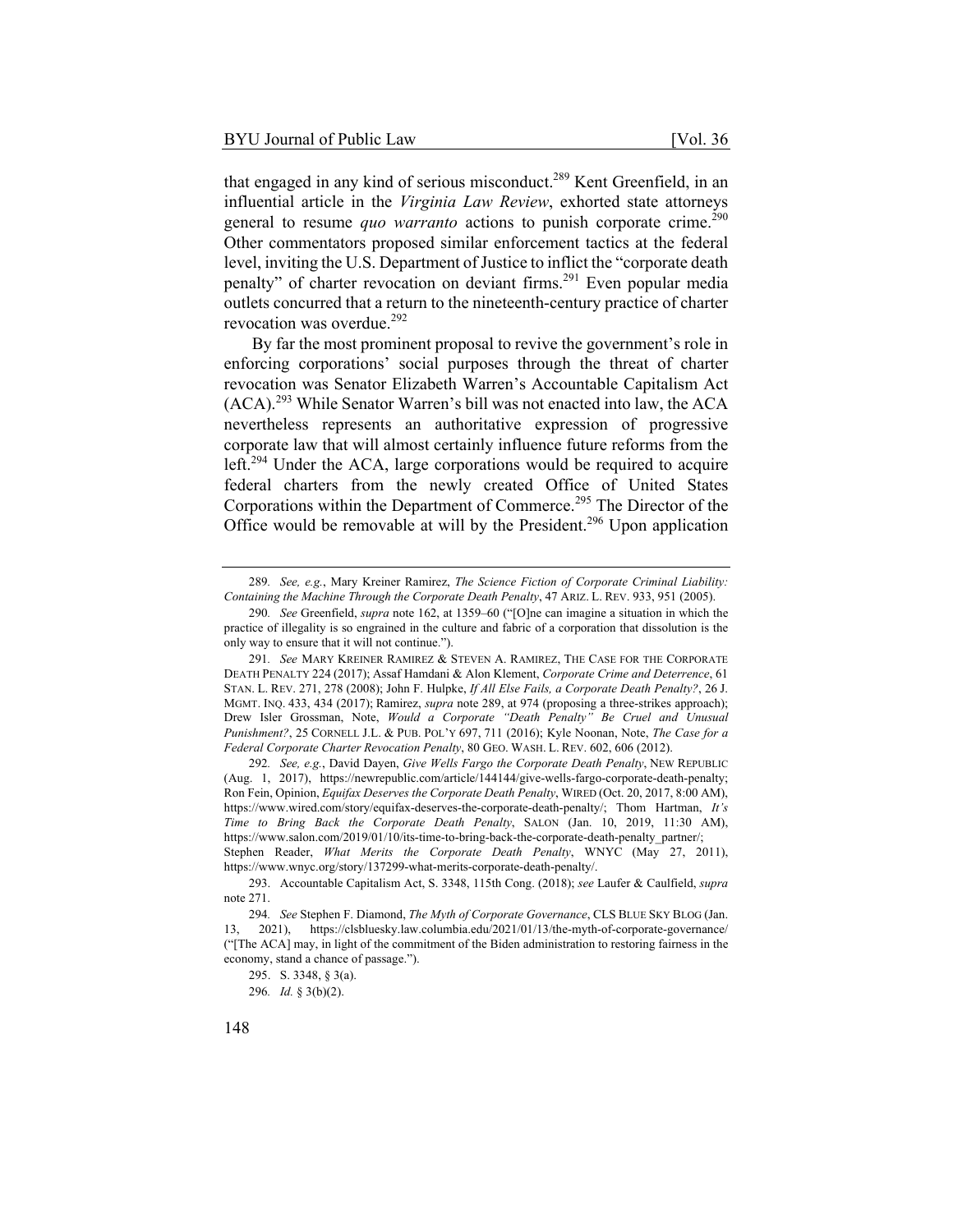by the attorney general of any state,  $297$  the Office would inquire into whether a federally chartered corporation had acted beyond its social purpose.298 If so, the Director, with approval from the Secretary of Commerce, would revoke the corporation's charter.<sup>299</sup> This penalty would be stayed for a year,<sup>300</sup> so the corporation could seek judicial review<sup>301</sup> and relief from Congress.<sup>302</sup>

Scholars—including Professors Robert Hockett and Saule Omarova of Cornell Law School—embraced Senator Warren's proposal, 303 celebrating its similarities to nineteenth-century approaches to corporate purpose and charter revocation.<sup>304</sup> Senator Warren herself contended the ACA was consistent with the prevailing view for "much of U.S. history" that "American corporations exist only because the American people grant them charters."305 Policy professionals at think tanks like the Roosevelt Institute likewise lauded the ACA's call to renew government enforcement of corporate purpose.<sup>306</sup>

From the pages of legal scholarship to the floor of the Senate, proposals to restore the government's role in enforcing corporations' social obligations by revoking the charters of non-compliant firms became a fixture of the contemporary debate over corporate purpose. Often explicitly, these reforms mimic the interventionist approach to corporate

302. Letter from Robert Hockett et al. to Sen. Elizabeth Warren 5 (Aug. 15, 2018), https://www.warren.senate.gov/imo/media/doc/Federal%20Corporate%20Charter%20Letter%20of% 20Support.pdf ("The company's charter would then be revoked a year later—giving the company time before its charter is revoked to make the case to Congress that it should retain its conditional charter in the same or in modified form.").

303*. See id.* at 1; Robert Hockett, *Accounting for Incorporation: Part 2*, L. & POL. ECON. PROJECT (Sept. 26, 2018), https://lpeproject.org/blog/accounting-for-incorporation-part-2/.

304*. See* Letter from Robert Hockett et al., *supra* note 302, at 1–2.

305. Warren, *supra* note 18; *see* Abdurrahman Kayiklik, *How Elizabeth Warren Is Reviving the Concession Theory of the Corporation*, CLS BLUE SKY BLOG (Nov. 1, 2019),

https://clsbluesky.law.columbia.edu/2019/11/01/how-elizabeth-warren-is-reviving-the-concessiontheory-of-the-corporation/.

306*. See* Leonore Palladino & Kristina Karlsson, *Towards 'Accountable Capitalism': Remaking Corporate Law Through Stakeholder Governance*, ROOSEVELT INST. 6–7 (Oct. 2018), https://rooseveltinstitute.org/wp-content/uploads/2020/07/RI-Towards-%E2%80%98Accountable-Capitalism%E2%80%99-brief-201810.pdf.

<sup>297</sup>*. Id.* § 9(a).

<sup>298</sup>*. Id.* § 9(c).

<sup>299</sup>*. Id.*; *see* Carew S. Bartley, *The Accountable Capitalism Act in Context and Its Implications for Legal Ethics*, 33 GEO. J. LEGAL ETHICS 373, 391 (2020); Denise Kuprionis, *Will Warren's Accountable Capitalism Act Help? The Answer Is No*, HARV. L. SCH. F. ON CORP. GOVERNANCE (Sept. 10, 2018), https://corpgov.law.harvard.edu/2018/09/10/will-warrens-accountable-capitalism-acthelp-the-answer-is-no/.

<sup>300.</sup> S. 3348, § 9(d).

<sup>301</sup>*. Id.* § 9(c).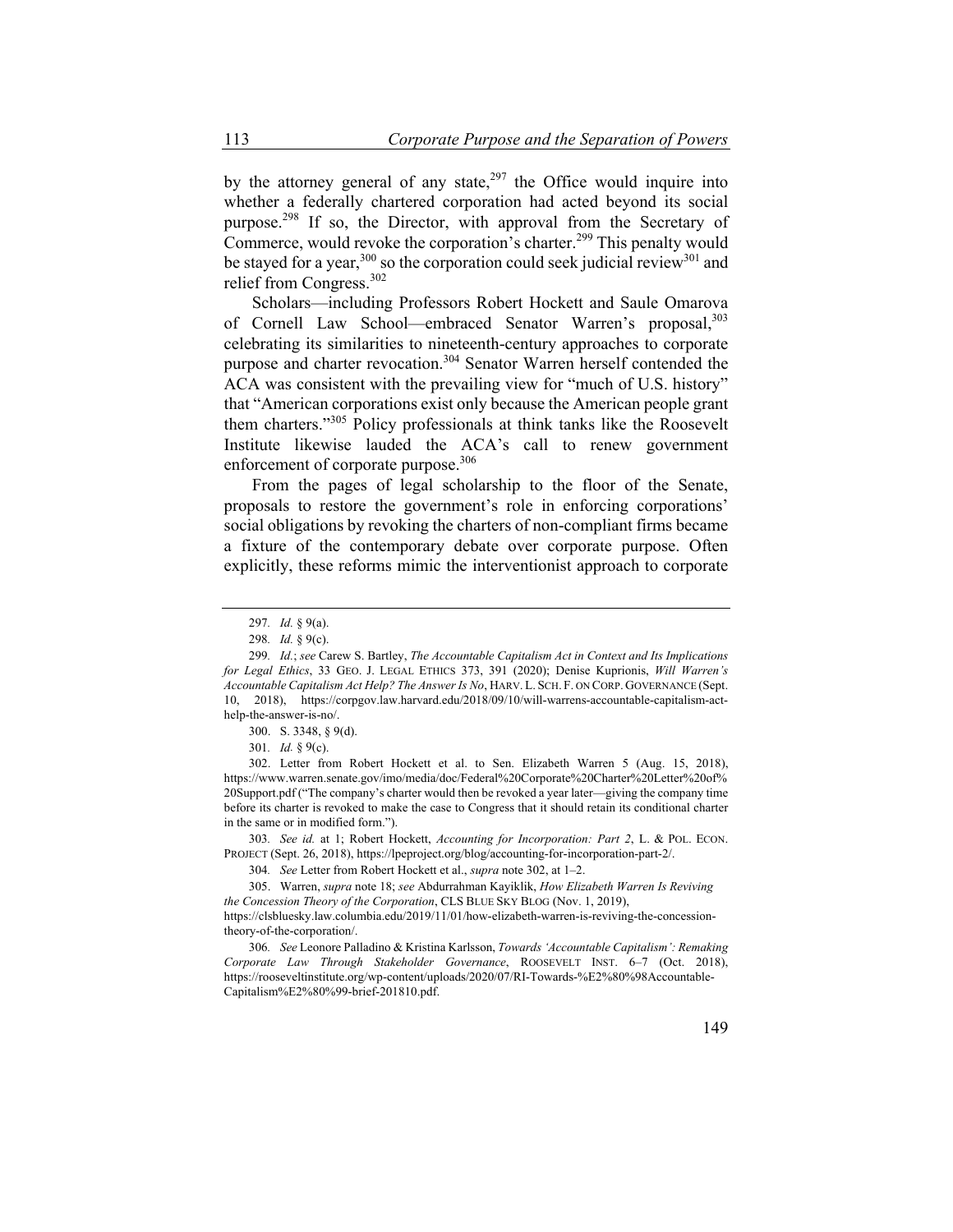oversight that prevailed in the nineteenth century. But as the next Section argues, the dysfunctional separation-of-powers dynamics of that period underscore the perils of a reflexive return to the pre-modern regime.

#### *B. Reasons for Doubt*

Every proposal to have the government once again impose social purposes on corporations raises the fundamental separation of powers question of *which* branch will wield this authority. The successive failures of each branch's dominance in corporate affairs<sup>307</sup> illustrate why arrogation by any single branch would threaten the stability of modern corporate law.308 Previous proposals to revive the government's role in imposing social purposes on corporations have simply ignored this separation of powers problem and instead celebrated the crude cudgel of executive enforcement. Because political opportunism remains a threat today just as it was in the Gilded Age, the United States should not resurrect unchecked executive power over corporations yet expect a different result.<sup>309</sup>

Proposals to use state *quo warranto* proceedings to revoke corporate charters<sup>310</sup> strike at the heart of modern corporate law's separation of powers. Delaware's doctrinal skepticism towards allegations of charter abuse constitutes a key bonding device, whereby the state credibly commits to refrain from exploiting investors.311 Relaxing this judicial check on executive arrogation would raise the specter of arbitrary treatment for prosecutors' political gain.<sup>312</sup> Even a marginally heightened risk of mistreatment at the hands of a future attorney general would reduce the value of Delaware corporations generally; $313$  however, history suggests that the risk of a political shock leading an entrepreneurial attorney general to pursue *quo warranto* enforcement actions to galvanize a populist electorate is less remote than commentators apparently believe.<sup>314</sup>

Executive domination at the federal level is equally perilous. Although appointed by the President rather than directly elected, U.S. Attorneys still face political pressures to bolster the popularity of the governing

<sup>307</sup>*. See supra* Sections II.B-II.D.

<sup>308</sup>*. See* Rock, *supra* note 275, at 391 (discussing the benefits of stability in corporate law).

<sup>309</sup>*. See supra* Section II.D.

<sup>310</sup>*. See, e.g.*, Greenfield, *supra* note 162, at 1359–60.

<sup>311</sup>*. See supra* Section III.B.

<sup>312</sup>*. See supra* notes 187–188 and accompanying text.

<sup>313</sup>*. See supra* note 192 and accompanying text.

<sup>314</sup>*. See supra* note 197 and accompanying text.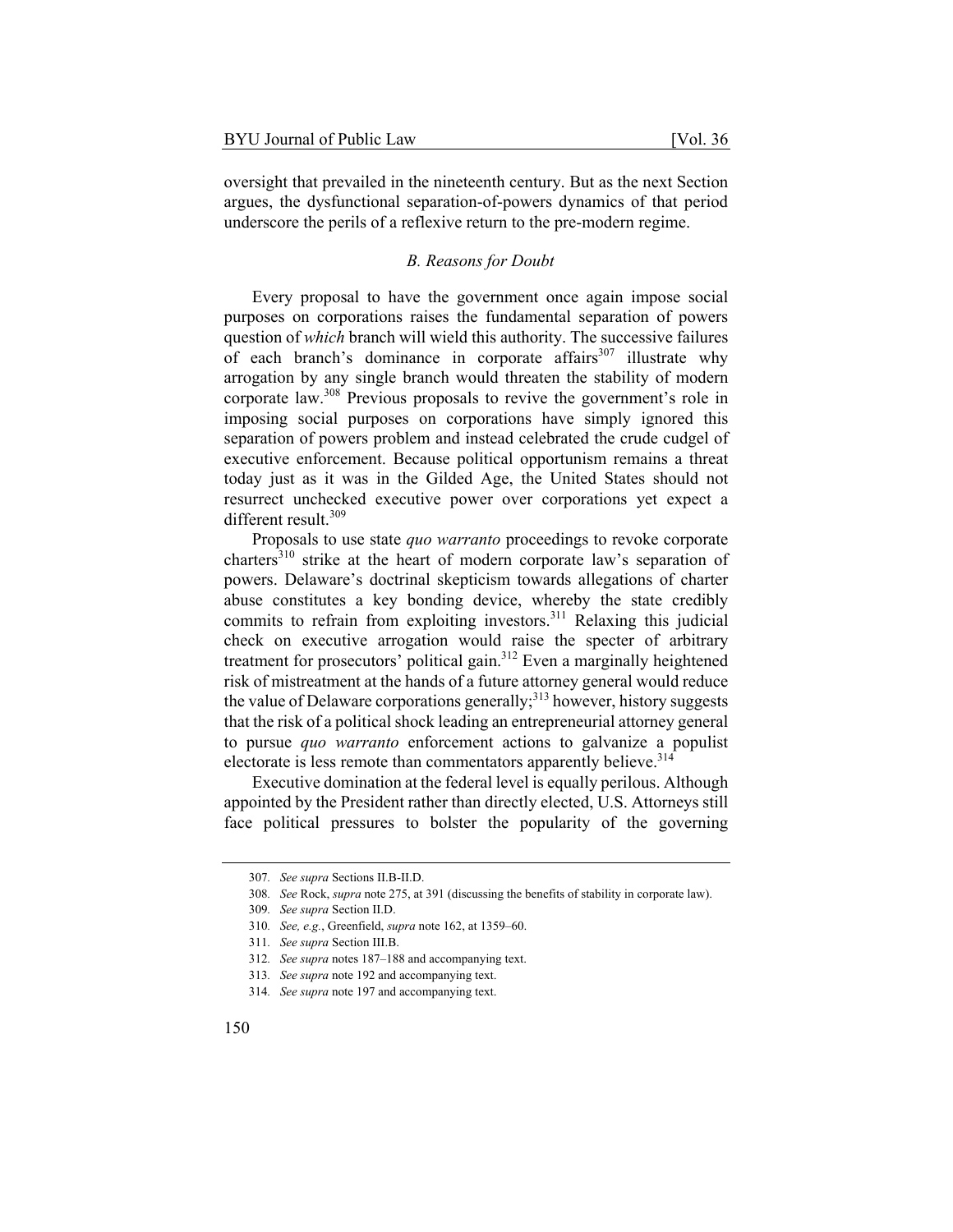administration.315 Because anti-corporate populism remains a potent force in federal politics,<sup>316</sup> the executive branch's electoral incentives reward highly publicized enforcement actions against large, unpopular corporations.317 Moreover, political concerns are likely top of mind for the senior Department of Justice officials who increasingly intervene in major corporate enforcement actions.<sup>318</sup> Vesting federal prosecutors with the power to pursue *quo warranto* actions would therefore result in a heightened risk of political opportunism, much like at the state level.

Senator Warren's ACA carries executive domination to its logical extreme by allowing the Department of Commerce to revoke corporate charters unilaterally. Reducing pre-revocation protections to the mere agreement of two political appointees<sup>319</sup>—both of whom are terminable at will by the President and therefore subject to presidential control<sup>320</sup> would encourage executive opportunism. This threat of arbitrary charter revocation at the hands of an unchecked executive would undermine the credibility of the United States' commitment to abstain from the exploitation of locked-in investors, reducing the vitality of America's capital markets.<sup>321</sup>

The ACA's ex-post checks from coordinate branches are similarly inadequate. Judicial review of the Department of Commerce's decision to

<sup>315</sup>*. See* Sanford C. Gordon & Gregory A. Huber, *The Political Economy of Prosecution*, 5 ANN. REV. L. & SOC. SCI. 135, 136 (2009) ("At the federal level, United States Attorneys are political appointees who often possess strong partisan loyalties."); *see also* Michael W. Dolan, *Political Influence on the Department of Justice: Are the Pressures Only External?*, 9 J.L. & POL. 309, 309 (1993) ("[T]he Department of Justice['s] decisions can be affected by Department officials doing what they believe will be politically popular or politically rewarded.").

<sup>316</sup>*. See* Stephen M. Bainbridge, *Corporate Purpose in a Populist Era*, 98 NEB. L. REV. 543, 562 (2020); Kahan & Rock, *supra* note 6, at 1588–89; Mark J. Roe, *Delaware's Politics*, 118 HARV. L. REV. 2491, 2504 (2005) (explaining that "populist public opinion" tends to "flood through Washington").

<sup>317</sup>*. See* Sean J. Griffith, *Corporate Governance in an Era of Compliance*, 57 WM. & MARY L. REV. 2075, 2126 (2016).

<sup>318</sup>*. See* Nick Schwellenbach, *How Corporate Lawbreakers Get a Leg up at the Justice Department*, HARV. L. SCH. F. ON CORP. GOVERNANCE (Nov. 12, 2019), https://corpgov.law.harvard.edu/2019/11/12/how-corporate-lawbreakers-get-a-leg-up-at-the-justicedepartment/ (describing interventions by top Justice Department officials in recent corporate prosecutions). Political influence in federal prosecutions is hardly new. *See* Steven G. Calabresi & Saikrishna B. Prakash, *The President's Power to Execute the Laws*, 104 YALE L.J. 541, 659 (1994) ("Thomas Jefferson was not the first President to assert control over prosecutors. Presidential superintendence of federal prosecution was asserted from the very beginning.").

<sup>319.</sup> Accountable Capitalism Act, S. 3348, 115th Cong. § 9(c) (2018).

<sup>320</sup>*. Cf.* THE FEDERALIST NO. 79 (Alexander Hamilton),

https://avalon.law.yale.edu/18th\_century/fed79.asp ("A power over a man's subsistence amounts to a power over his will.").

<sup>321</sup>*. See supra* notes 192–196 and accompanying text.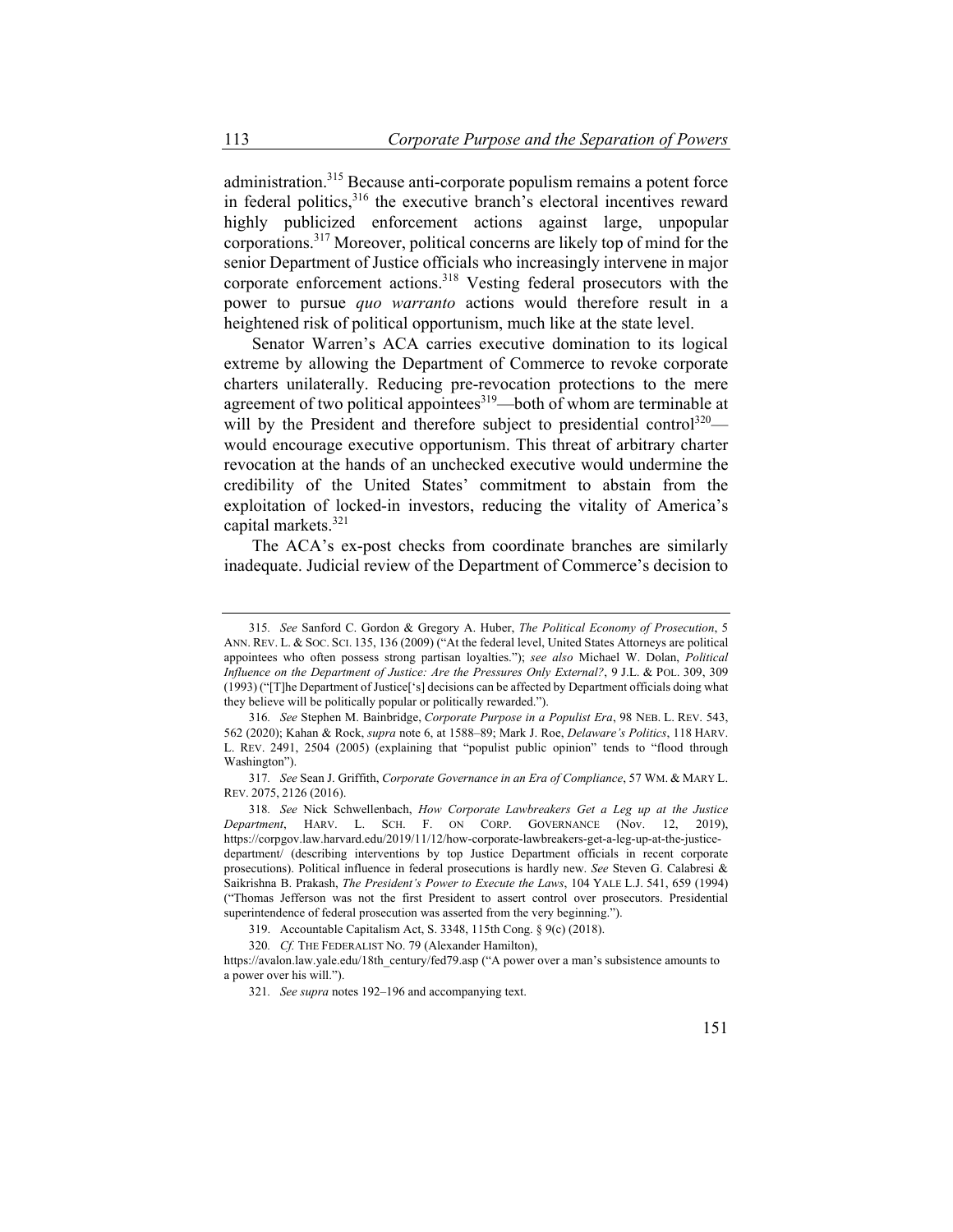revoke a charter would be nominally available under the Administrative Procedure Act; $322$  however, the ACA's scant guidance on when revocation is warranted<sup>323</sup> would foreclose meaningful judicial review.<sup>324</sup> Thus, for corporations with suspended charters, lobbying Congress would be the only viable option.<sup>325</sup> Unlike in most states, special legislation is permissible at the federal level. $326$  But inviting large corporations to exact special privileges from Congress would result in the rent-seeking, partisanship, and unfairness that sullied the era of special chartering.<sup>327</sup> Additionally, congressional rechartering of corporations dissolved by the executive would spur unstable inter-branch competition.

Previous proposals to restore the government's role in imposing corporations' social obligations through the threat of charter revocation have unquestioningly embraced executive power. But whether at the state or federal level, an unchecked executive would shatter modern corporate law's separation of powers equilibrium and prompt a return to the dysfunctional unilateralism of the nineteenth century. In the debate between defenders of Delaware's current approach and progressive reformers, both sides should heed these concerns because, as the next Section shows, either camp can pursue their agenda without incurring unnecessary inter-branch instability.

# *C. A Better Way*

The best and simplest way to preserve the separation of powers equilibrium that has fostered stability and growth in the United States'

<sup>322.</sup> S. 3348, § 9(c)(3)(A) ("A decision by the Director to grant a revocation petition under this subsection shall be subject to judicial review under section 706 of title 5, United States Code").

<sup>323.</sup> The ACA merely offers non-dispositive factors. *See id.* § 9(c)(2) ("[T]he Director shall *consider* whether the United States corporation… has engaged in repeated, egregious, and illegal misconduct that has caused significant harm to… the customers, employees, shareholders, or business partners of the United States corporation… or… the communities in which the United States corporation operates…." (emphasis added)).

<sup>324</sup>*. See* Webster v. Doe, 486 U.S. 592, 599–600 (1988) ("[E]ven when Congress has not affirmatively precluded judicial oversight, 'review is not to be had if the statute is drawn so that a court would have no meaningful standard against which to judge the agency's exercise of discretion.'" (quoting Heckler v. Chaney, 470 U.S. 821 (1985))); Linzey, *supra* note 283, at 263 (discussing the probable non-reviewability of decisions to revoke charters in the public interest); *cf.*  Richard A. Epstein, *Elizabeth Warren, Corporate Bully*, HOOVER INST. (Oct. 14, 2019), https://www.hoover.org/research/elizabeth-warren-corporate-bully ("[T]he federal government would have the power to revoke a charter for some undefined class of illegal activities.").

<sup>325</sup>*. See supra* note 322 and accompanying text.

<sup>326</sup>*. See* Schutz, *supra* note 105, at 41 ("There is no restriction on special legislation found in the federal constitution.").

<sup>327</sup>*. See supra* Section II.B.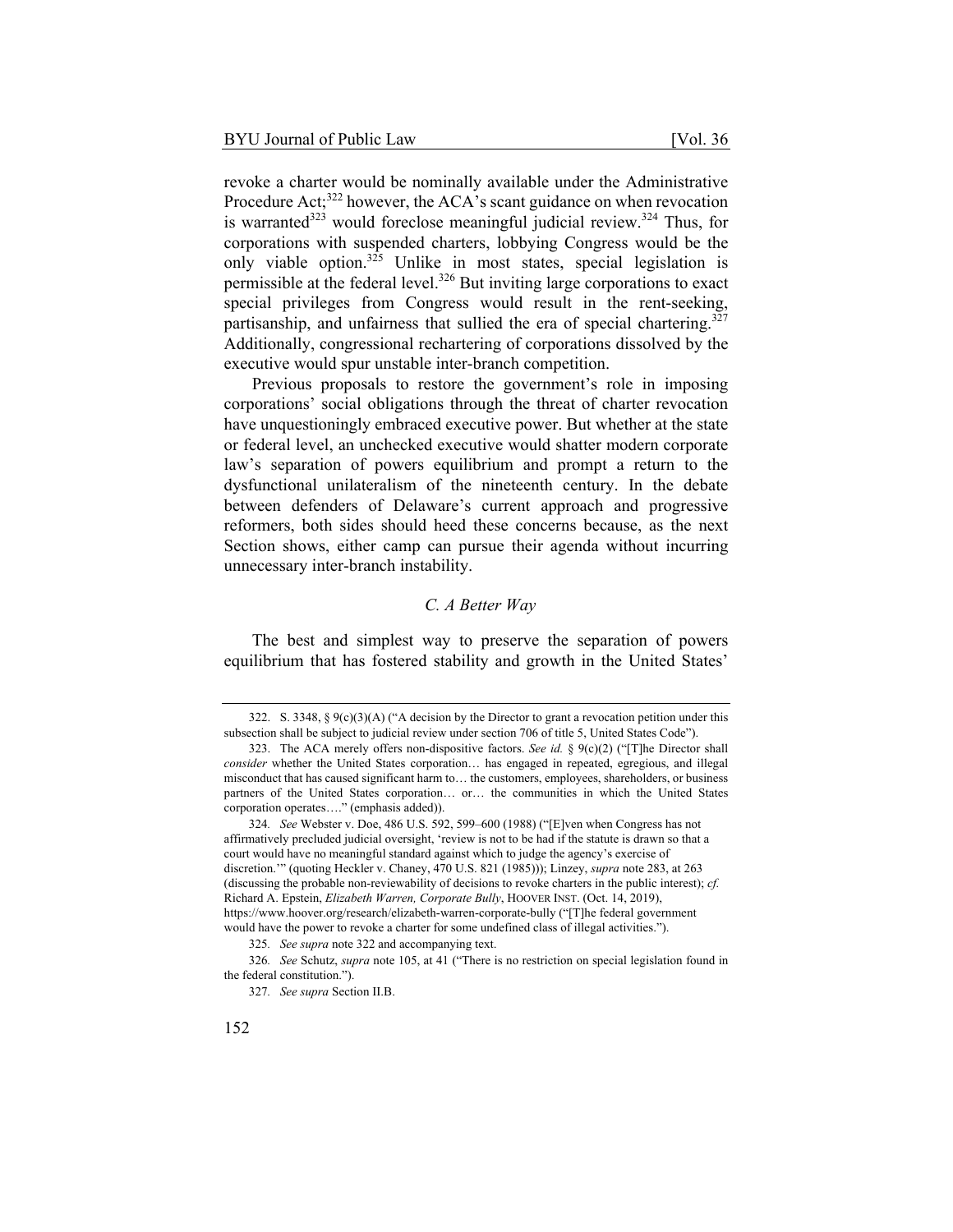corporate sector for over a century is to do just that.<sup>328</sup> Leaving in place the checks and balances of Delaware corporate law would ensure efforts to curb corporate excess do not devolve into arrogation by a single branch. Regulatory interventions outside corporate law, though too plodding for some critics,<sup>329</sup> offer a means of confining undesirable behavior without effecting seismic shifts in the corporate form.

But the fact that prior proposals to restore the government's role in enforcing corporations' social purposes would eviscerate the salutary separation of powers in corporate law does not mean this outcome is inevitable. Instead, for reformers committed to expanding the government's authority in corporate affairs, this Section elucidates how to do so in a manner that poses the least threat to corporate law's inter-branch equilibrium. Drawing on the most successful features of Delaware law, the structure outlined in this Section synthesizes the lessons from the United States' history of single-branch overbearance at the hands of the legislature and judiciary as well as the executive. As recent proposals have primarily called for intervention at the federal level,<sup>330</sup> this Section envisions federal reforms, though an analogous regime could be implemented *mutatis mutandis* at the state level.

Given the realities of gridlock and partisanship,  $331$  any proposal that requires Congress to emulate the Delaware legislature's unanimity or reliance on expert practitioners is bound to fail. Thus, rather than vesting Congress with a dominant role in establishing precise rules governing corporate purpose, reformers should have Congress enact a broad framework for such rules but charge an independent agency with promulgating specific regulations. A newly created, multi-member Corporate Affairs Commission, with partisan balance requirements, would more closely approximate the unanimity and reliance on expertise<sup>332</sup> that has proven crucial to the success of Delaware's corporate code.<sup>333</sup> Members of the Commission should enjoy for-cause firing protections to

<sup>328</sup>*. See* Rock, *supra* note 275, at 391.

<sup>329</sup>*. See supra* note 282 and accompanying text.

<sup>330</sup>*. See supra* note 291 and accompanying text.

<sup>331</sup>*. See* Gillian E. Metzger, *Agencies, Polarization, and the States*, 115 COLUM. L. REV. 1739, 1748 (2015) ("Perhaps the most immediate effect of polarization, combined with divided government and supermajority requirements, is congressional gridlock. Congress becomes unable to direct agencies through enactment of substantive legislation.").

<sup>332</sup>*. Cf.* Free Enter. Fund v. Pub. Co. Acct. Oversight Bd., 561 U.S. 477, 531 (2010) (Breyer, J., dissenting) ("[T]his Court has recognized the constitutional legitimacy of a justification that rests agency independence upon the need for technical expertise.").

<sup>333</sup>*. See supra* notes 240–241 and accompanying text.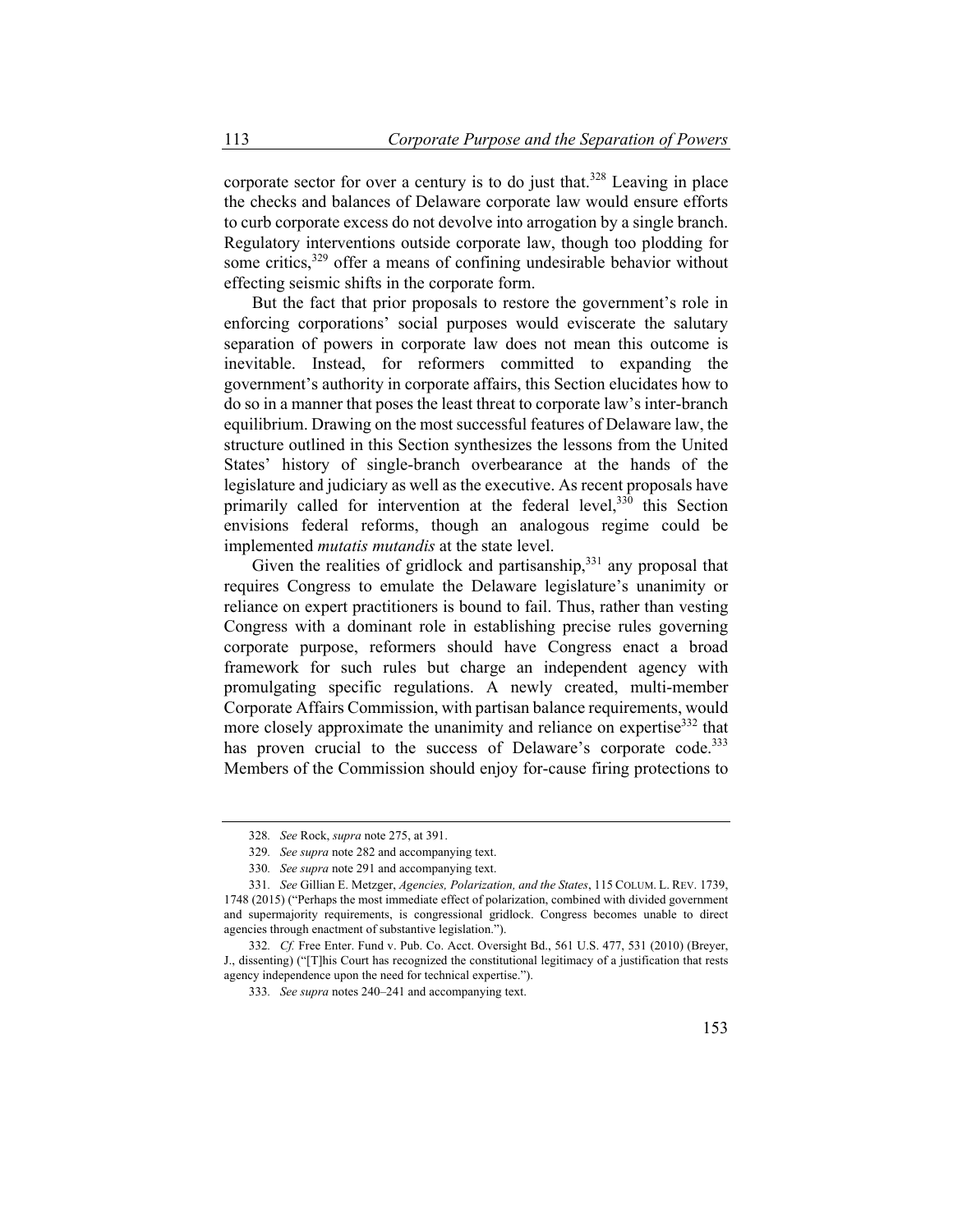insulate them from the political pressures to engage in opportunism that would pervade an executive agency like the Department of Commerce.<sup>334</sup>

To facilitate judicial review, the Commission's organic statute should specify concrete policy objectives that the Commission's regulations must fulfill. While the contours of these policy objectives will differ depending on the reformer's vision of corporate purpose, this Article submits that the statute should require the Commission to promulgate only enabling rules, rather than mandatory ones. The statute should then provide that these rules must be based on the best available evidence of which approach to corporate purpose would minimize transaction costs by providing a majoritarian default $335$  corporate purpose provision. But even reformers intent on a more restrictive statutory framework should require the Commission to follow notice-and-comment procedures when promulgating its regulations, to allow input from experts and stakeholders alike. With ex-ante rules from the Commission tempered by judicial review, corporations could more easily discern and comply with government expectations of the purposes that undergird their charters.<sup>336</sup> Requiring the Commission to adopt general legislative rules would also avoid the dysfunctions of special legislation.<sup>337</sup>

The Commission's enforcement authority should likewise be subject to procedural protections and inter-branch checks. Rather than empowering entrepreneurial state attorneys general to trigger mandatory inquiries by filing complaints against corporations,<sup>338</sup> Congress should instruct the Commission to exercise independent discretion as to whether enforcement is warranted based on the Commission's expertise. To guard against judicial usurpation, Congress should specify that the Commission's decision not to pursue enforcement in a particular case is non-reviewable.339 If the Commission concludes a corporation's violation of binding regulations justifies enforcement, Congress should require the

<sup>334</sup>*. See supra* notes 319–321 and accompanying text.

<sup>335</sup>*. Cf.* Ian Ayres & Robert Gertner, *Majoritarian vs. Minoritarian Defaults*, 51 STAN. L. REV. 1591, 1611 (1999) ("Contractual gaps should be filled with the hypothetical term that most contractors would have wanted. This majoritarian standard has great appeal and, other things being equal, we wholeheartedly support it.").

<sup>336</sup>*. See* Nat'l Petroleum Refiners Ass'n v. F.T.C., 482 F.2d 672, 683 (D.C. Cir. 1973) ("[T]he availability of notice before promulgation and wide public participation in rule-making avoids the problem of singling out a single defendant among a group of competitors for initial imposition of a new and inevitably costly legal obligation.").

<sup>337</sup>*. See supra* notes 88–106 and accompanying text.

<sup>338</sup>*. See* Accountable Capitalism Act, S. 3348, 115th Cong. § 9(a) (2018).

<sup>339</sup>*. Cf.* Heckler v. Chaney, 470 U.S. 821, 832 (1985) ("[A]n agency's decision not to take enforcement action should be presumed immune from judicial review under § 701(a)(2).").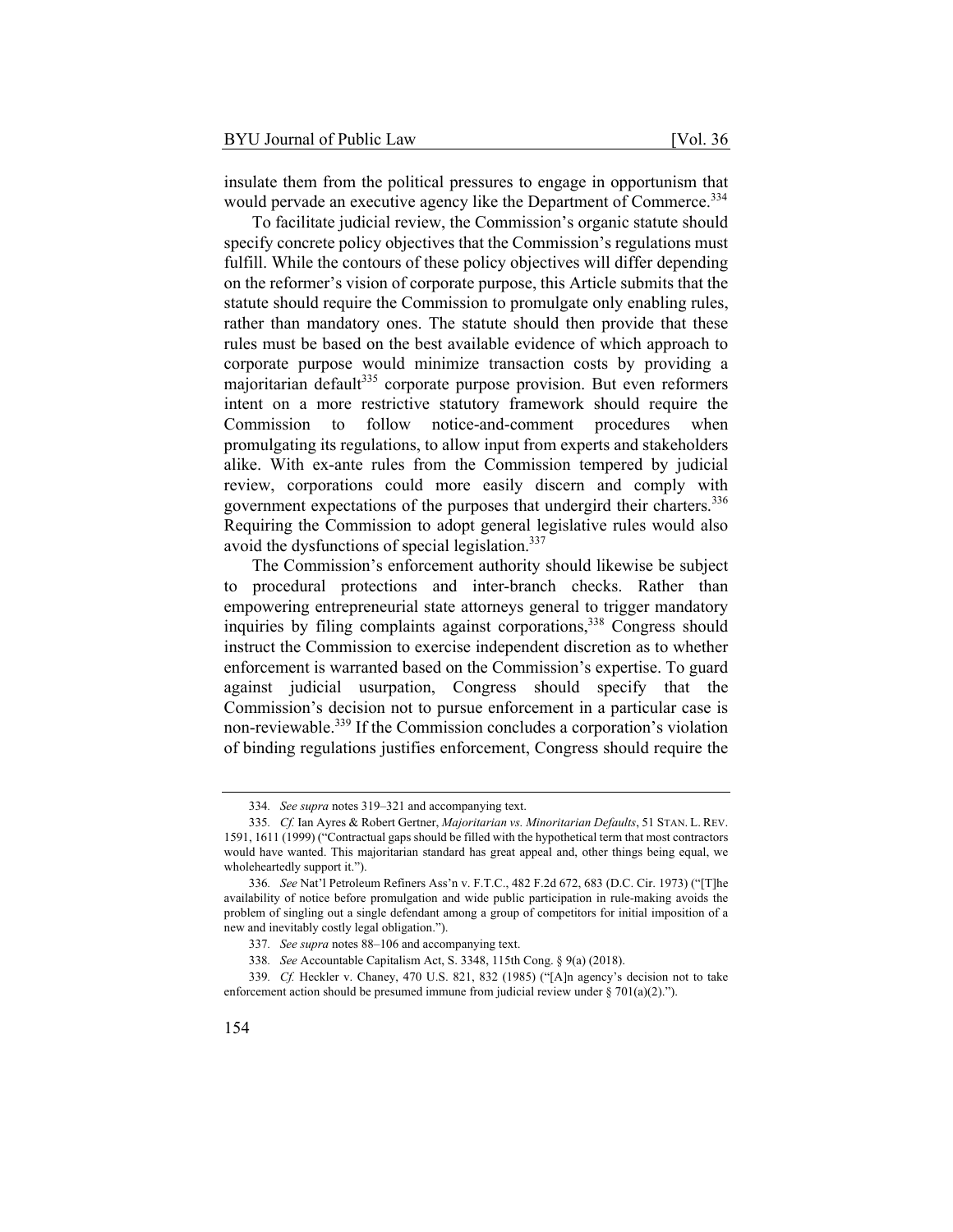Commission to seek relief directly in court, rather than adjudicate the dispute in a manner that could trigger *Chevron* deference.<sup>340</sup> A traditional judicial proceeding would preserve the separation of powers arrangement that provided a crucial check on executive power in Delaware corporate law.<sup>341</sup> Finally, the Commission's organic statute should codify doctrinal safeguards in enforcement actions by specifying that charter revocation is always a last resort to be eschewed when a less restrictive injunction could prevent the corporation from exceeding its purpose.<sup>342</sup>

In sum, reformers should hesitate before advocating for any proposal that would jeopardize corporate law's separation of powers equilibrium. Although maintaining the prevailing balance achieved in Delaware law is the safest way to protect modern corporate law's hard-won achievement, those who insist on a greater role for the government in policing corporate purpose should follow the strictures advocated in this Section to avoid rekindling the inter-branch competition and arrogation that afflicted American corporate law for more than a century.

## V. CONCLUSION

This Article has analyzed a previously overlooked dimension of U.S. corporate law—competition among the coordinate branches of government for greater authority in corporate affairs. Grappling with the conflicting precedents of English law, the United States swung between successive periods in which a single branch assumed the dominant role in corporate oversight. The resulting instability and dysfunction hindered the development of the corporate form and culminated in the dissolution of the nation's largest firms at the hands of entrepreneurial prosecutors. But the advent of modern corporate law at the turn of the century ushered in an era of prosperity with legislative and judicial checks to assure investors that their assets would not be opportunistically seized for the electoral gain of political actors. This separation of powers revolution fostered an equilibrium among the branches that has continued to this day.

But amid the raging debate over corporate purpose, a growing chorus of academics, journalists, and politicians have advocated for greater government involvement in imposing and enforcing corporations' social obligations. Ignoring the inter-branch dynamics of corporate law, these

<sup>340.</sup> For example, the Commission might otherwise proceed by formal adjudication to receive *Chevron* deference. *See* United States v. Mead Corp., 533 U.S. 218, 219 (2001).

<sup>341</sup>*. See supra* Section III.B.

<sup>342</sup>*. See supra* note 291 and accompanying text.